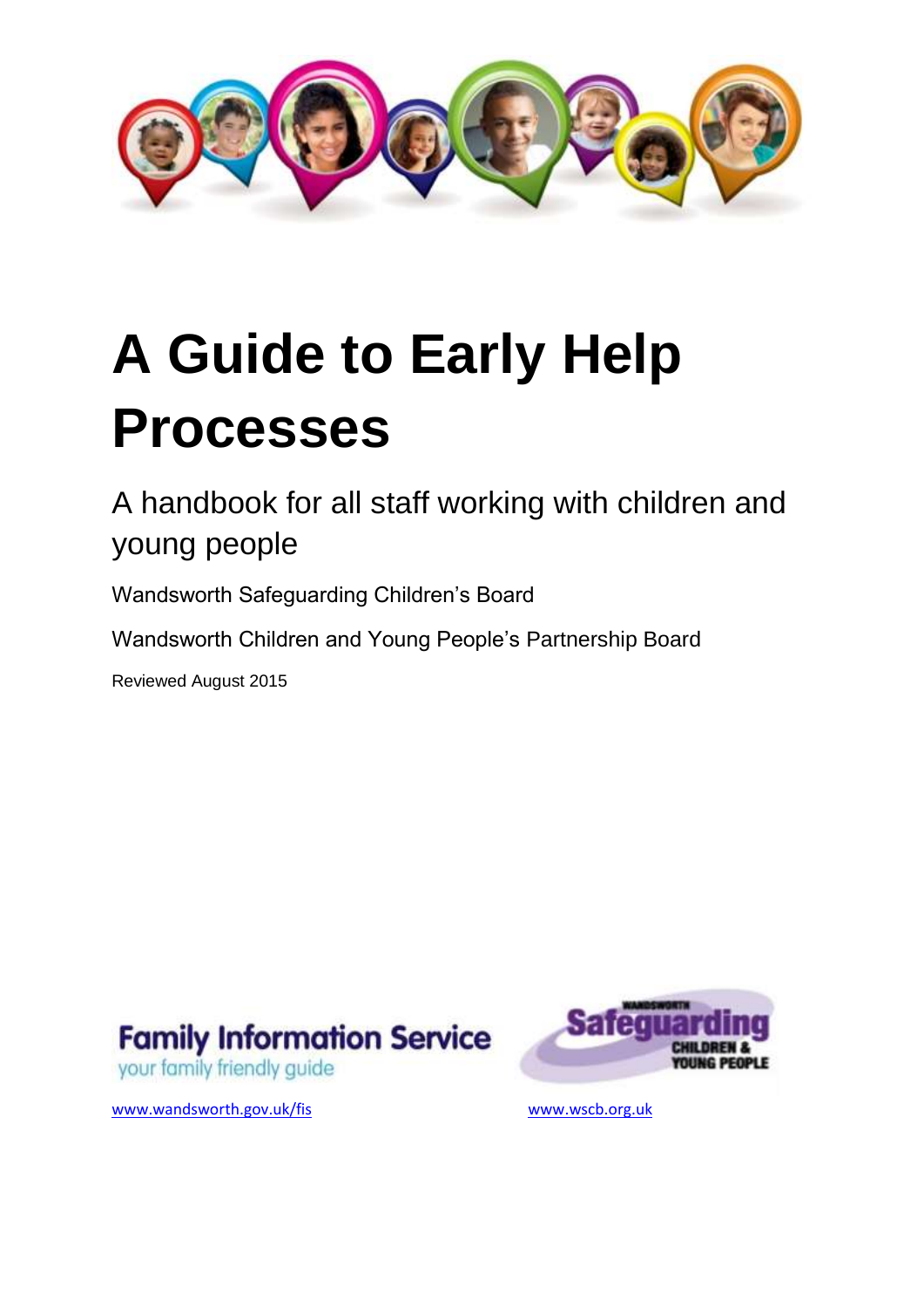|                                                                            | <b>Contents</b> |                                                               |                                                                                                                                           |  |  |  |
|----------------------------------------------------------------------------|-----------------|---------------------------------------------------------------|-------------------------------------------------------------------------------------------------------------------------------------------|--|--|--|
|                                                                            | 1.1             |                                                               |                                                                                                                                           |  |  |  |
|                                                                            | 1.2             | Terms used when working in an integrated way with families  4 |                                                                                                                                           |  |  |  |
|                                                                            | 1.3             |                                                               |                                                                                                                                           |  |  |  |
| $\mathbf{2}$                                                               |                 |                                                               |                                                                                                                                           |  |  |  |
|                                                                            | 2.1             |                                                               |                                                                                                                                           |  |  |  |
|                                                                            | 2.2             |                                                               |                                                                                                                                           |  |  |  |
|                                                                            | 2.3             |                                                               |                                                                                                                                           |  |  |  |
| 3                                                                          |                 |                                                               |                                                                                                                                           |  |  |  |
|                                                                            | 3.1             |                                                               | Why do we need a framework for integrated working? 13                                                                                     |  |  |  |
|                                                                            | 3.2             |                                                               | How have we agreed to do this in Wandsworth?  14                                                                                          |  |  |  |
|                                                                            | 3.3             |                                                               |                                                                                                                                           |  |  |  |
|                                                                            | 3.4             |                                                               |                                                                                                                                           |  |  |  |
|                                                                            | 3.5             |                                                               |                                                                                                                                           |  |  |  |
|                                                                            |                 |                                                               |                                                                                                                                           |  |  |  |
|                                                                            | 3.6             |                                                               |                                                                                                                                           |  |  |  |
|                                                                            | 3.6.3           |                                                               |                                                                                                                                           |  |  |  |
|                                                                            | 3.6.4           |                                                               |                                                                                                                                           |  |  |  |
| 3.6.5                                                                      |                 |                                                               |                                                                                                                                           |  |  |  |
|                                                                            | 3.6.6           |                                                               |                                                                                                                                           |  |  |  |
|                                                                            | 3.6.7           |                                                               |                                                                                                                                           |  |  |  |
|                                                                            | 3.6.8           |                                                               |                                                                                                                                           |  |  |  |
| 3.6.9                                                                      |                 |                                                               |                                                                                                                                           |  |  |  |
| 3.7 Tools and approaches that support practitioners working with young     |                 |                                                               |                                                                                                                                           |  |  |  |
|                                                                            |                 |                                                               |                                                                                                                                           |  |  |  |
| Step Up from Targeted (Level 2) to Children's Specialist Services<br>3.7.1 |                 |                                                               |                                                                                                                                           |  |  |  |
|                                                                            | 3.7.2           |                                                               |                                                                                                                                           |  |  |  |
|                                                                            | 3.7.3           |                                                               |                                                                                                                                           |  |  |  |
|                                                                            | 3.7.4           |                                                               |                                                                                                                                           |  |  |  |
|                                                                            | 3.7.5           |                                                               | Step Down from Children in Need (CIN) Team to Universal, Targeted                                                                         |  |  |  |
|                                                                            | 3.7.6           | Project 34                                                    | Step Down from Children in Need (CIN) Team to Universal, Targeted<br>and Preventative Services Step Up and Step Down from Family Recovery |  |  |  |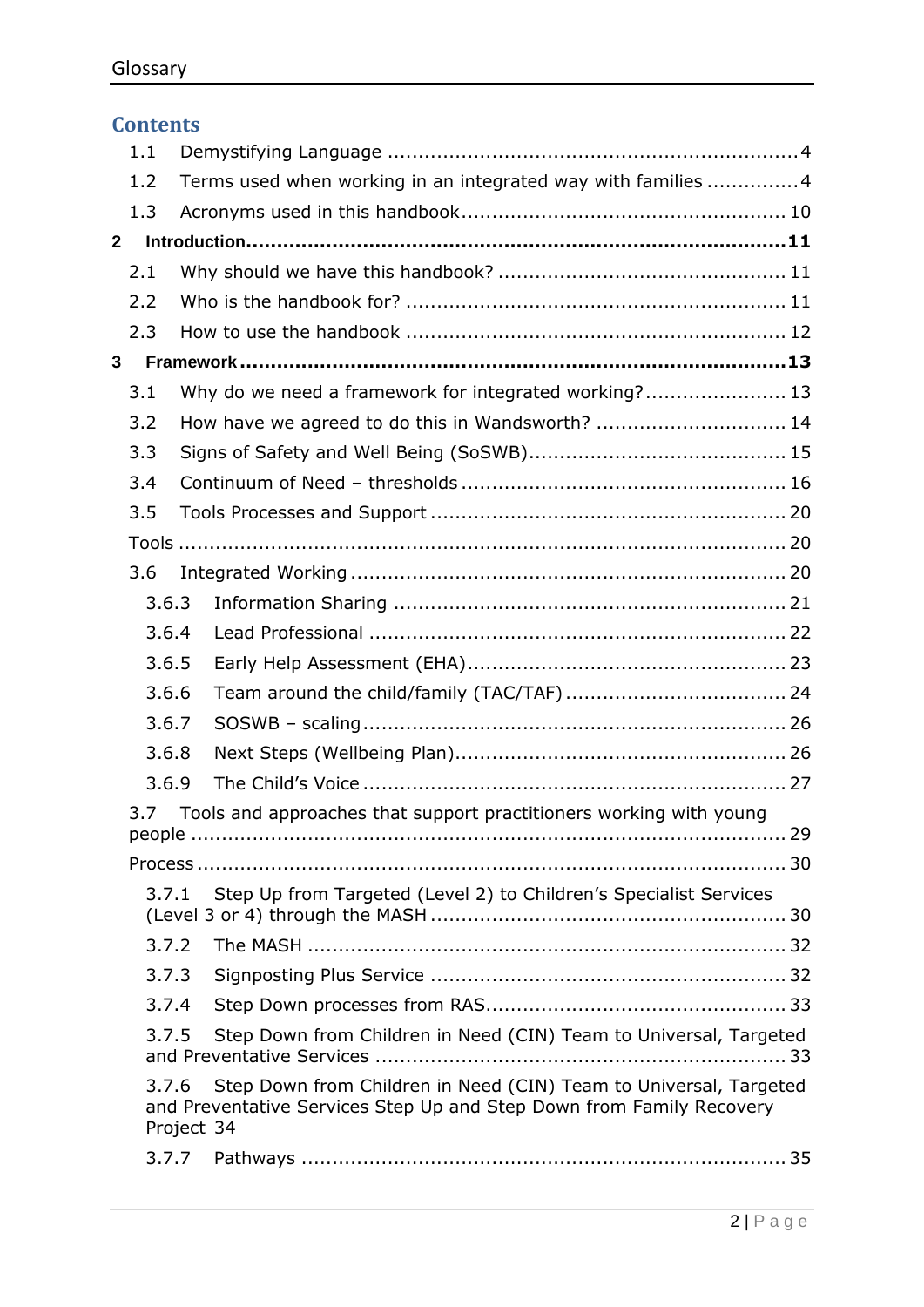| 3.8<br>4.1<br>4.2<br>4.3 | 3.7.8<br>3.7.9<br>3.8.1<br>3.8.2<br>3.8.3<br>3.8.4<br>3.8.5<br>3.8.6<br>3.8.7 | Process when an out of borough CAF or request for services is<br>Process for Managing Professional Differences 38<br>Multi-agency safeguarding training programme 42<br>Supervision of Safeguarding Practice (SSP)  44 |
|--------------------------|-------------------------------------------------------------------------------|------------------------------------------------------------------------------------------------------------------------------------------------------------------------------------------------------------------------|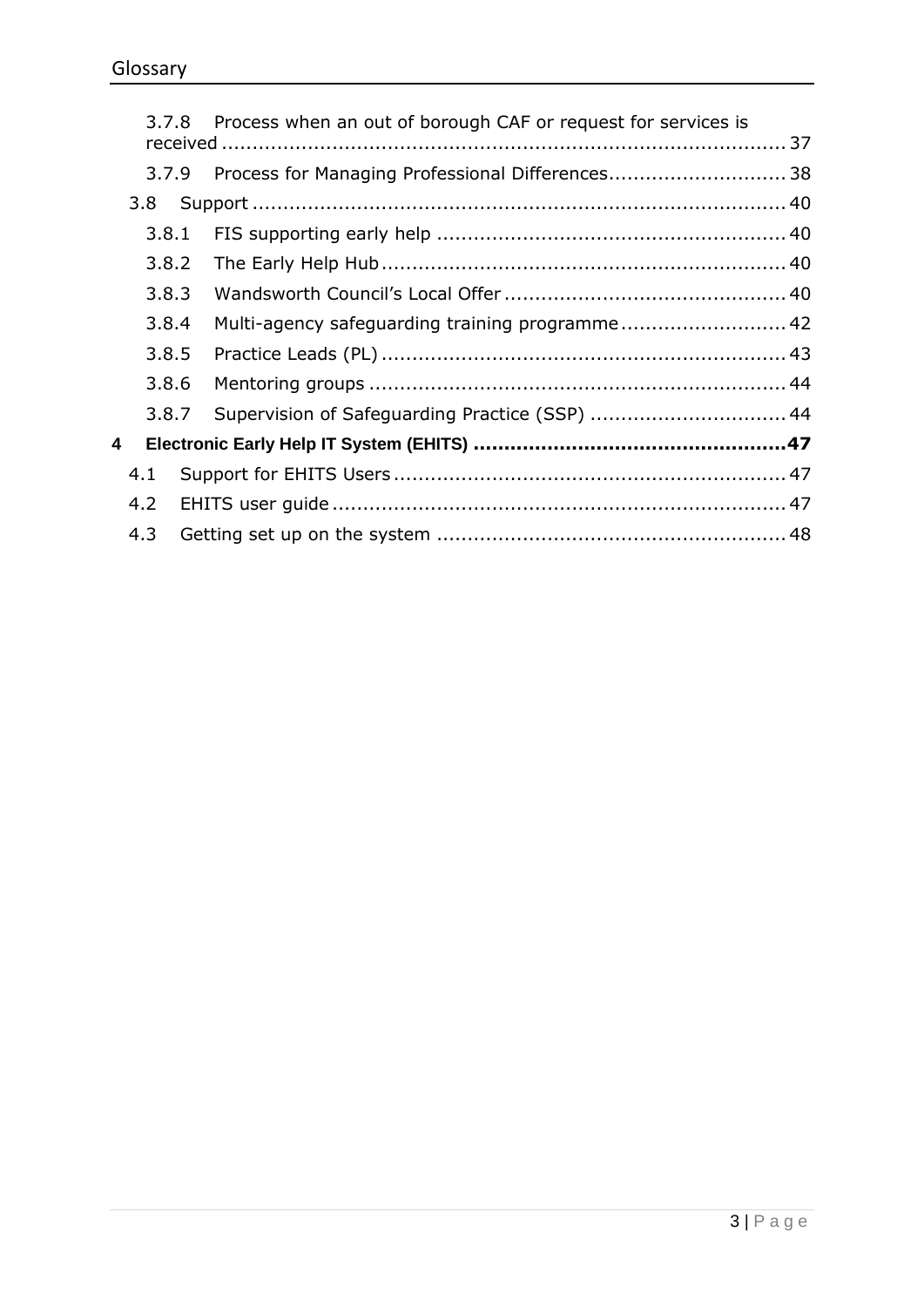# **Glossary**

## <span id="page-3-0"></span>**1.1 Demystifying Language**

To ensure partner agencies and families work effectively together they need to use language that everyone understands.What tends to happen is that services develop their own shorthand language for activities that they do a lot. A key support to staff working in partnership with other services is to have a shared use of language. The terms below are used in relation to integrated working. There is a brief description about what each term means. Later in the handbook there are more detailed explanations about how the tools or processes below can be used by practitioners.

## <span id="page-3-1"></span>**1.2 Terms used when working in an integrated way with families**

## **Continuum of Need**

Indicators of need across four levels to inform discussion and planning between services and agencies about the level of support needed. The London Continuum of Need provides an agreed approach which is set out in the Young London Matters Common Assessment Framework Protocol which has been adopted by the Wandsworth Children and Young People's Partnership.

## **Universal Services (Level 1)**

Universal services are those that are available to all children, young people and their families who live or attend school in Wandsworth.

## **Targeted and Preventative Services (Level 2/3)**

Targeted and Preventative services are those that provide additional support needed by children or young people at Level 2 and would be accessed as a result of a SoWB Early Help Assessment.

#### **Specialist Services (Level 3/4)**

Specialised and/or statutory support needed by children who have high or complex unmet needs, usually requiring long term intervention such as special educational needs (SEN) services, Child and Adolescent Mental Health Services (CAMHS), specialist health service, youth offending services or Children's Specialist Services (CSS).

#### **Safeguarding Children**

All practitioners have a responsibility to safeguard children from harm and act as soon as they identify a child at risk. The risk could be not meeting the development milestones, health issues going unchecked or risk of significant harm, physically and/or emotionally or due to neglect.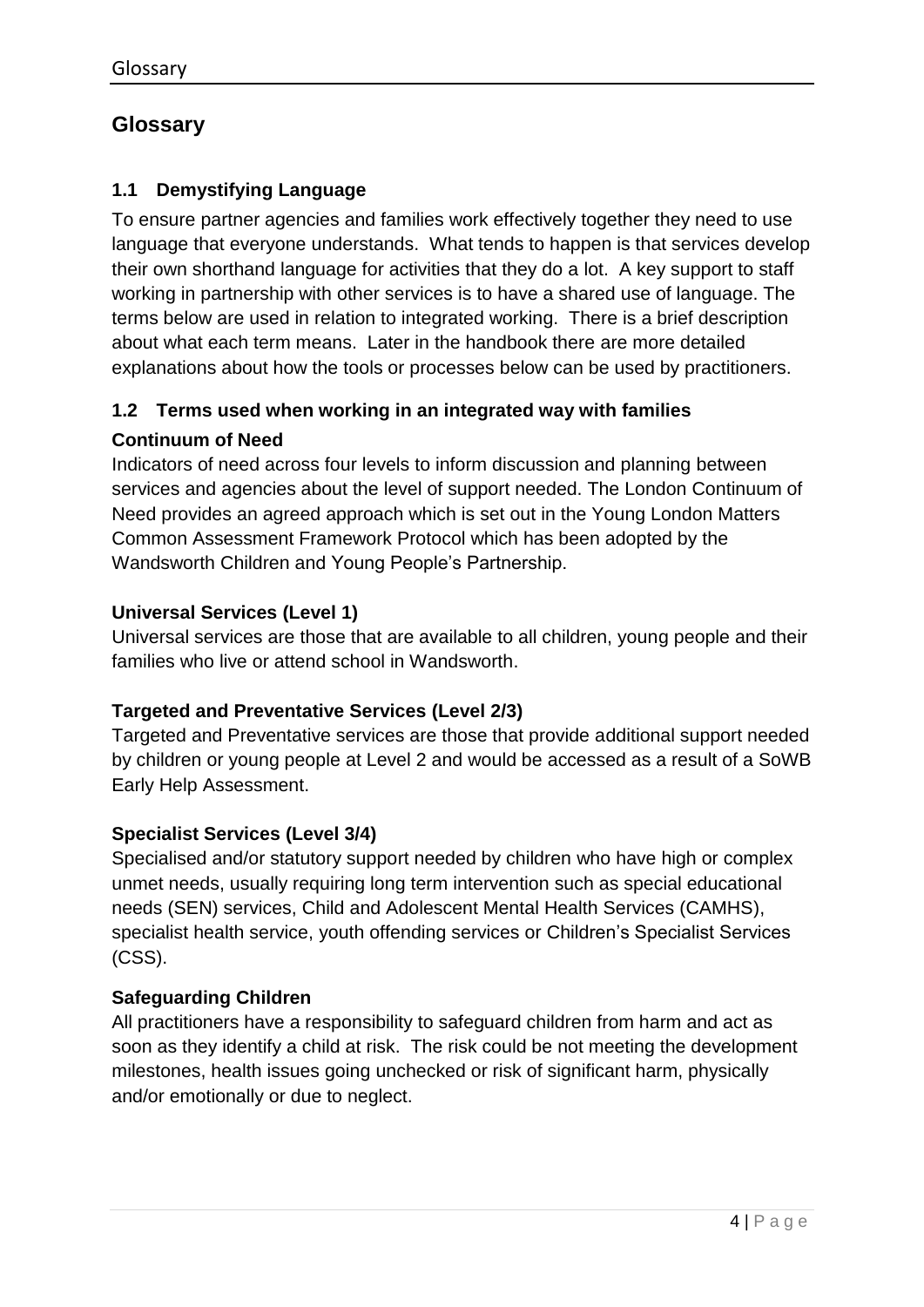## **MASH**

The Multi Agency Safeguarding Hub is the front door to children's specialist service. If you are concerned a child is a risk from harm you will contact the MASH.

## **Signposting Plus Service (SPPS)**

The Signposting Plus Service offers advice and identifies support for children and families who do not meet the threshold for social work intervention or where professionals feel interventions should happen at an earlier stage. This enables practitioners to make the right choices when working with families.

#### **Early Help**

It is important that children receive the right help at the right time and the sooner needs are identified and action taken, the greater the chance that positive change will take place. The expectation is that all practitioners who come into contact with children will respond when they see a child is not making the progress expected and ensure they support a family to access the services that can improve outcomes. This is known as Early Help.

#### **Early Help Hub**

The Early Help Hub is an online directory within the FIS website where practitioners can access information about services, policy, process and pathways, 24 hours a day 7 days a week. The Hub aims to support practitioners who are working with families in Wandsworth.

#### **Integrated Working in Wandsworth**

In Wandsworth integrated working happens when a child or young person has been identified as being vulnerable and needs support from more than one service.

#### **Integrated Delivery of Services**

The integrated delivery of services is when services come together as a Team Around the Child (TAC) and deliver an agreed action plan. The services meet regularly with a family to review outcomes and the action plan.

#### **Multi Agency Planning (MAP)**

Staff meet regularly, for example in youth teams, schools, early years settings, or localities to track progress of the TAC, address professional differences, plan services and identify gaps in provision.

#### **Co-located Services**

Co-location brings together staff from different professional disciplines, and possibly different agencies, who work as a team e.g. Youth Offending Team, Early Years Multi Agency Teams, and Family Recovery Project.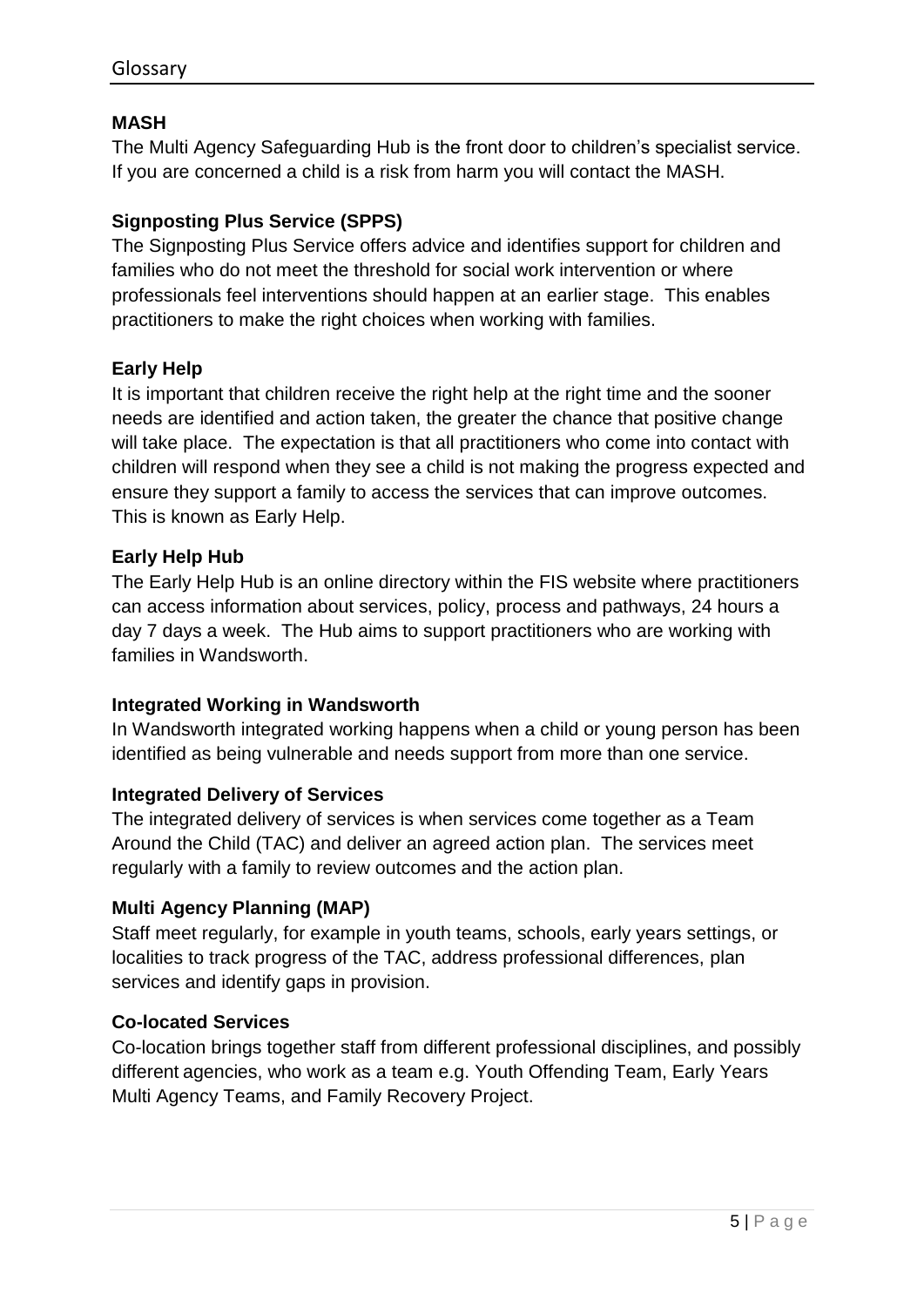## **Information Sharing**

Services are expected to share appropriate information with other professionals, with a family's consent. Information shared should be proportionate, relevant, accurate, timely and secure, to ensure best outcomes for a child or family. The Practical: Guide to Information Sharing is a help booklet: ['Practical Guide: Information](http://search3.openobjects.com/kb5/wandsworth/fsd/advice.page?id=SaxAeRVZQTM&familychannel=5600)  [Sharing'](http://search3.openobjects.com/kb5/wandsworth/fsd/advice.page?id=SaxAeRVZQTM&familychannel=5600)

## **Supervision of Safeguarding Practice (SSP)**

Professional supervision or safeguarding supervision, is the supervision of cases where there are safeguarding concerns or concerns about a child failing to reach expected outcomes. A practitioner's employer would be responsible for providing appropriate space and support for reflection on their practice.

## **Signs of Safety and Well Being (SoSWB)**

The Signs of Safety and Well Being is a solution focused approach used by services that are working together to improve outcomes and safety for a child and their family. Practitioners and parents look at the strengths within families, where there are concerns, and identify goals and actions to improve outcomes. The process encourages collaborative working and transparency around each practitioner's decision making.

#### **Early Help Assessment (EHA)**

The Early Help Assessment has been developed from the Signs of Safety and Well Being methodology. The practitioners work with a parent(s) or young person to gather information and build a picture of what is currently happening, including where there are strengths and what the concerns are. This assessment helps the practitioners to analyse current needs, develop an action plan and set goals that can be used at TAC meetings to review if progress is being made. The assessment is shared with other services and is used as a tool for referral into other services when required.

#### **Team Around the Child (TAC)**

The Team Around the Child is a group of practitioners and parents who meet together to plan, implement and review a plan of action that will support and improve outcomes for a child.

## **Team Around the Family (TAF)**

The Team Around the Family, like the TAC, is a group of practitioners and parents working together to improve outcomes for a whole family or a number of members of a family.

#### **Voice of the Child**

The voice of the child means you are enabling the child or young person to contribute to the discussion and plans that are being developed for them, whether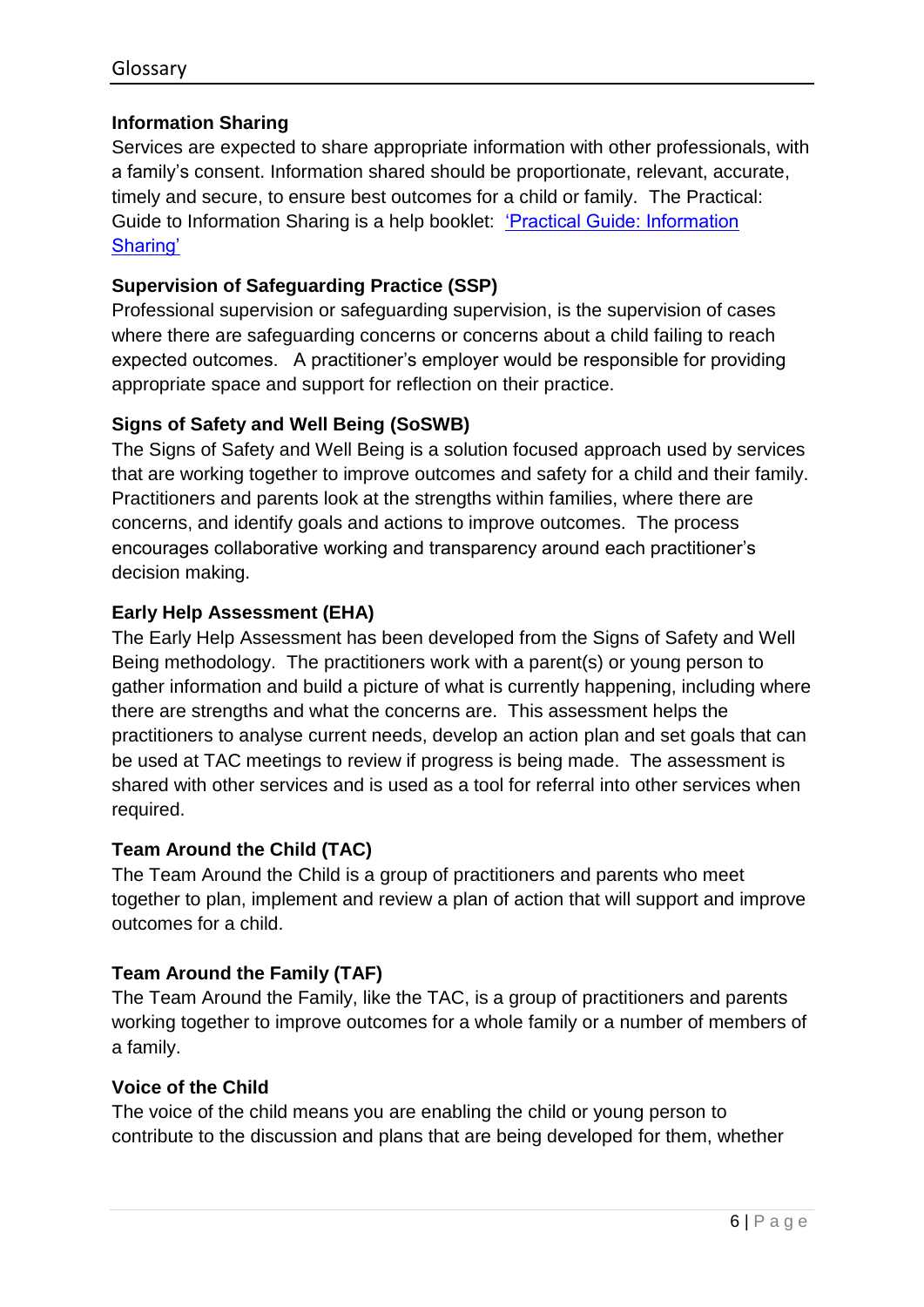they are present at a meeting or you seek there views and bring them to share with other at a meeting.

## **Lead Professional (LP)**

The Lead Professional is the person responsible for co-ordinating a SoSWB action plan and who acts as a single point of contact for children and young people, their families and other members of the TAC on issues related to the plan.

#### **Worries, Concerns and Strengths**

This is the language used in the Signs of Safety and Well Being process to help practitioners and parents identify what is currently happening for a family. The language is simple, easy to understand by everyone and supports a solution focused approach.

#### **Scaling**

During a TAC meeting all those present are required to give a number on a scale of 0-10 which reflects their current judgement about the situation. Practitioners and parents will be asked to explain what they need to see happen to feel outcomes are improving. ( $0 = \text{very concerned}$  and  $10 = \text{no concerns}$ ; close the case). The value of scaling is that it makes the professionals and parents examine their level of worry and the reasons for it, and when these are shared with the group it helps identify what needs to happen to move things forward.

#### **Worry/Danger Statements**

Danger statements and safety goals are the start and finish to the assessment practice. Danger statements encapsulate what has happened that brings this child to the attention of a practitioner and what worries them if nothing changes for the child. The aim is to write this in language that the parents and the children will understand even though they may not agree. It is important to avoid using professional jargon. The practitioners will ask themselves the following questions to help them form the statement.

Structure:

- 1. Who is worried?
- 2. What are they worried about?
- 3. Why are they worried?

#### **Wellbeing/Safety Goals/Outcomes**

A safety goal is the definition of what needs to be seen to be satisfied that the child is safe and that the worries have been dealt with. It can include a description of behaviour within the family that demonstrates that this is happening. A useful way of thinking about this is: "What would sufficient safety to close/step down the case look like?"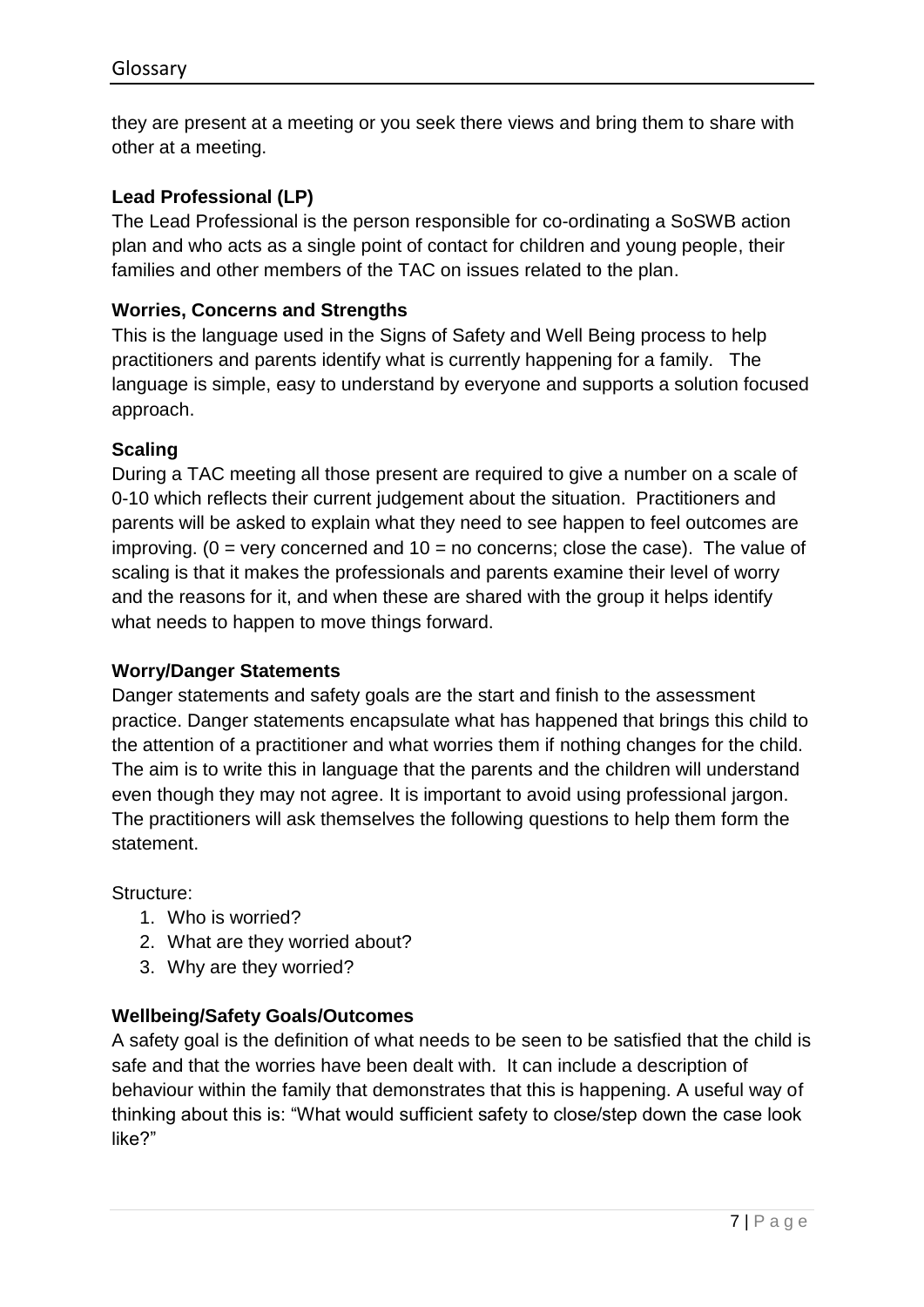## **Single Plan of Action**

The single plan of action is the term that refers to an action plan developed by all services engaged with a TAC and brings together the key actions for each service, for the parents and, where appropriate, the child or young person.

## **Single Point Referral Service (SPRS)**

The Single Point Referral Service aims to be the single point of contact for all GPs and other professionals in Wandsworth who are referring children with a developmental need to various teams at St. George's Healthcare NHS Trust, including Community Services and the Multi Agency Complex Needs Pathway (formerly known as the Single Pathway).

#### **Wellbeing/Safety Plans**

A wellbeing/safety plan is developed by the TAC and family and should provide a practice and structured approach, that clearly sets out how a child will reach outcomes/goals and who will be doing what to support the child and how the plan will be monitored and reviewed. The plan is not a list of services but rather actions that will support a child to keep safe and improve outcomes.

## **Child at Risk of Significant Harm**

A child at risk of significant harm is the wording used to describe an unborn baby, child or young person who is felt by a practitioner to be at risk of physical abuse, emotional abuse or neglect. An immediate referral to Children's Specialist Services, Referral and Assessment Service (CSSRAS) must be made.

#### **Early Help Desk**

The Early Help Desk is part of the Family Information Service and provides phone support for practitioners using the Early Help IT system (EHITS). Practitioners based in other boroughs but working with a child in Wandsworth would send a completed Common Assessment Framework (CAF) to the Help Desk.

#### **Step Up/Step Down from Specialist Services**

Step Up or Step Down is the term used to describe when a child or young person's needs are assessed as moving from targeted Level 2/3 services to specialist Level 3/ 4 or vice versa.

#### **Practice Leads**

The SoSWB approach uses lead practitioners known as a Practice Lead (PL) who are able to mentor and support staff on the practical application of the SoSWB approach.

## **Early Help IT System (EHITS)**

The Early Help IT system is where the information from the EHA and TAC meetings is recorded. The system is web based and practitioners working in Wandsworth can be set up to use it. Information about a child can be accessed by all members of a TAC/TAF.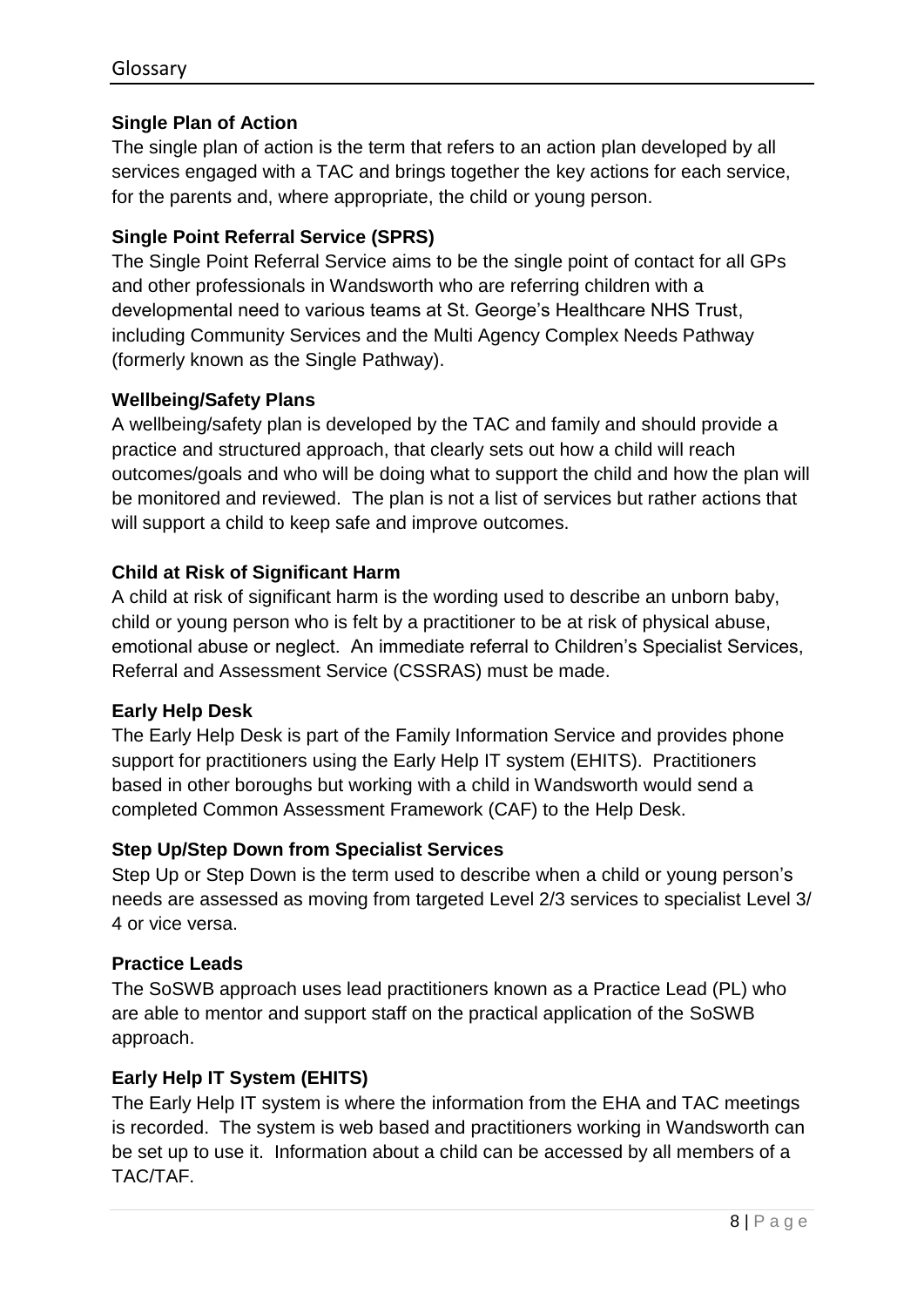## **Common Assessment Framework (CAF)**

The Common Assessment Framework was a national approach it provided a holistic baseline assessment that was completed by a service when they identified a child may need additional targeted support. This assessment was also used as a referral form for services needed to engage with a family as part of the CAF plan. In Wandsworth we have developed our own EHA based on the Sings of Safety solution focused approach.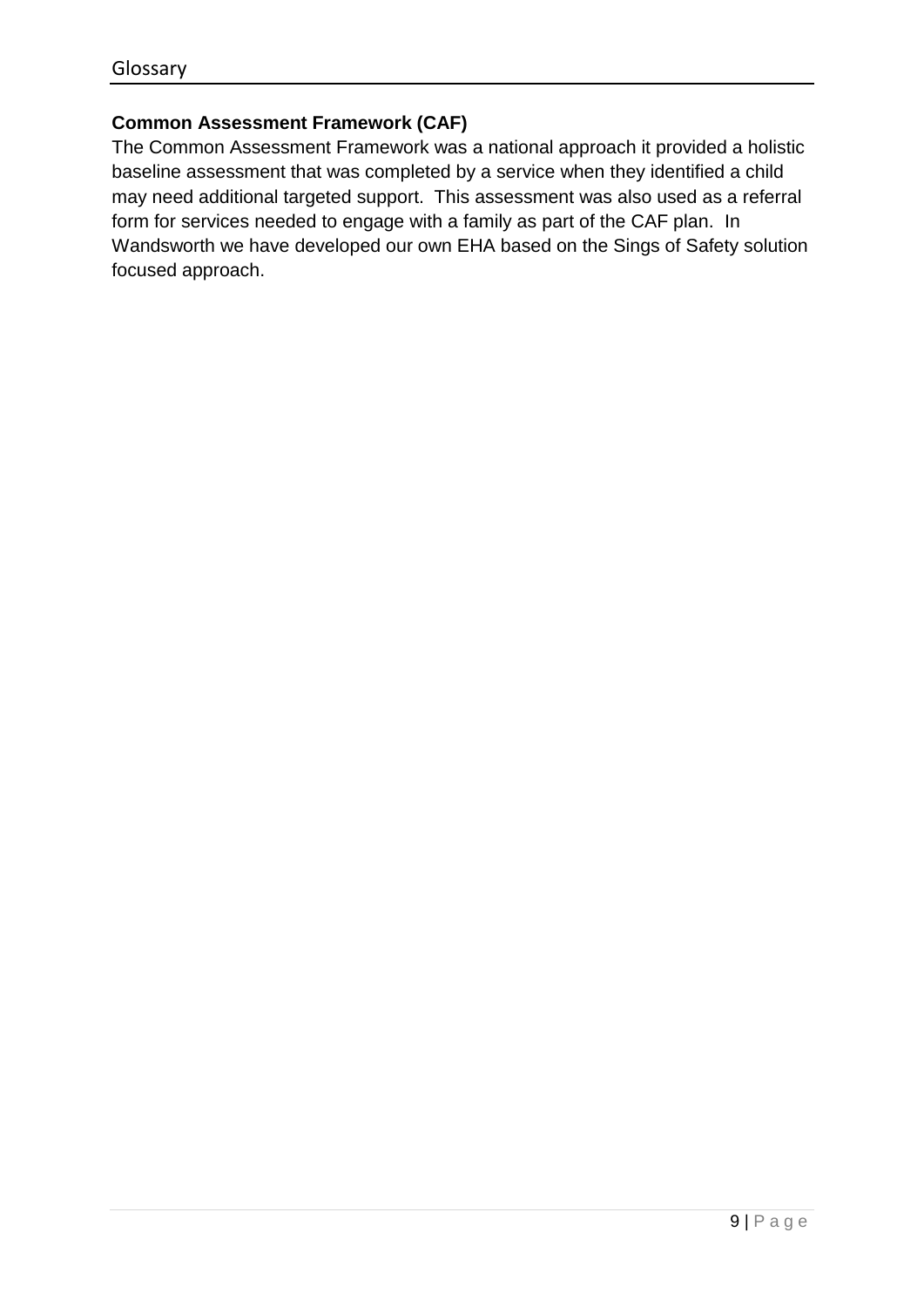# <span id="page-9-0"></span>**1.3 Acronyms used in this handbook**

| <b>ASD</b>     | <b>Autistic Spectrum Disorder</b>                  |
|----------------|----------------------------------------------------|
| <b>AMBIT</b>   | Adolescent Metanlization Based Integrative Therapy |
| <b>CAMHS</b>   | <b>Child and Adolescent Mental Health Services</b> |
| <b>CSS</b>     | <b>Children's Specialist Services</b>              |
| <b>DfE</b>     | Department for Education                           |
| <b>EYMAP</b>   | Early Years Multi Agency Planning                  |
| <b>LP</b>      | <b>Lead Professional</b>                           |
| <b>SSP</b>     | <b>Supervision of Safeguarding Practice</b>        |
| <b>MAP</b>     | Multi Agency Planning                              |
| <b>MASH</b>    | Multi-agency Safeguarding Hub                      |
| <b>NHS</b>     | <b>National Health Service</b>                     |
| QA             | <b>Quality Assurance</b>                           |
| <b>RAS</b>     | <b>Referral and Assessment Service</b>             |
| <b>SEN</b>     | <b>Special Educational Needs</b>                   |
| <b>SENCO</b>   | <b>Special Educational Needs Coordinator</b>       |
| <b>TAC/TAF</b> | Team Around the Child/Family                       |
| <b>TAMHS</b>   | <b>Targeted Mental Health in Schools</b>           |
| <b>FIS</b>     | <b>Family Information Services</b>                 |
| <b>SPPS</b>    | <b>Signposting Plus Service</b>                    |
| LA             | <b>Local Authority</b>                             |
| <b>SoS</b>     | <b>Signs of Safety</b>                             |
| <b>SoSWB</b>   | Signs of Safety and Well Being                     |
| <b>EHA</b>     | <b>Early Help Assessment</b>                       |
| <b>EHITS</b>   | <b>Electronic Early Help IT System</b>             |
| <b>YOT</b>     | Youth Offending Team                               |
| <b>FRP</b>     | <b>Family Recovery Project</b>                     |
| <b>CAF</b>     | <b>Common Assessment Framework</b>                 |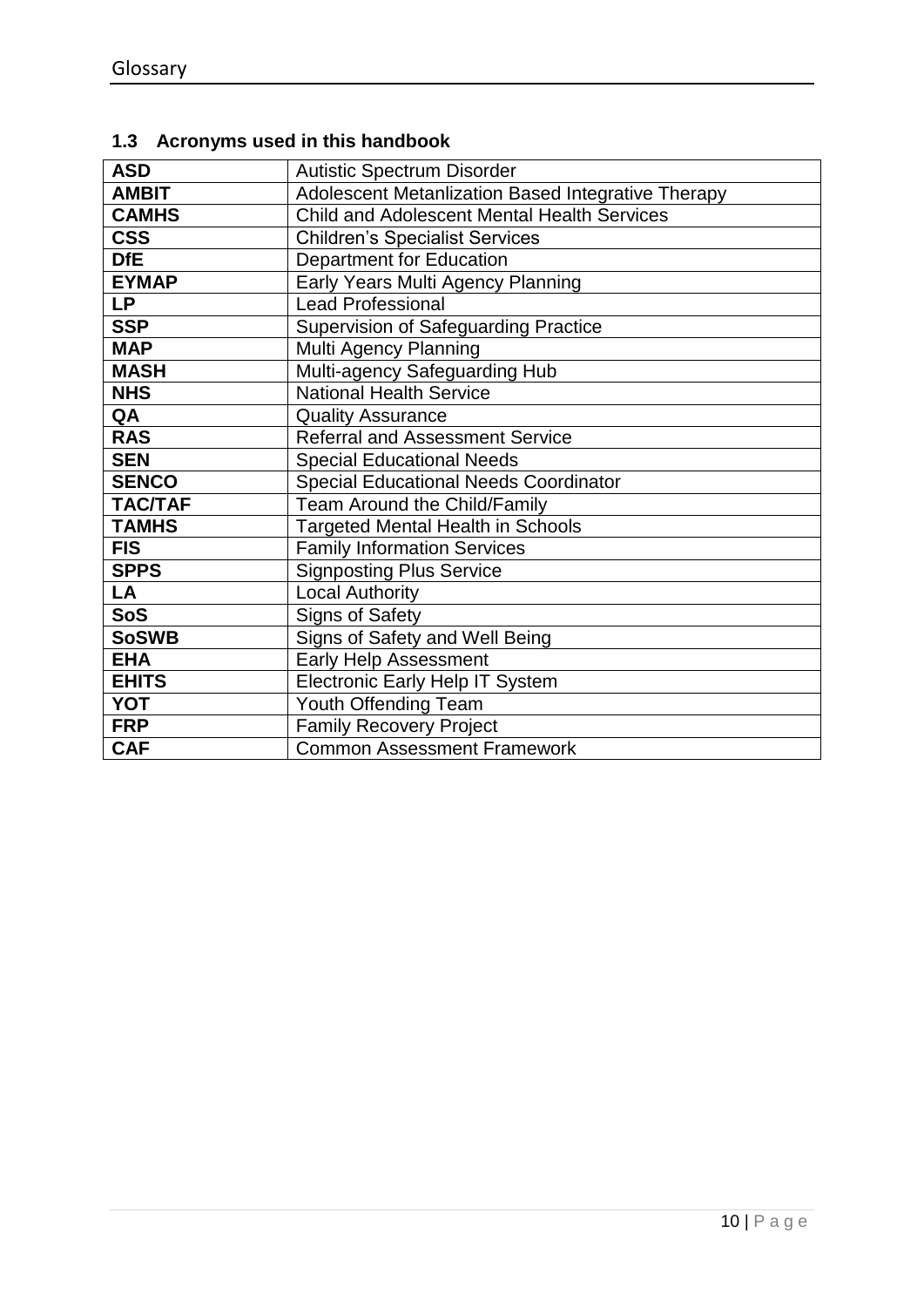# <span id="page-10-0"></span>**2 Introduction**

#### <span id="page-10-1"></span>**2.1 Why should we have this handbook?**

Our aim for all children and young people is that their outcomes improve and that they are safe. Integrated working is needed to achieve this aim. Where children and young people experience difficulties at home, school or through inequality our challenge is to get the right help to them as early and as effectively as possible to stop problems escalating.

Safeguarding and improving children's outcomes are everyone's responsibility. Professionals and parents need to identify and intervene early if a child experiences difficulties that may result in them not reaching their full potential. Research has shown that between 20-30% of children will at some stage require additional support, and that when this is planned and delivered in an integrated way across all services it will lead to:

- Improved outcomes for the child, young person and family
- Improved standards through increased accountability and integration
- Better safeguarding through early identification and promoting of welfare.

#### <span id="page-10-2"></span>**2.2 Who is the handbook for?**

This handbook is written for frontline operational managers, but the processes and policies will be of use to all staff working with and supporting children, young people and their families. The guidance explains the framework, practice tools and processes that are used to support integrated working from early help through to and including the processes for Step Up and Step Down to and from specialist services.

The guidance is practical and sets out how the tools and processes work; the workforce is diverse and has a wide and varying knowledge base. For some practitioners the focus is on child development or the health of a child others focus on the adult. Some practitioners may work with children under five others with young adults, some as part of statutory organisations and some as part of a voluntary organisation. This means that what people need from the guidance will vary. The guidance is set out in a way that will enable practitioners to dip in and out and go directly to relevant sections.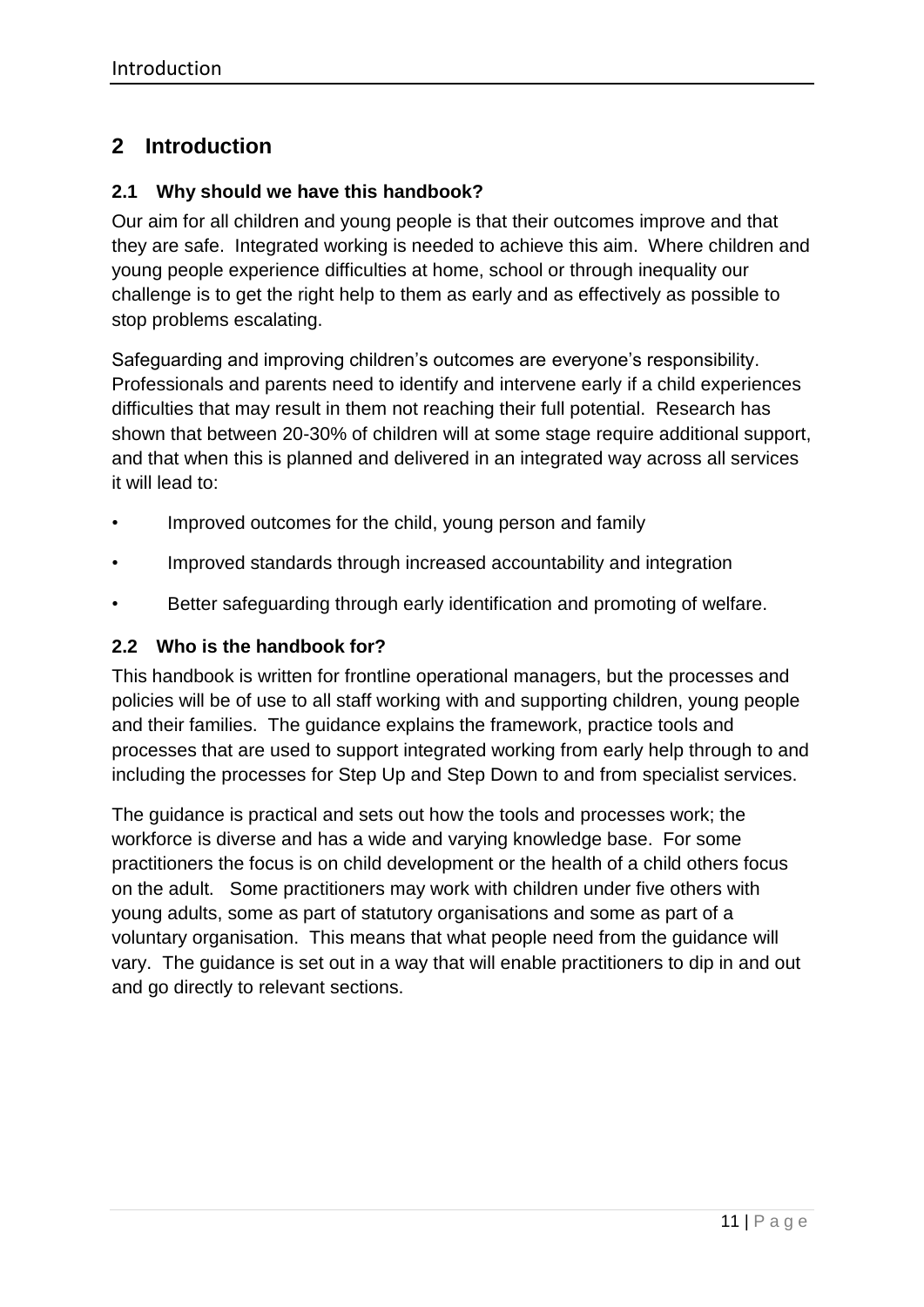#### <span id="page-11-0"></span>**2.3 How to use the handbook**

This handbook contains the protocols, processes and guiding principles that the Wandsworth Children Services and partners and the Wandsworth Safeguarding Children's Board have developed for use across all services to meet the requirements of the Children Act 2004. Each service will need to review its current policies and practices to ensure they are in line with these integrated processes and that they are addressing the training and supervision needs of staff who will be using the Signs of Safety and Well Being (SoSWB) methodology to complete EHA assessments, be part of a Team Around the Child (TAC) and may take on the role of the Lead Professional (LP). Managers will also need to provide supervision for staff to review cases where they are the LP or attending a TAC.

The protocols and processes in this handbook reinforce the child protection procedures that all staff must continue to follow when they identify a child who is at risk of significant harm.

This handbook is available online on the [Family Information Service Website](http://search3.openobjects.com/kb5/wandsworth/fsd/advice.page?id=SaxAeRVZQTM&familychannel=5600) and the [Wandsworth Safeguarding Children's Board Website.](http://www.wandsworth.gov.uk/wscb/)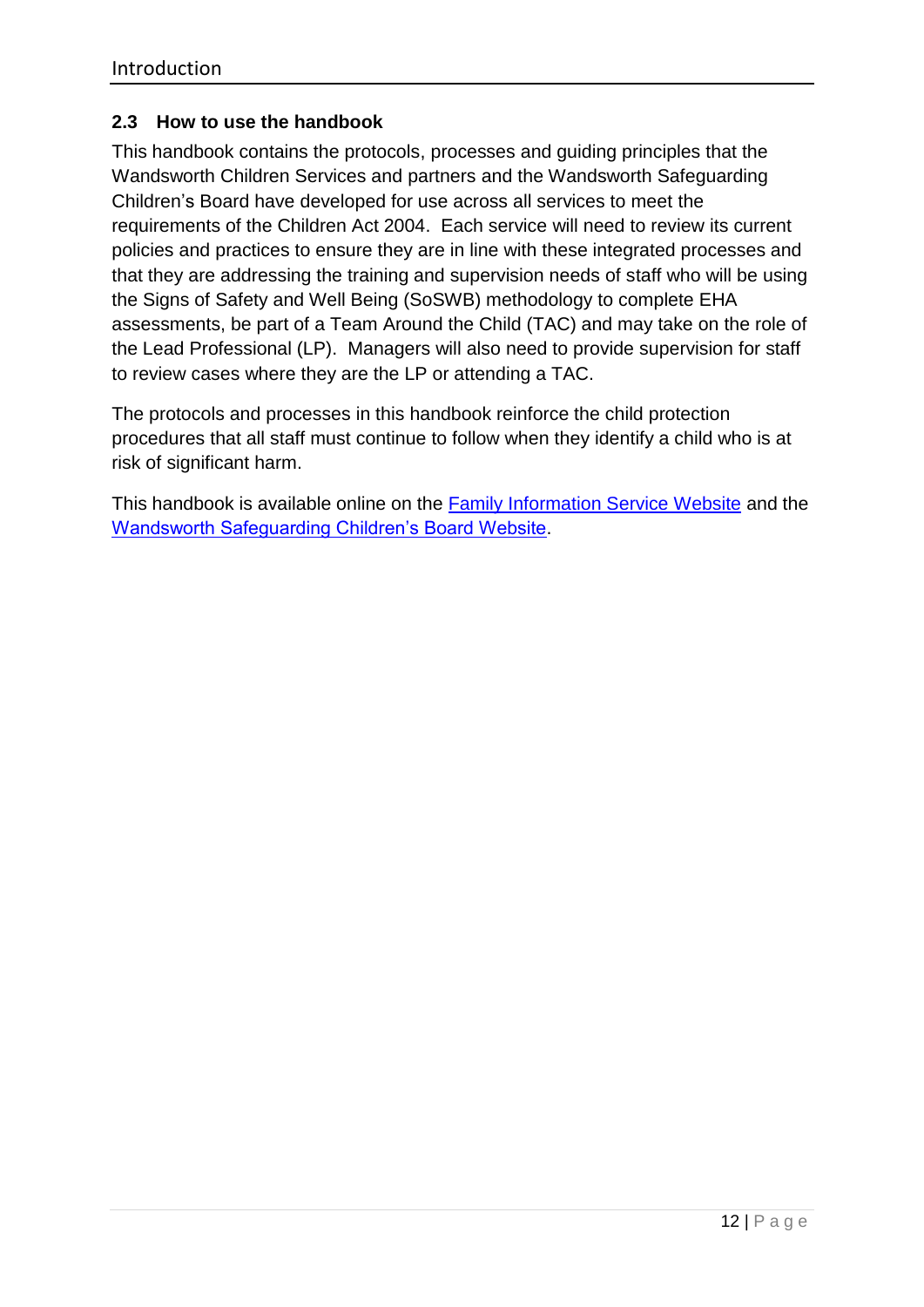## <span id="page-12-0"></span>**3 Framework**

This section provides information on the reasons for needing a framework that supports practitioners working in an integrated way, and sets out the detail of the framework that has been adopted in Wandsworth.

#### <span id="page-12-1"></span>**3.1 Why do we need a framework for integrated working?**

The need for early intervention has been highlighted in a number of recent significant Government reviews, including the reviews by Michael Marmot, Frank Field, Graham Allen, Dame Claire Tickell and Professor Eileen Munro's review of child protection. A common thread between them all, which the current Government appears to be fully endorsing and committing to, is the importance of "early help" and the need for services to work effectively together to achieve this as a way of reducing the chances of more serious problems becoming established at a later stage. Good early intervention and prevention is dependent on frontline staff picking up and responding in a planned and integrated way with any other services working with a family. This is challenging and all frontline staff will need to clearly understand what is expected of them and what they need to do to enable swift and appropriate services that will meet needs and improve outcomes.

The Children Act 2004 provides the legislative framework to support better integrated planning, in particular the Act places a duty on the local authority (LA) to make arrangements through which key agencies co-operate to improve the wellbeing of children and young people by agencies working together, to share information, to identify difficulties and to agree a common plan as early as possible.

In March 2015 the updated Working Together to Safeguard Children: A guide to inter-agency working to safeguard and promote the welfare of children, Identified early help as the starting point for safeguarding children:

#### *Working Together to Safeguard Children*

#### *Chapter 1: Assessing need and providing help*

#### *Early Help*

- *1. Providing early help is more effective in promoting the welfare of children than reacting later. Early help means providing support as soon as a problem emerges, at any point in a child's life, from the foundation years through to the teenage years.*
- *2. Effective early help relies upon local agencies working together to:*
	- *a. Identify children and families who would benefit from early help;*
	- *b. Undertake an assessment of the need for early help; and*
	- *c. Provide targeted early help services to address the assessed needs of a child and their family which focuses on activity to significantly improve the outcomes for the child. Local authorities, under section 10 of the Children Act 2004, have a responsibility to promote inter-agency cooperation to improve the welfare of children.*

#### *Section 10*

*Section 10 of the Children Act 2004 requires each local authority to make arrangements to promote*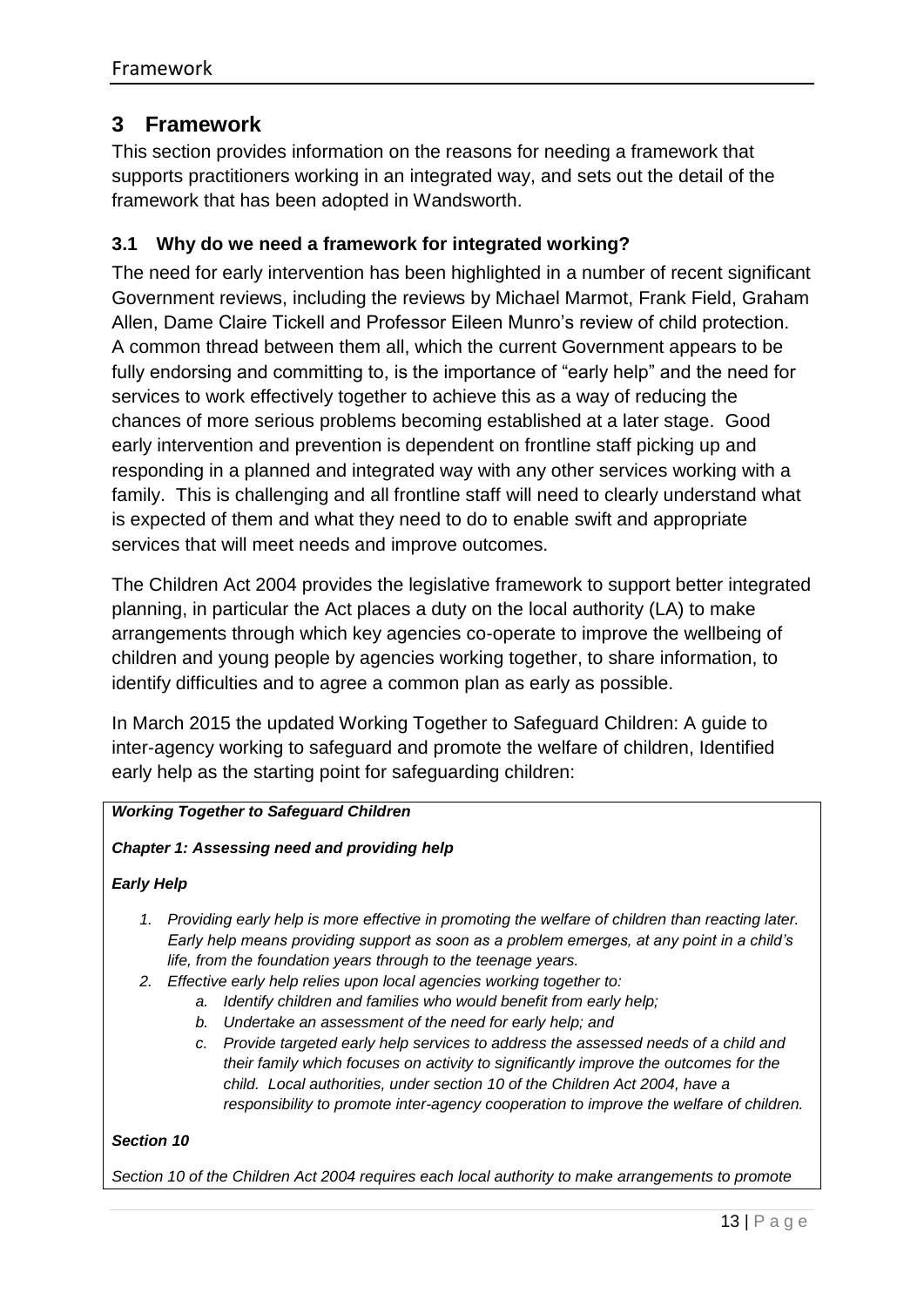*cooperation between the authority, each of the authority's relevant partners and such other persons or bodies working with children in the local authority's area as the authority considers appropriate. The arrangements are to be made with a view to improving the well-being of all children in the authority's area, which includes protection from harm and neglect.* 

The new Ofsted framework for the inspection of services for children in need of help and protection, children looked after and care leavers, will, during an inspection look to see what children, young people and families are offered when early help needs are first identified. They will look to see how the children's circumstances have improved as a result, and if the need for targeted services has reduced or been avoided. Inspectors will want to see that the interface between early help and statutory child protection work is clearly and effectively differentiated.

#### <span id="page-13-0"></span>**3.2 How have we agreed to do this in Wandsworth?**

In 2012 Children's Specialist Services (CSS) made the decision to develop the Signs of Safety (SoS) approach (a solution focused approach to working with families where there is risk of significant harm), developed and implemented by Andrew Turnell in Western Australia [www.signsofsafety.net..](http://www.signsofsafety.net/) Signs of Well Being had been developed in Gateshead as the early support part of this process.

At the same time the WSCB decided to adopted the SoS as the approach for working with all vulnerable children across the Continuum of Need, this includes the well being of children below the level of CSS and the SoS in Wandsworth became know as the Signs of Safety and Wellbeing (SoSWB).

Whichever point on the Continuum of Need this process is applied the TAC meeting focuses on the strengths and what works well for a family, and where there are concerns or complicating factors that are having an impact on outcomes for the child/children. The approach uses a scale of risk to help challenge, identify and agree next steps for a single plan of action shared and owned by the TAC which will include the family. Therefore it made sense to adopt this approach across the children's workforce.

The roll-out of the Signs of Well Being across the children's workforce is a huge task, the WCSB has set up a SoSWB Steering Group and they have developed a five year implementation plan. The steering group identify the best way to continue to support and monitor and review the progress which included independent research into how the approach is working at the specialist level. At the early help level the Early Help IT system has been revamped so that it supports the recording of EHA and TAC meetings using the domains of the SoSWB approach.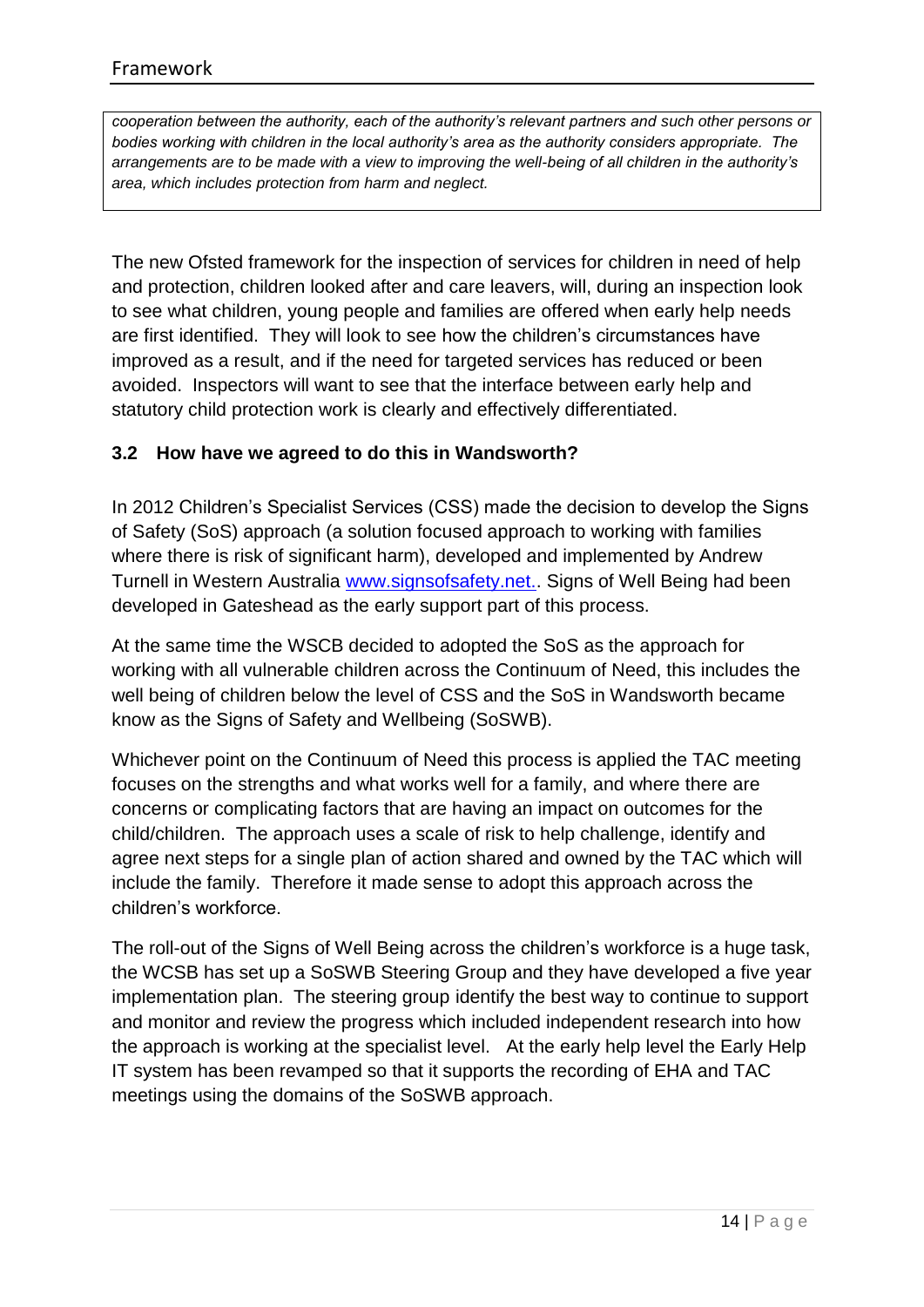## <span id="page-14-0"></span>*3.3* **Signs of Safety and Well Being (SoSWB)**

The Signs of Safety and Well Being is a questioning approach that is designed to help staff think their way into and through a safeguarding concern, be that at the early help level or as part of a child protection plan. The framework can be used for practitioners who are planning to work with a family, for completing an assessment and for holding a TAC meeting. Using the diagram below, the practitioners can work collaboratively with the parent and/or young person, to visually record their assessment and create a plan that can be developed and reviewed, both with other practitioners and the family.

At its simplest this framework can be understood as containing four areas of inquiry:

- 1. What are we worried about? (past harm, future danger and complicating factors)
- 2. What's working well? (Existing strengths and safety)
- 3. What needs to happen? (Future safety and next steps)
- 4. Where are we on a scale of 0 to 10? 0 means we are so worried about the child that we do not think they can be safely cared for at home and 10 means there is enough safety/care for the child to achieve outcomes or for the case to be closed.

The diagram below shows the 4 domains used in the SoSWB approach to assessment and TAC meetings.

| <b>What Are We Worried</b><br>About?                                                                                                                                                                                                                                                                                        | <b>What's Going Well?</b>                        | <b>What Needs to Happen?</b> |
|-----------------------------------------------------------------------------------------------------------------------------------------------------------------------------------------------------------------------------------------------------------------------------------------------------------------------------|--------------------------------------------------|------------------------------|
| Past harm:                                                                                                                                                                                                                                                                                                                  | <b>Strengths:</b>                                | Safety goal:                 |
| Danger statement:<br><b>Complicating factors</b>                                                                                                                                                                                                                                                                            | Safety:<br>(strengths demonstrated over<br>time) | <b>Next steps:</b>           |
| Safety Scale: Rate the situation on a scale of 0 – 10, where 0 means<br>things are so bad the family can no longer care for the children and 10<br>means that everything that needs to happen for the children to be safe<br>in the family is happening (scale can be adapted to context of family's<br>specific situation) |                                                  |                              |

**Adapted from Turnell A. & Edwards S. (1999) Signs of Safety: A solution and safety oriented approach to child protection case work. WW Norton, New York.**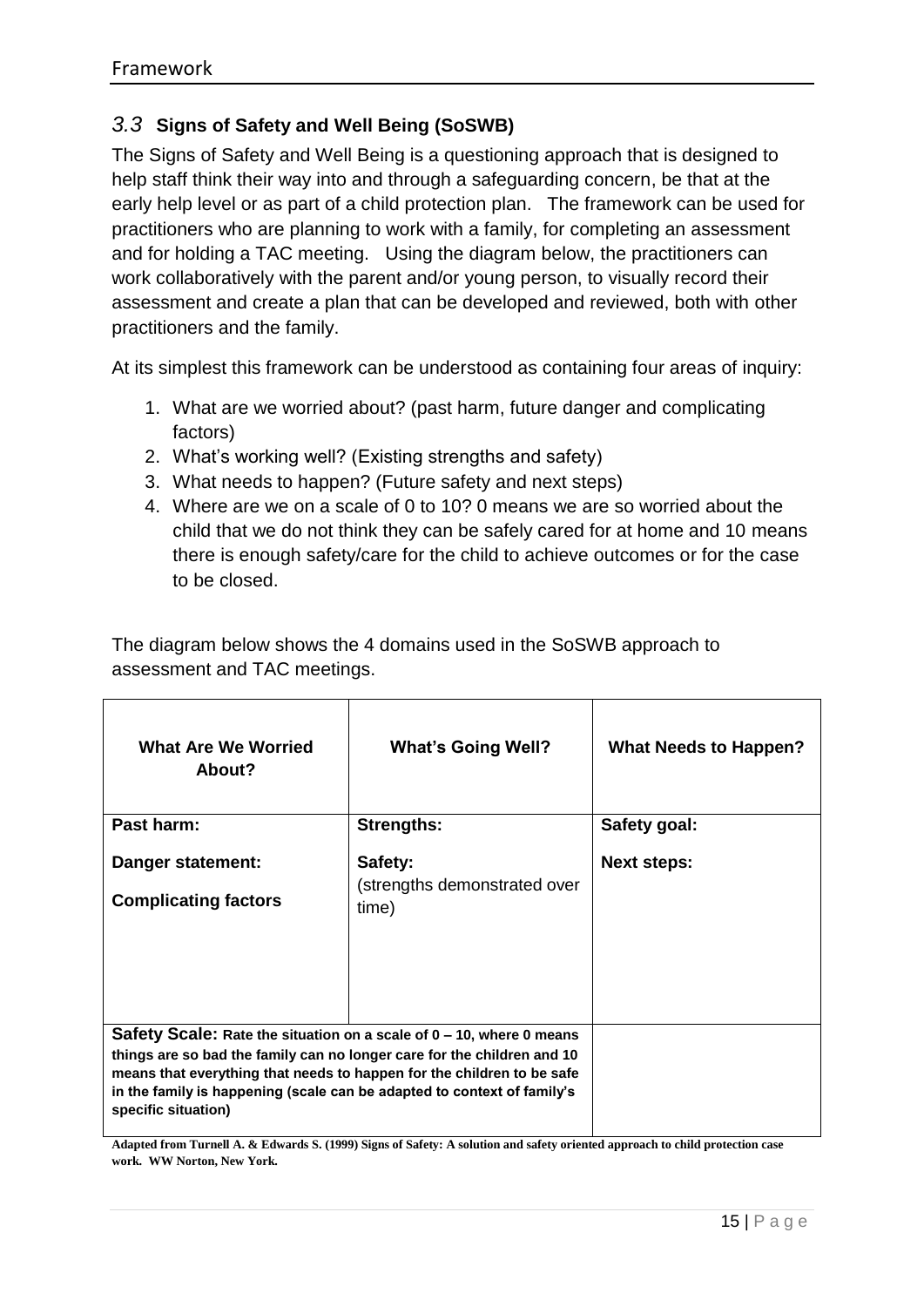The framework provides a common approach and a common language for all practitioners and families. The framework is solution focused and supports practitioners and parents having difficult conversations as the language and approach ensure that you are clear about what your concerns are, that you are able to identify when things have worked well and how this could be applied to support current challenges.

Use the scaling with parents and young people, to be clear about what you would need to see done differently to make you feel confident that the current situation was improving. Ensure that you have a goal for what the future care of the child needs to looks like and a plan that is developed to support changes to what is happening now and that parents and young people have been part of developing the plan that can be shared and signed up to by everyone in the TAC.

#### <span id="page-15-0"></span>**3.4 Continuum of Need – thresholds**

In 2010 Wandsworth Safeguarding Children Board and the Children and Young People's Board adopted the London Continuum of Need. This sets out four levels of need for children and young people. It provides shared terminology and language for use by all professionals working with children and young people to describe their needs, whilst accepting that every child is unique and will not necessarily fit easily into one of the levels of need. The Continuum of Need provides indicators of need to inform discussion and planning between services and agencies about the kind of support required.

The Continuum of Need is a guide to thresholds for four levels of service. The services that work at the different levels are explained in detail below. The threshold for more targeted and preventative support is reached when a professional working with a child identifies needs that cannot be met by the universal services, or a family requires more support to access those services. If the TAC has a plan that is working well and improving outcomes a child and family may step down a level on the Continuum of Need.

If the needs are more complex or there are safeguarding concerns, the child may need to move up to Level 3 and at this stage the TAC may need to consider if a child needs a referral to a specialist service such as CSS or CAMHS. The TAC would need to consider what role they feel the specialist service could offer that is not currently being offered by the TAC, or if the family is engaging with the plan. The threshold is not a clear line and will depend on a number of key issues but the TAC needs to present information and evidence that make clear their need to have a service from an agency working at the specialist level. It may help to invite the specialist service to attend a TAC meeting so that they can be part of the discussion and review of the current plan.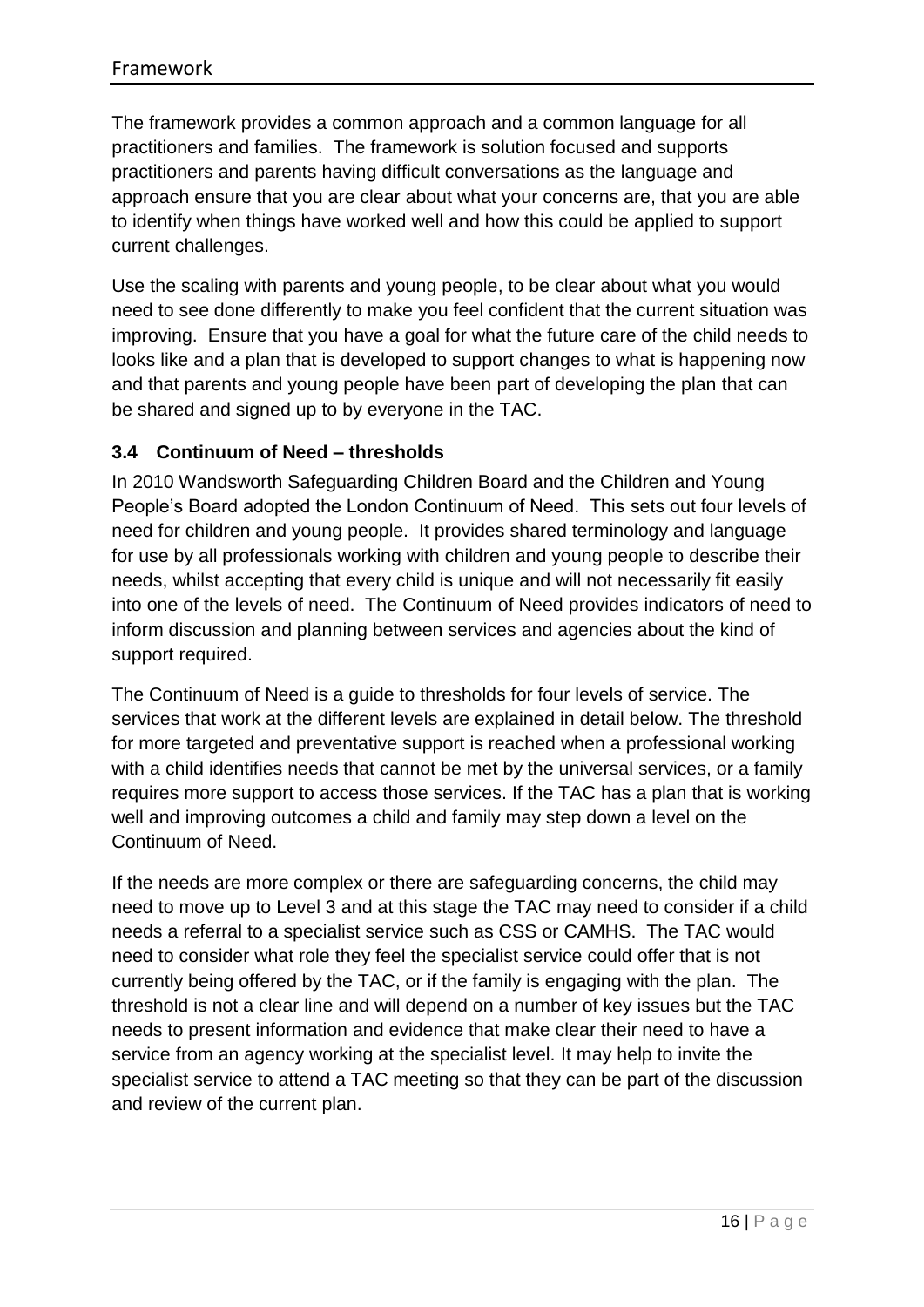## **London Continuum of Need Local Descriptors**

#### **Level 1: No identified needs**

**Description:** Children and young people at this level are those who have no additional needs and those whose developmental needs can be met by universal services. As such, at this stage there is no need for assessment or targeted support. However some universal services may use an early help assessment or their own assessment to determine what the service is able to deliver in the way of support.

**What should be done:** If there are concerns that the child or young person is failing to meet expected outcomes then a practitioner should talk to the parent or young person and together decide if an early help assessment or a Team Around the Child (TAC) is needed; this will be carried out using the SoSWB model.

Universal services providing support at this level:

Schools; children's centres; day nurseries; childminders; health visiting service; school nursing; GPs; play services; youth support services; police; housing; and voluntary and community sector organisations.

#### **Level 2: Low risk to vulnerable**

**Description:** Children and young people at this level are those who are vulnerable and may have:

- Low level additional needs that are likely to be short term that may be known but are not being met
- Unclear or unknown needs that are not being met
- Additional needs that require multi-agency intervention.

**What should be done:** These children and young people meet the threshold for beginning an early help assessment to identify what additional support is necessary. An assessment will be carried out and a Team Around the Child (TAC) set up, with a named Lead Professional. A single plan shared by all services engaged with the child or young person's additional needs will be developed using the SoSWB model.

Services providing support at this level:

Schools; health services; children's centres; day nurseries; childminders; play services; youth support; family support services; educational psychology; educational welfare; voluntary and community services; youth crime prevention services; targeted drug and alcohol services; Group Work and Parenting Service;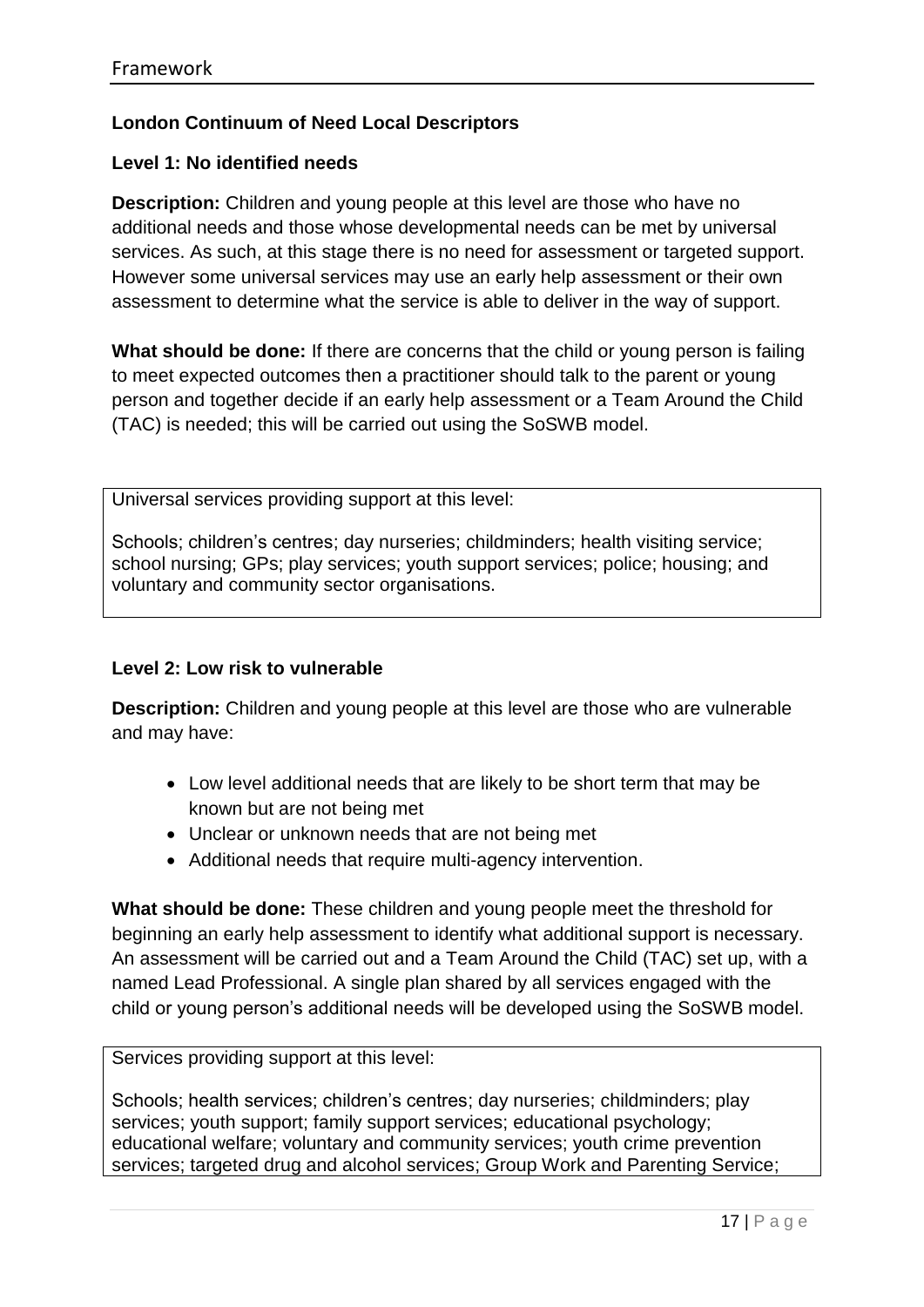Family Information Service and Signposting Plus Service

#### **Level 3: High risk and/or complex needs**

**Description:** Children and young people at this level have complex needs that are likely to require longer term intervention. They will require a named Lead Professional and a TAC. Some children at this level will reach the threshold for Children's Specialist Services (Section 17 of the Children Act 1989 Children in Need), or other specialist services for children or young people in danger of moving to a higher level of risk if they do not receive specialist support.

**What should be done:** For children and young people at this level requiring a specialist service, a SoSWB early help assessment and a TAC and plan can be used to refer to specialist services, who will want to engage and build on this work.

Targeted and specialist services providing support at this level:

Social care services; SEN services; specialist disability services; youth inclusion and support panels; youth offending team; drug and alcohol services; mental health services; family support services; voluntary and community sector services.

These services will be in addition to any universal or preventative services accessed by the child or young person.

#### **Level 4: Complex or acute needs**

**Description:** Children and young people who are at this level on the Continuum of Need will have complex additional unmet needs or complex learning and/or medical needs. This is also the threshold for Child Protection procedures for children or young people who are experiencing significant harm.

**What should be done**: Children and young people at this level will require a statutory intervention from one or more specialist services (including Section 47 Children Act 1989 – reasonable cause to suspect children suffering or likely to suffer significant harm, Section 31 – Care Orders, Section 20 – duty to accommodate a child). This may include child protection or legal intervention and some children and young people may need to be accommodated by the local authority. For all specialist services if a SoSWB early help assessment has previously been done and a TAC and plan is in place, specialist services will want to engage and build on this work.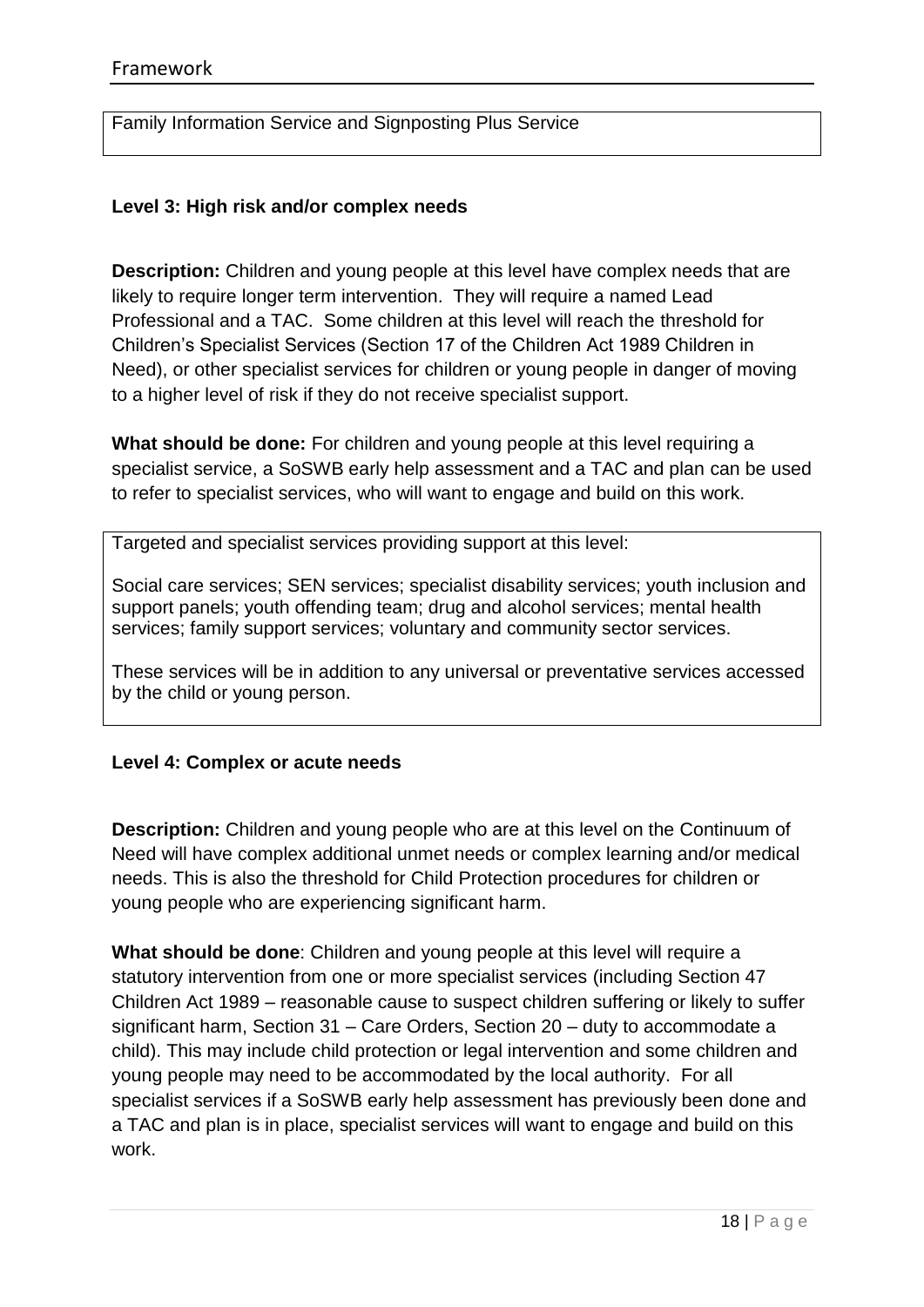If child protection procedures are followed, the child protection conference will be carried out using SoSWB methodology and based around broad headings of:

- What are we worried about?
- What is going well?
- What happens next?

Services providing support at this level:

Social care services; specialist health or disability services; youth offending team; mental health services; family support services; voluntary and community sector services; drug and alcohol services; and any other universal or targeted services as necessary.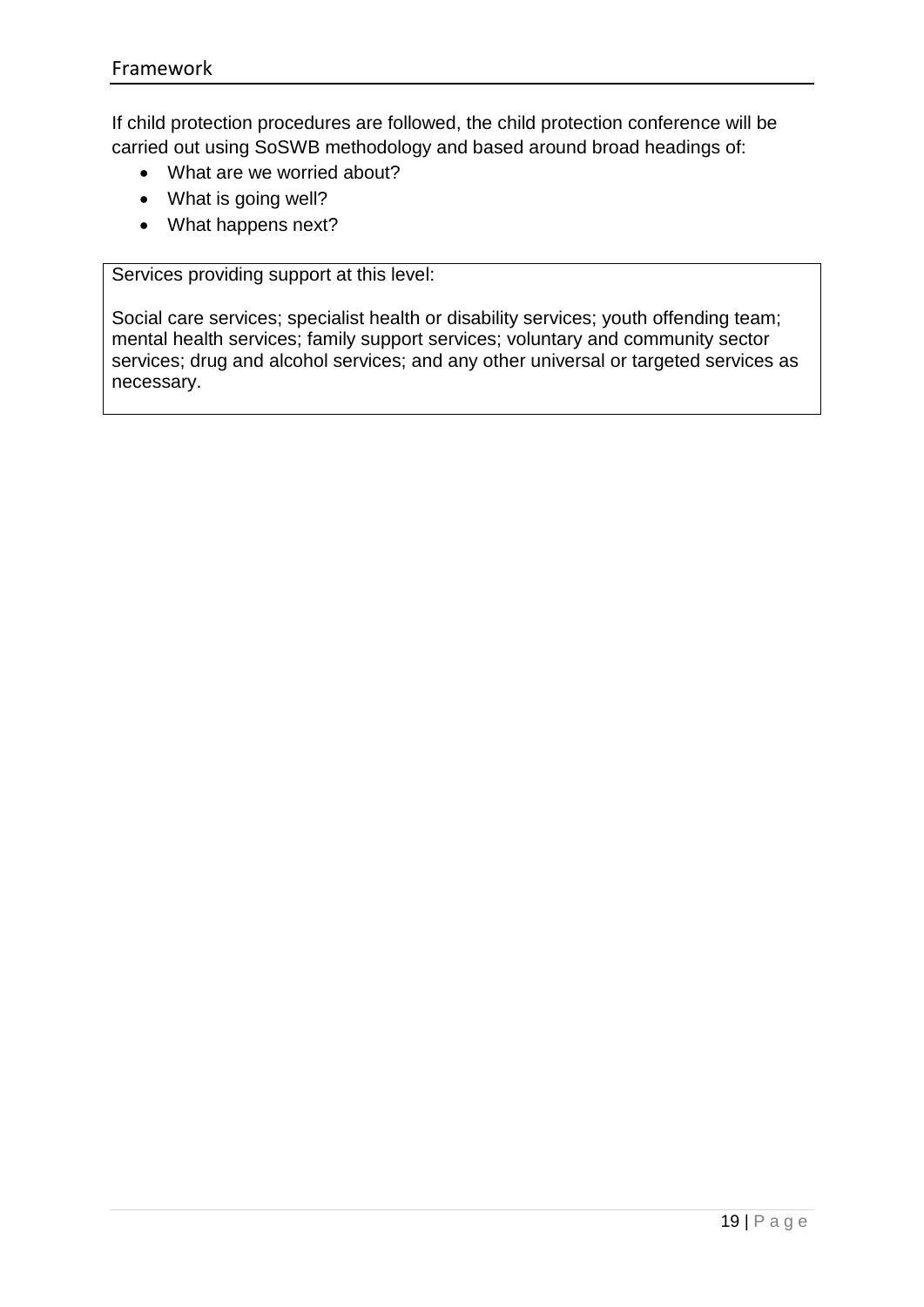## <span id="page-19-0"></span>*3.5* **Tools Processes and Support**

This section explains the **tools**, **processes** and **support** that are in place for all staff to support integrated working across services working with children and families.

## <span id="page-19-1"></span>**Tools**

#### <span id="page-19-2"></span>*3.6* **Integrated Working**

Integrated or multi-agency working has shown to be an effective way of supporting children and young people with additional needs, and securing improvements in outcomes for the child.

Integrated Working requires:

- A shared understanding of the need to work together, and the benefits of this for improved outcomes for children and families.
- A shared framework for how we assess plan and review progress.
- A shared process for managing professional differences.
- A shared understanding and commitment to information sharing across services that will support improved outcomes for a child or their family.
- The sharing of knowledge and skills to better identify the needs of a child and/or their family.
- A shared understanding of the need to review and develop services that compliment each other.
- Working together to evaluate and improve services in Wandsworth.

Integrated working in Wandsworth takes place in a number of different ways:

**Integrated Services** – brings together staff from different professional disciplines, and possibly different agencies, who work as a team. They could be managed and also possibly employed by a single service or they may be led by one service whilst being employed or receiving professional management elsewhere. Such teams strengthen and develop effective working practices across services and will be supported through the Wandsworth Safeguarding Children Board multi-agency training programme.

**Multi Agency Planning (MAP)** – senior staff meet regularly, for example in youth teams, schools or localities to plan services and identify gaps in provision. Such panels will support frontline Team Around the Child (TAC) members to implement action plans where casework is complex or issues are unresolved. They will have a performance management role and will quality assure a number of cases going through the Early Help process and review action plans to evaluate the outcomes they achieve. Issues emerging from these meetings will inform the planning, commissioning and reviewing processes in clusters and localities.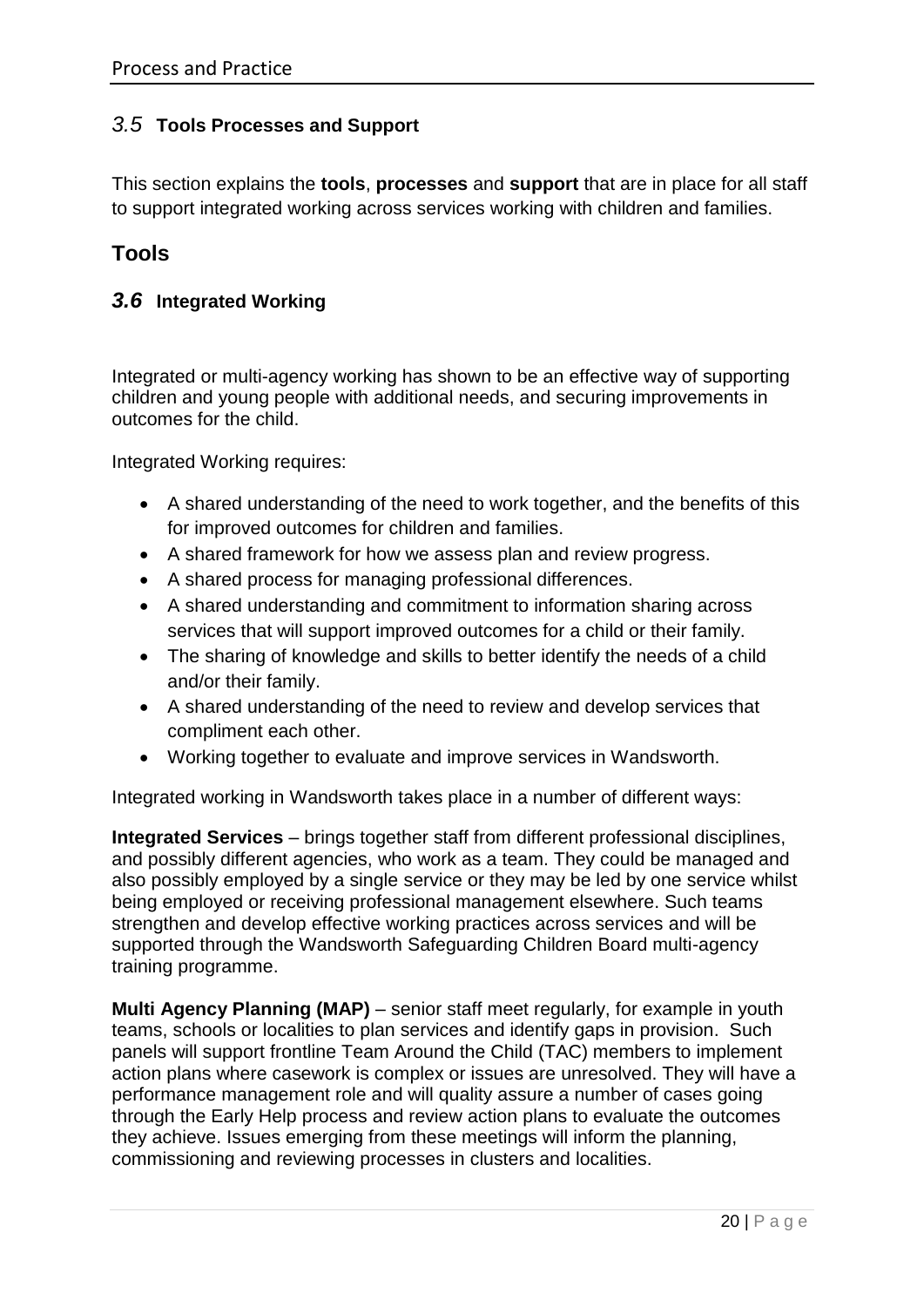**Integrated Delivery of Services** – Integrated delivery of services from frontline practitioners happens through the TAC, services working with families will come with the family to share information, and plan and review progress toward achieving outcomes.

## <span id="page-20-0"></span>**3.6.3 Information Sharing**

The Children and Young People's Partnership expects services to share information with other professionals where that information is necessary to provide the support a child or young person needs, and should be done after consent from the family or young person has been given. This is essential to enable early intervention and preventative work in order to safeguard children and young people, promote their welfare and the welfare of others they may come into contact with.

However, it is also important that children and families remain confident that their personal information is kept safe and secure. They should also trust practitioners to maintain the privacy rights of individuals whilst sharing information that is necessary to deliver better services.

Practitioners should use their professional judgement to decide whether to share or not, and what information it is appropriate to share. ['Practical Guide: Information](http://search3.openobjects.com/kb5/wandsworth/fsd/advice.page?id=SaxAeRVZQTM&familychannel=5600)  [Sharing'](http://search3.openobjects.com/kb5/wandsworth/fsd/advice.page?id=SaxAeRVZQTM&familychannel=5600) has been developed to support frontline staff to make a decision about when and how much information to share.

The guidance looks at how you implement the Seven Golden Rules for information sharing that were developed in the 'Information Sharing: guidance for practitioners and managers.' The CYPPB and WSCB agreed to use the protocols for information sharing across agencies.

The Seven Golden Rules for information sharing:

- 1. Remember the Data Protection Act is not a barrier to sharing information.
- 2. Be open and honest with the person from the outset why, what, how and with whom information will be shared.
- 3. Seek advice if you are in doubt, without disclosing the identity of the person where possible.
- 4. Share with consent where appropriate.
- 5. Consider safety and well-being: of the person and others who may be affected by their actions.
- 6. **Ensure the information shared is necessary, proportionate, relevant, accurate, timely and secure.**
- 7. Keep a record of your decision and the reasons for it whether it is to share information or not.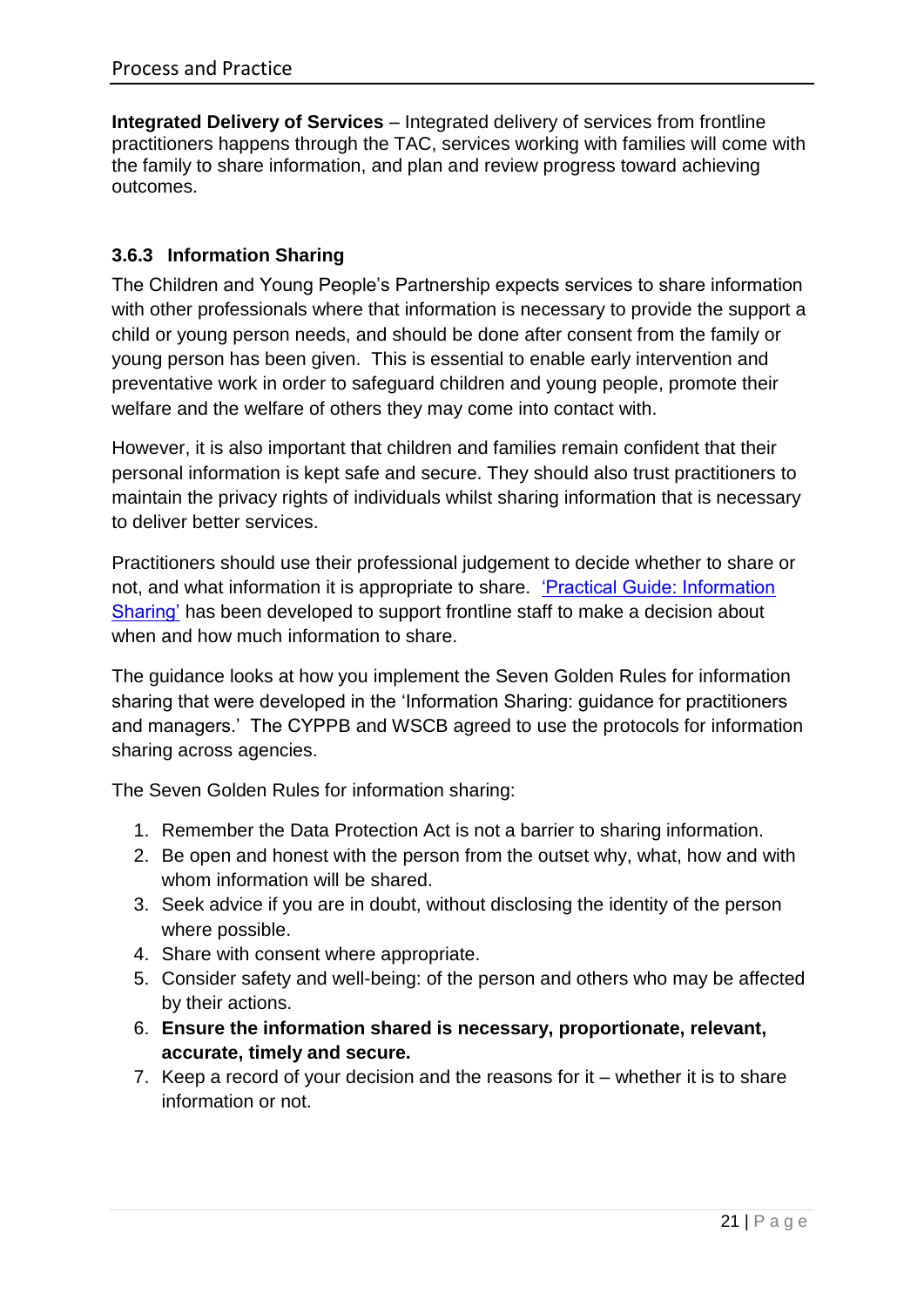## <span id="page-21-0"></span>**3.6.4 Lead Professional**

The SOWB process will require a member of the TAC to take on the role of Lead Professional (LP). Any professional who is part of the TAC can take the LP role. It needs to be someone who has a positive relationship with the family/young person and may be the service most involved with the family, but not necessarily. Children and young people sometimes need support from more than one service or team and this can get confusing for the child or young person and their family. Also if the support is not co-ordinated it is likely to be less effective. The lead professional's role is to coordinate the support and to avoid any confusion, or duplication.

This role is not new. Clear co-ordination has always helped professionals work well together. The LP co-ordinates the support offered to the child or young person and their family, and is not responsible for the content or quality of the work of other practitioners.

- The LP is the key point of contact for the child or young person, their family and the other professionals working with them.
- The LP makes sure a plan is in place so that everyone understands who is doing what and when.
- The LP makes sure everyone gets together to review and update the support offered.
- The LP keeps an eye on the plan to make sure it does not get "stuck".
- The LP is the key contact for sharing information across the team.
- The LP helps any new services working with the child or young person and their family to understand the needs and other forms of support which are already in place.

#### *The Wandsworth Safeguarding Children Board and Children and Young People's Board expect that all TAC action plans for children or young people and their family that involve more than one service will have a Lead Professional.*

The LP needs to have regular supervision from their line manager or appropriate member of staff, to ensure they are supported in moving forward action plans for a child and family. If professional differences are identified they should be dealt with using the 'Managing Professional Differences' guidance.

There are a number of additional issues to consider:

- 1. The role of the LP should be regularly reviewed with the members of the TAC, to ensure that the most appropriate professional is taking on the role.
- 2. All members of the TAC need to support the LP and respond swiftly to requests for information, keeping them up to date with any changes to the child's plan.
- 3. The LP and the TAC should consider who would be the best person to Chair the TAC/TAF meetings. The LP has an important advocacy role for the young person. It maybe better, therefore, if the chair of the meeting is another member of the TAC.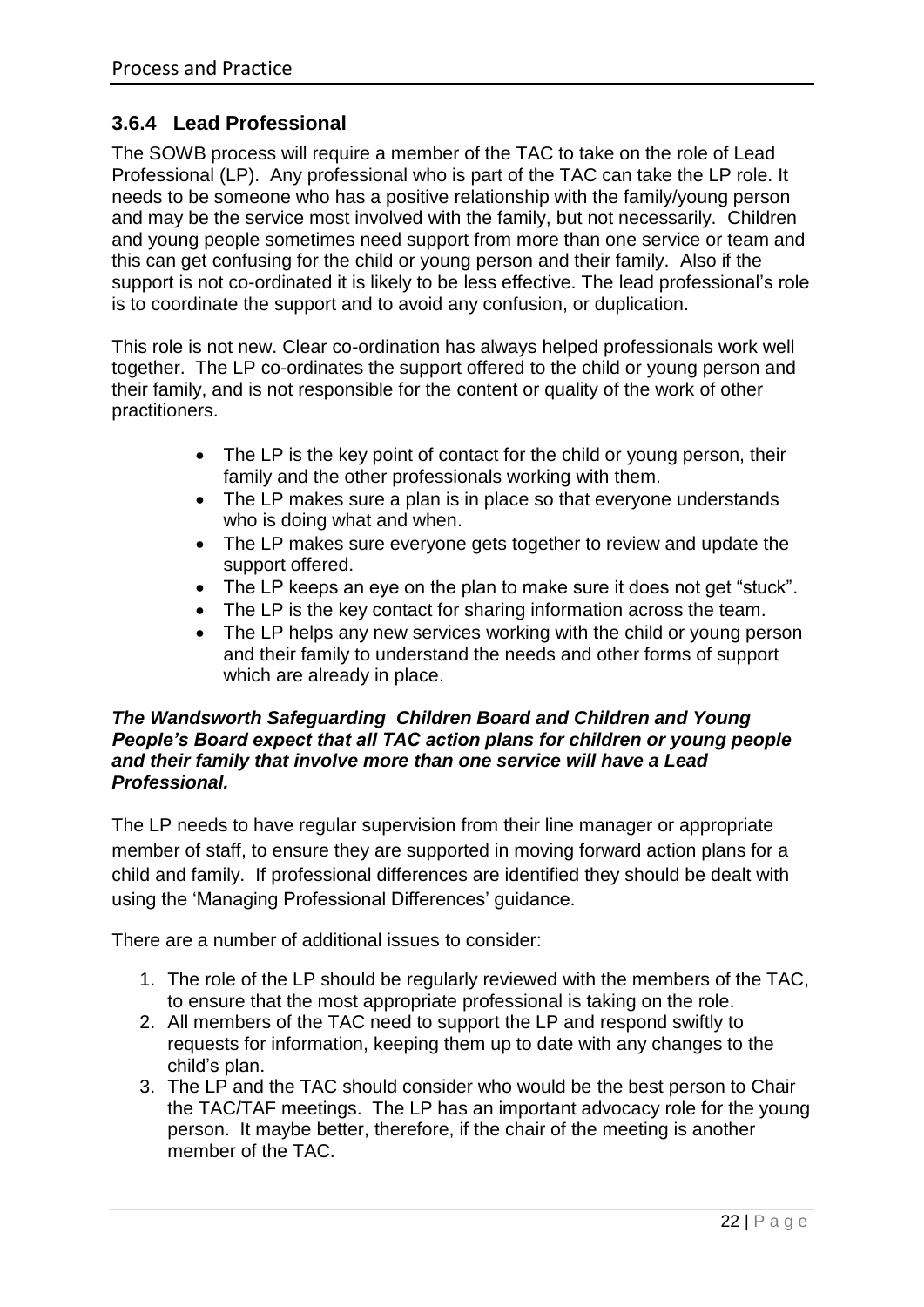4. If the family meets the threshold for Children's Specialist Services then the appointed Social Worker will take the LP role and all other members of the TAC will continue to work with the social worker to develop and deliver the action plan.

## <span id="page-22-0"></span>**3.6.5 Early Help Assessment (EHA)**

Lord Laming has described what he sees as the key elements of a good assessment process (The Protection of Children in England: A Progress Report – 2009):

*"Fundamental to establishing the extent of a child's need is a child centred, sensitive and comprehensive assessment. Assessment should involve gathering a full understanding of what is happening to a child in the context of their family circumstances and the wider community, using a differing variety of sources of information. It must, therefore, be a joint or parallel assessment with all professionals concerned for the child's safety and welfare. Time needs to be spent making sense of this information involving the family where appropriate. Assessment processes should build up an increasingly clearer understanding of a child's situation over time, building up a picture of continuous neglect or cumulative concerns about abuse where this exists. This should minimise the risk of repeated initial assessments not taking account of what has gone before".* (p28)

The EHA is the multi-disciplinary tool that makes Lord Laming's description of an effective assessment process a reality for children and families. An assessment, if done well, reduces the need for separate assessments and plans of action. It supports integrated working across agencies, by reducing individual workloads whilst increasing professionals' knowledge and understanding of a child and their family.

Wandsworth has developed principles and standards for achieving a good quality assessment. These can be accessed by following this link [EHA Assessment.](http://search3.openobjects.com/kb5/wandsworth/fsd/advice.page?id=7Bni79c0SXI&familychannel=5600)

#### **First Steps**

If you are concerned about the development, emotional well being or circumstances of a child or young person then you will need to ensure you are talking about these concerns with the child, young person and/or their family. **At this point you should check if an EHA or other assessment has been done and if so you should contact the LP.**(This can be done by checking on the EHITS system)

- 1. You should identify what your concerns are and talk to the parent and/or young person about these, be clear about how you would like to move forward and the processes available. At this point you can start the EHA form as this will structure work with families and identify:
	- their views about the strengths and worries of the situation;
	- your professional judgements of the situation the danger statement and wellbeing outcome
	- how this is having an impact on the child(ren) the wellbeing scale
	- the next steps what you and the parent young person will do to move toward the outcome desired.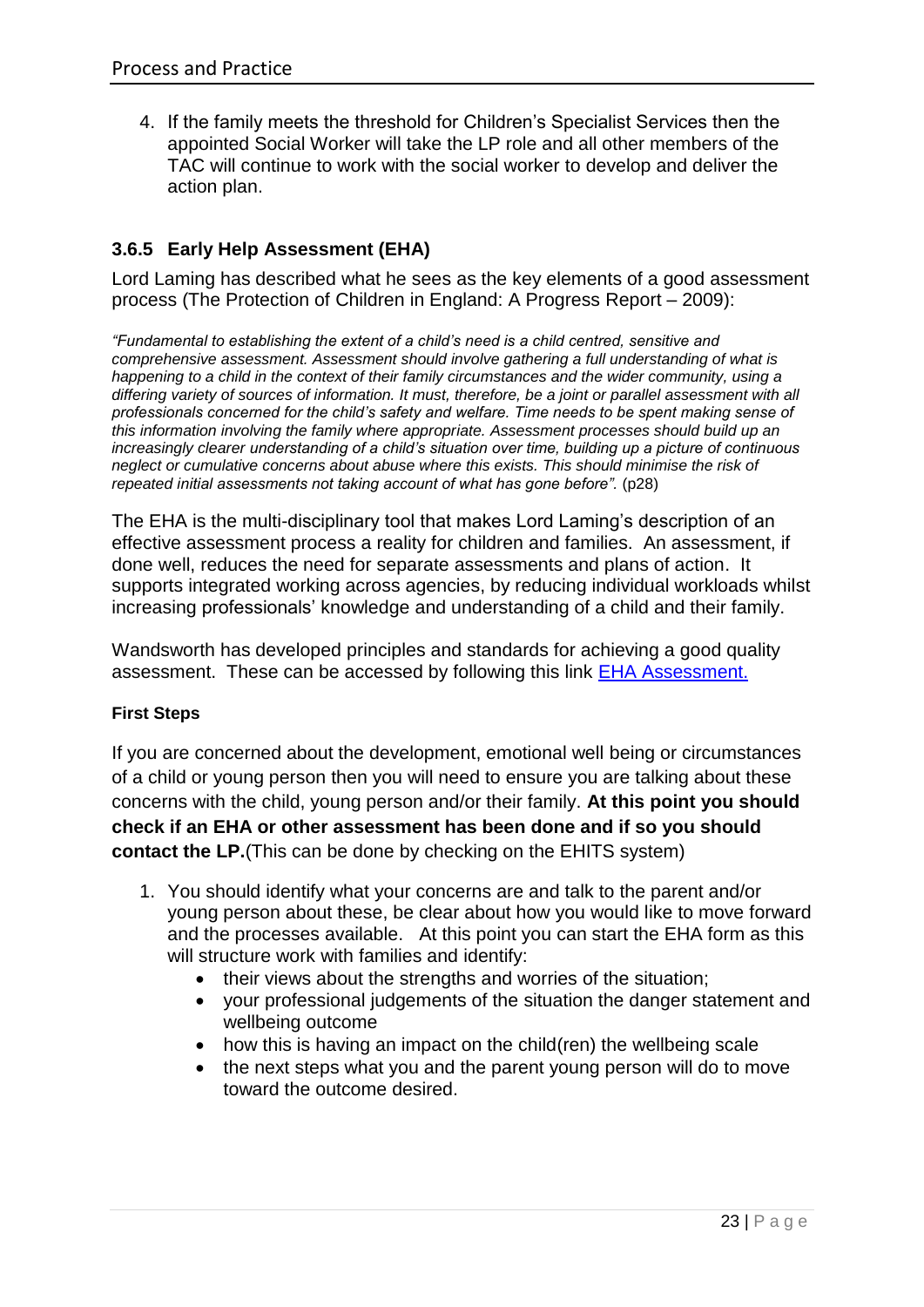You may also want to arrange a meeting with the parents and other professionals (known as a Team around the Child, or TAC meeting) and use the Signs of Well Being approach to further explore the situation.

- 2. You will need consent from the parent or young person to complete an assessment, arrange a TAC or talk to other practitioners.
- 3. If you require help or support in starting these processes please contact the Family Information Service (FIS) on: 020 8871 7899

When you have finished the assessment, the parent or young person must give signed consent to the information being shared with other services who may already be working with the family or who you are proposing will work with the family. Once consent has been given the assessment can be put on to the EHITS system so that it can be shared by all members of the TAC.

You will need to set a date with the parent or young person for a TAC review meeting, including other services working with the family, to review the action plan and evaluate progress in meeting agreed goals. The LP is responsible for recording all this information on the EHITS system.

## <span id="page-23-0"></span>**3.6.6 Team around the child/family (TAC/TAF)**

The TAC meeting was developed as a helpful and supportive way to work with other services and families to plan how services will be delivered and to review progress and impact on outcomes for children. In many cases the TAC looks at the needs of other children within a family and where this occurs (a whole family focus) it is known as a Team Around the Family (TAF). In Wandsworth both meetings are seen as having value. It is helpful to other professionals to be clear and understand when a meeting will focus solely on the child or when there is a need for a whole family approach to ensure maximum benefit for the children. However, when focussing on a whole family approach it is important that the needs of each child are considered individually and recorded separately so that the plan for each child is clear.

The Signs of Well Being approach to the TAC meeting would be to review the plan and see how progress toward the outcome goals is happening. The TAC does this by considering, the things that have gone well and where goals set have been reached, to consider where there is still concern how this will be improved. The meeting will focus on how the practitioners, parents, young people and children are feeling about progress so far. It will develop a new plan that sets out how things will move forward from her and when this will be reviewed.

The form on the page overleaf presents a framework for the meeting. The intention is that the most significant points and actions are recorded on the one sheet; this can be done on a white board or flipchart paper with one member of the TAC acting as the scribe.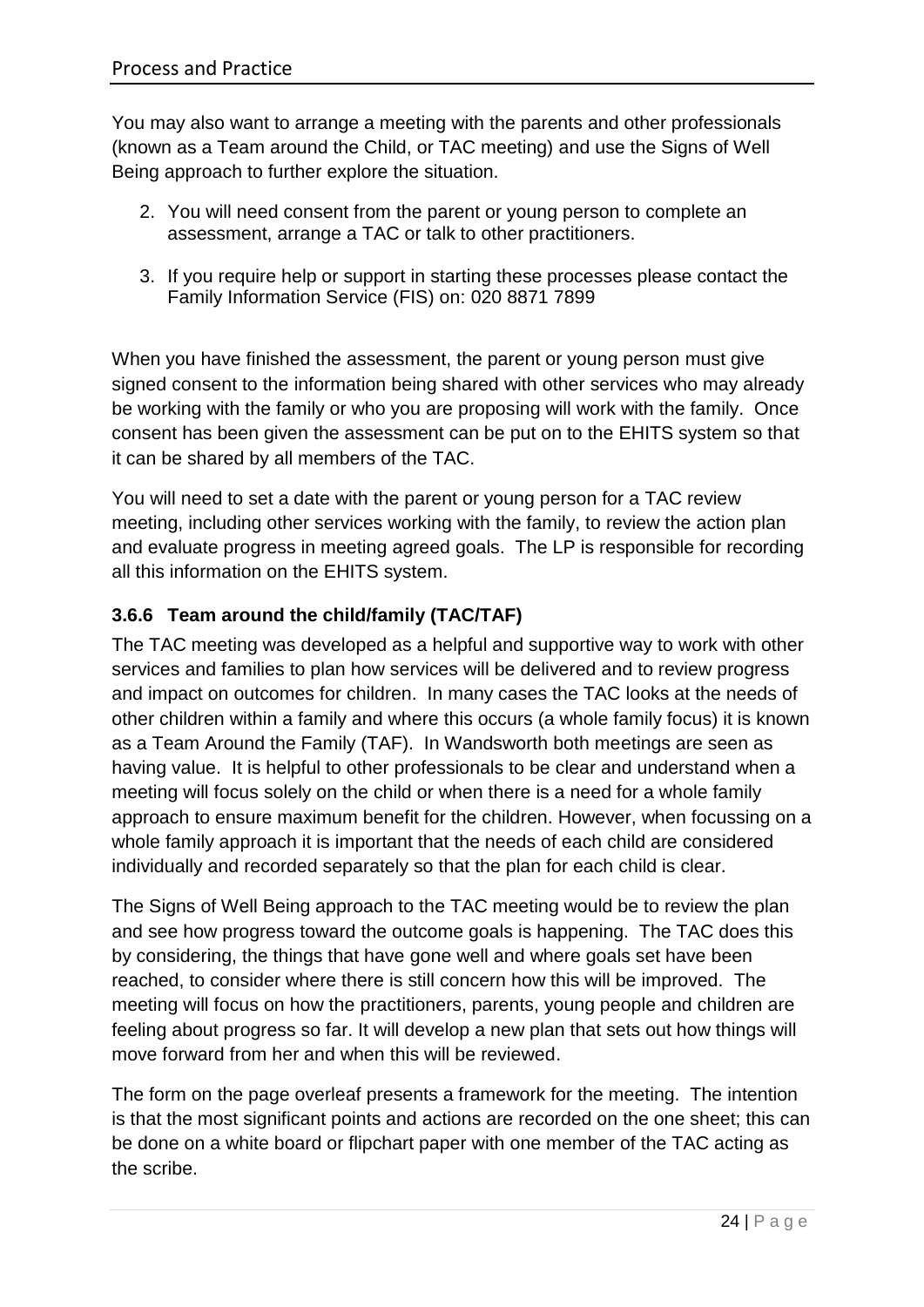# **Signs of Safety and Well Being format for a TAC review meeting**

| Family/Child Name:                                                                                                                                                                                                                                                                                                                                                       | Worker:                                                                                                                                                                                                                                                                                                                                                                                                                                                                                                                             | Date:                                                                                                                                                                                                                |  |
|--------------------------------------------------------------------------------------------------------------------------------------------------------------------------------------------------------------------------------------------------------------------------------------------------------------------------------------------------------------------------|-------------------------------------------------------------------------------------------------------------------------------------------------------------------------------------------------------------------------------------------------------------------------------------------------------------------------------------------------------------------------------------------------------------------------------------------------------------------------------------------------------------------------------------|----------------------------------------------------------------------------------------------------------------------------------------------------------------------------------------------------------------------|--|
|                                                                                                                                                                                                                                                                                                                                                                          | When we think about the situation facing this family:                                                                                                                                                                                                                                                                                                                                                                                                                                                                               |                                                                                                                                                                                                                      |  |
| What are we worried<br>about?<br><b>Current Worries:</b><br>What has happened -<br>what have you seen that<br>makes you worried<br>about this child?<br>How do you feel that this<br>is affecting the child?<br><b>Complicating factors:</b><br>Are there things happening<br>in the life of the child or their<br>family that make this<br>problem harder to deal with? | What's working well?<br>What do you like about<br>the child, what are their<br>best attributes?<br>Who are the people that<br>care most about the<br>child, what are the best<br>things about how they<br>care for the child?<br>What would the child say<br>are the best things about<br>their life?<br>Who are the most<br>important people in the<br>child's life? How do they<br>help them grow up well?<br>Has there been a time<br>$\bullet$<br>when this issue has been<br>dealt with or was better?<br>How did this happen? | What needs to happen?<br>What will the family do<br>$\bullet$<br>next to help improve the<br>situation for the child?<br>What will<br>workers/agencies offer<br>to the family or child and<br>when will this happen? |  |
| STEP ONE: START HERE, BACK AND<br><b>FORWARDS</b>                                                                                                                                                                                                                                                                                                                        |                                                                                                                                                                                                                                                                                                                                                                                                                                                                                                                                     | <b>STEP THREE: WORK</b><br><b>PLAN</b>                                                                                                                                                                               |  |
|                                                                                                                                                                                                                                                                                                                                                                          | On a scale of 0 to 10, when 10 means everyone is confident in the JUDGEMENT that<br>children are safe and developing well and the case will be closed to 0 meaning there is<br>concern about the safety of the child, where do you rate the situation?                                                                                                                                                                                                                                                                              |                                                                                                                                                                                                                      |  |
|                                                                                                                                                                                                                                                                                                                                                                          | <b>STEP TWO: JUDGEMENT</b>                                                                                                                                                                                                                                                                                                                                                                                                                                                                                                          |                                                                                                                                                                                                                      |  |
| a 10?                                                                                                                                                                                                                                                                                                                                                                    | Having heard all the information what would you need to see to make this situation<br>What would it need to be like to make the child feel this was all sorted?<br>What do you think is the next step to help sort this out?                                                                                                                                                                                                                                                                                                        |                                                                                                                                                                                                                      |  |
| 0                                                                                                                                                                                                                                                                                                                                                                        |                                                                                                                                                                                                                                                                                                                                                                                                                                                                                                                                     | 10                                                                                                                                                                                                                   |  |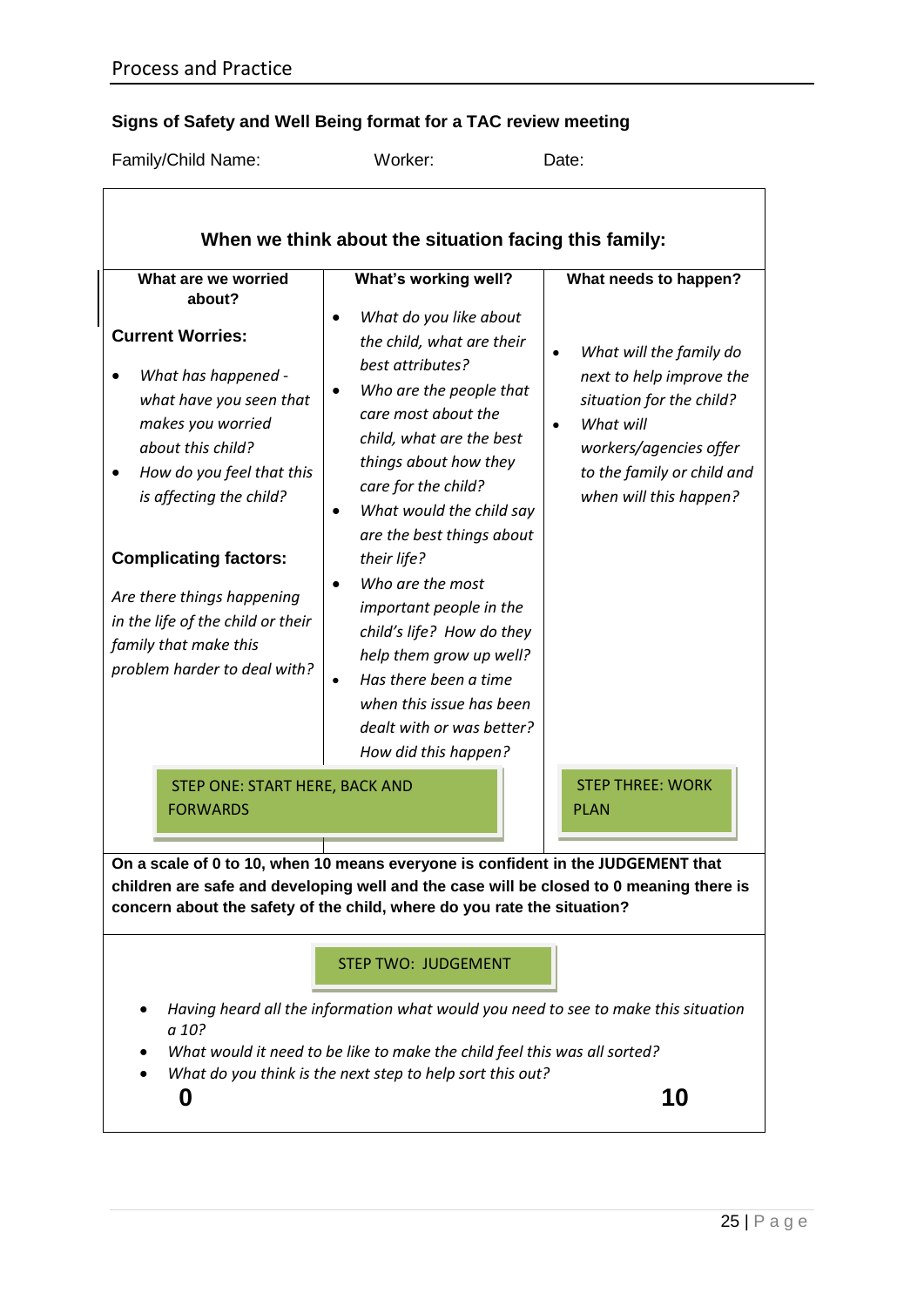**Arranging a TAC meeting –** Normally the LP will organise the meeting but any practitioner working with a child, young person or family can call a TAC meeting. If the situation changes you should talk to the young person or family about why you want to arrange a TAC. To support integrated working, practitioners other than the LP should discuss why they want to rearrange the TAC with the LP.

**When organising a TAC meeting –** Choose a time and venue that suits those who most need to be there. It may be possible to arrange the meeting in the home or at a workplace. Where possible plan the meetings in advance and include a new date on the EHITS so that TAC members will receive a reminder.

## <span id="page-25-0"></span>**3.6.7 SOSWB – scaling**

The Signs of Safety and Well Being approach encourages transparent decision making and to support this there is a scaling process. This is used towards the end of a meeting when each practitioner, parent and young person will rate where they feel they are on the scale of Wellbeing (please see diagram below).

#### **Well Being scale**

|                                           |  |                                                                                | 6 |                                                                                      | 9 | 10                                                          |
|-------------------------------------------|--|--------------------------------------------------------------------------------|---|--------------------------------------------------------------------------------------|---|-------------------------------------------------------------|
| <b>Deeply</b><br>concerned<br>about child |  | <b>Feel that situation</b><br>is starting to<br>move in the right<br>direction |   | <b>Child feeling</b><br>happy and<br>confident and<br>parent meeting<br>family needs |   | <b>Extremely happy</b><br>and confident about<br>the future |

If a practitioner feels that the family is moving in the right direction, for example the young person had agreed to get to school on time and has made a good improvement towards doing this by getting there 75% of the time, they might say 5 and they would have to be clear that to move up the scale the young person needed to arrive on time 100% of time. This ensures that the discussion remains focused on the key objective of improving the outcomes for a child, family or young person, whilst recognising improvements that have been made.

- Members of the TAC will be expected to prepare for the meeting and talk to parents or young people about any information or outcomes they would like to share or discuss during the meeting.
- This is a participative process and professionals should avoid taking their own notes during the meeting or recording their actions separately. The actions identified in the third column will be added to the EHITS system by the LP as the record of the TAC review meeting.

## <span id="page-25-1"></span>**3.6.8 Next Steps (Wellbeing Plan)**

The wellbeing plans develop as a result of the EHA or TAC meeting should show how you will be addressing the concerns that have been identified in your worry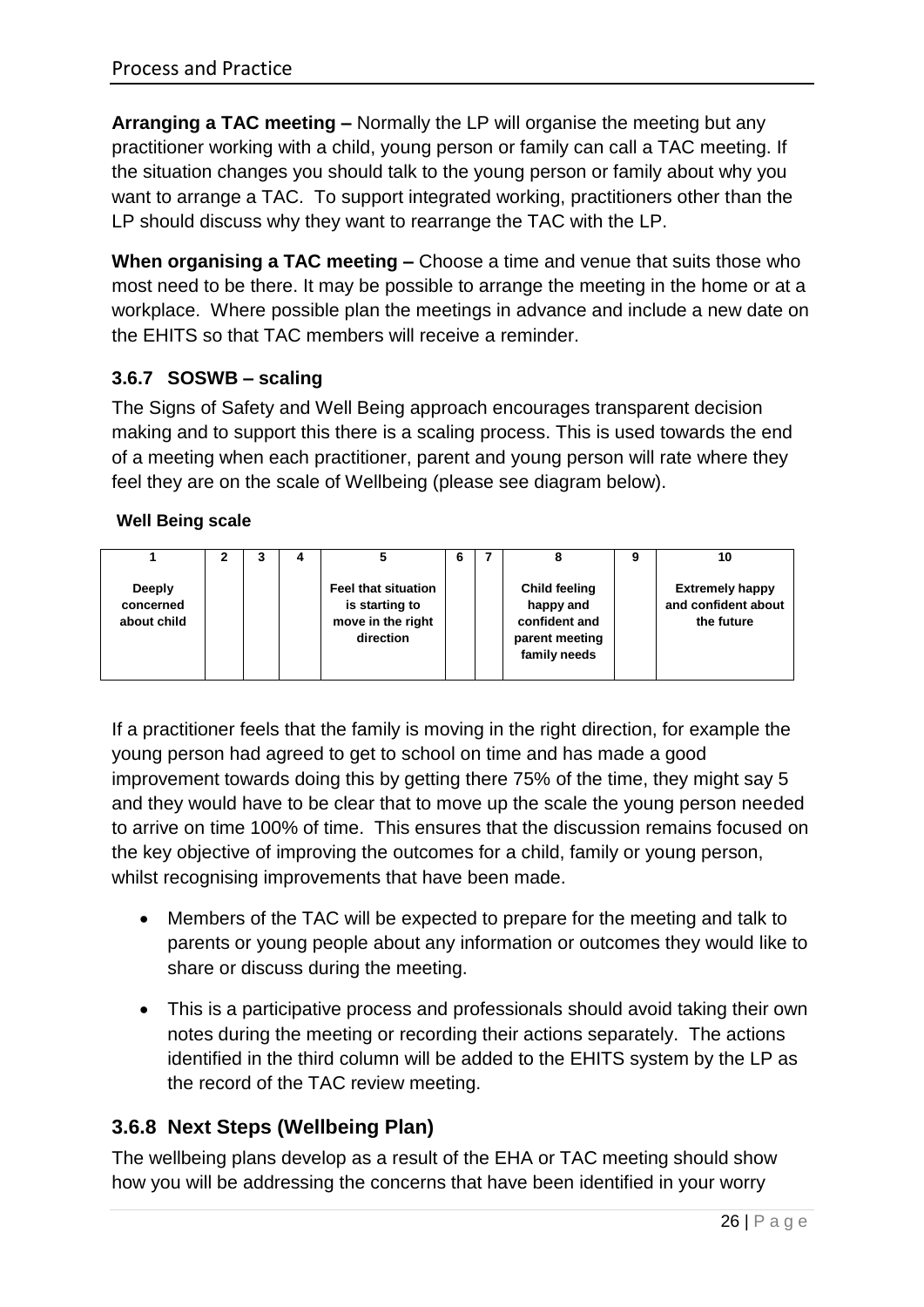statement and breakdown into manageable steps showing how the family, child, young person and practitioners will move toward the outcomes/goal identified. It is not a list of services but rather a list of clear actions, what will be done, by whom and when this will be reviewed. The best and most effective wellbeing plans will be based on strong working relationships between the parents, other family members and practitioners, all agreeing on how they will work to improve the outcome for the child.

## <span id="page-26-0"></span>**3.6.9 The Child's Voice**

There are a number of tools that can support practitioners in ensuring that the voice of the child is part of the TAC meeting, even if they are not old enough to take part. Three Houses and the Wizard and Fairy Tool can be used with children and young people of all ages. They are based on the following questions: What are we worried about? What works well? What needs to happen? What would it look like if everything was okay?

## **The Three Houses**

The three house tool was created by Nicki Weld and Maggie Greening in New Zealand. Taking three diagrams of houses the worker explores the three key assessment questions of the Signs of Safety framework.



## **Guide to using the Three Houses**

- 1. Wherever possible inform parents, explain the three houses process and obtain permission to interview the child.
- 2. Make a decision whether to work with child with/without parents present.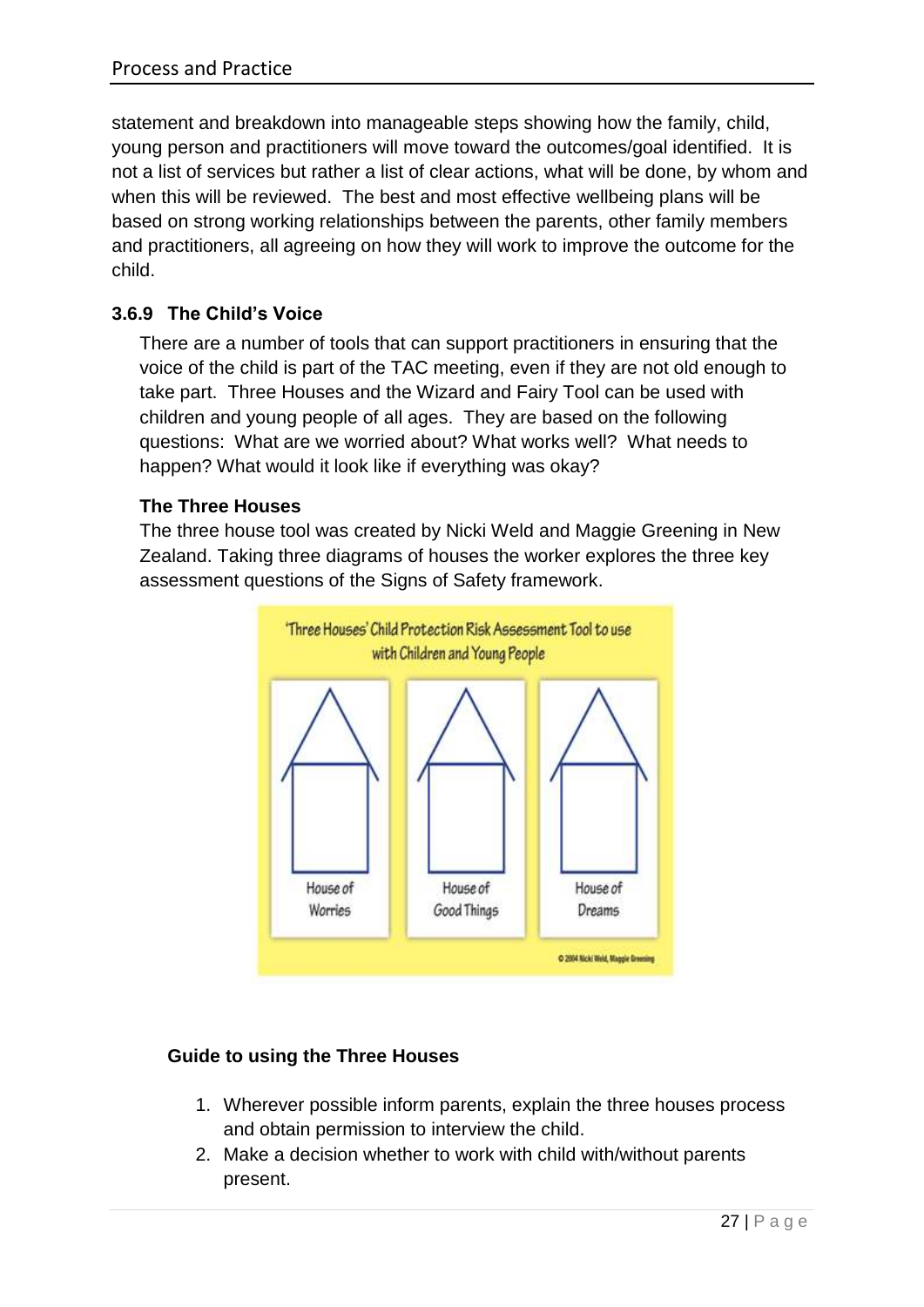- 3. Explain the three houses to the child using one sheet of paper per house.
- 4. Use words and drawings as appropriate and anything else useful to engage the child in the process.
- 5. Often start with 'house of good things' particularly where the child is uncertain and anxious.
- 6. Once finished obtain child's permission to show to others parents, wider family and professionals. Address safety issues for child in presenting to others.
- 7. Present the child's assessment to parents and others usually starting with 'house of good things'.
- 8. Make sure the child's three houses are put on their record.

## **Wizard and Fairy**

Vania Da Paz developed the Wizard and Fairy Tool in Western Australia. She was a practitioner determined to find ways to involve children and young people in her practice. The Wizard and Fairy serve the same purpose as the three houses but with different graphic representation. Younger, pre-school children engage more quickly with the fairy/wizard images than the three houses.

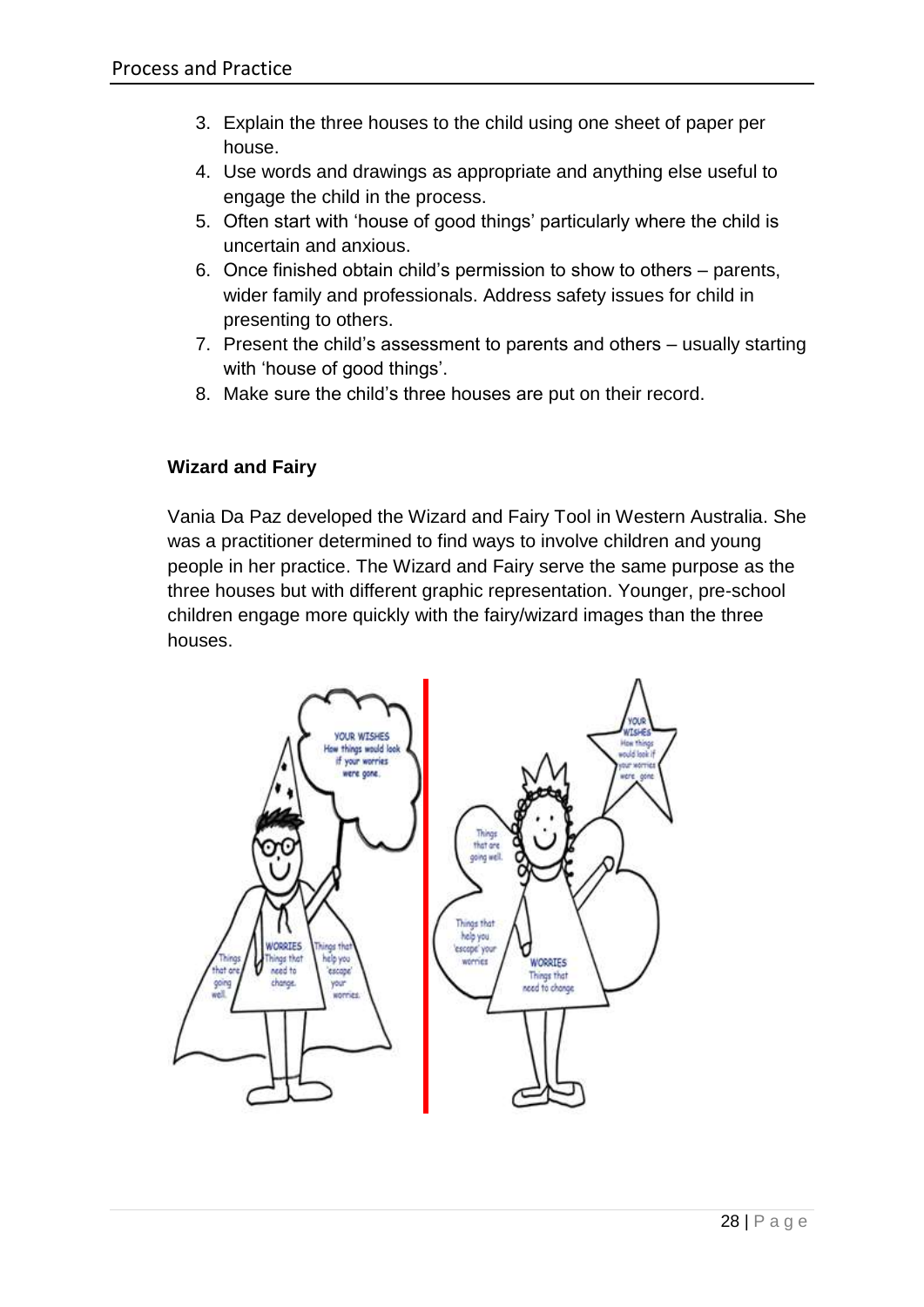## **Words and Pictures explanations**

The 'Words and Pictures' explanation process was created by Susie Essex to inform children and young people about serious child protection concerns. The most critical aspect of the Words and Pictures method is that the explanation is created with the parents and they must be happy with the story before the children are given the explanation. This distinguishes the Words and Pictures process from Life Story Book work. Words and Pictures explanations provide children with an honest, straightforward explanation about what is happening in their life. The explanation doesn't seek to apportion blame.

There are examples in the Signs of Safety workbook which can be accessed through the following link *[www.signsofsafety.net.](http://www.signsofsafety.net/)*

# <span id="page-28-0"></span>**3.7 Tools and approaches that support practitioners working with young people**

#### **Tightrope**

Tightrope is a helpful tool for engaging young people in thinking about risks, strengths and needs.



# Tightrope as an assessment map

The tool provides a picture which uses the analogy of a young person being like a trapeze artist walking on a tightrope. We know that many young people have extreme emotional experiences, they want to test limits, argue and contradict rules, and they can get into all kinds of accidents and risky behaviour and struggle to think before they act. To help them navigate these times, tightrope has been developed to work with the SoSWB approach and uses a questioned focused approach to explore with a young person, what works well? What are the challenges? And what might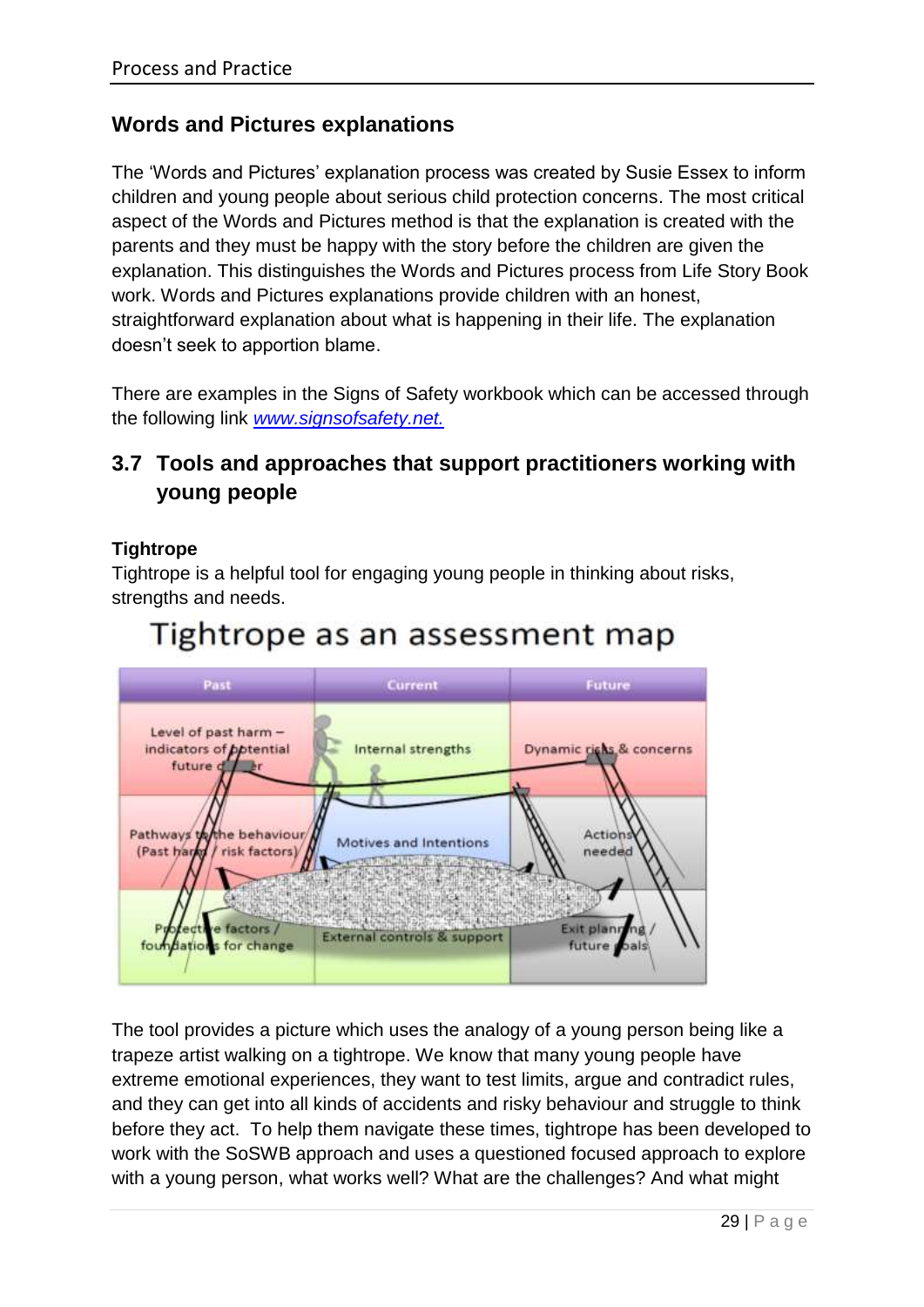help them overcome challenges. The tool can be used to carry out and EHA with a young person or to review how things are going or identify the next steps for a wellbeing plan. Tightrope can then be uploaded as a case document onto EHITS so that it can be shared with other practitioners who maybe contributing to the plan.

# **AMBIT – Adolescent Metanlization Based Integrative Therapy**

AMBIT is an approach that can be used to support a practitioner as (part of a TAC) who is working with a young person who has risky or complex needs/behaviour, but who would benefit from a strong link with a single practitioner, rather than many practitioners all trying to develop relationships with the young person. The practitioner is then supported by their colleagues in the TAC to meet the varying needs and demands of the young person.

The AMBIT approach sits within the SoSWB framework, a practitioner working with a young person and being supported by the TAC would still complete an EHA, they would be the LP and they would arrange TAC meets to review the wellbeing plan and identify concerns and next steps.

Training for AMBIT is being rolled out across services that work with young people. The training and development in this approach will be overseen by the SoSWB Steering Group.

For further information on AMBIT please contact Louise Jones, Principle Practice Lead [ljones4@wandsworth.gov.uk](mailto:ljones4@wandsworth.gov.uk)

## <span id="page-29-0"></span>**Process**

## <span id="page-29-1"></span>**3.7.1 Step Up from Targeted (Level 2) to Children's Specialist Services (Level 3 or 4) through the MASH**

The following sets out the process for referring to CSS. The front door for all CSS is the MASH, if you are concerned that a child is a risk of harm you should contact the MASH immediately on 0208 871 6622. You will be asked to follow up your referral within 24 hours with an EHA, if you already have a completed EHA and TAC review notes you should release this to the MASH by making a service referral through EHITS. If you do not have and EHA then you will need to complete one; for information and guidance on doing this please go to:

<http://fis.wandsworth.gov.uk/earlyhelphub> where the EHA and information on the what the MASH will need you to provide is available. If you are an EHITS user then submit the completed EHA via the EHITS system.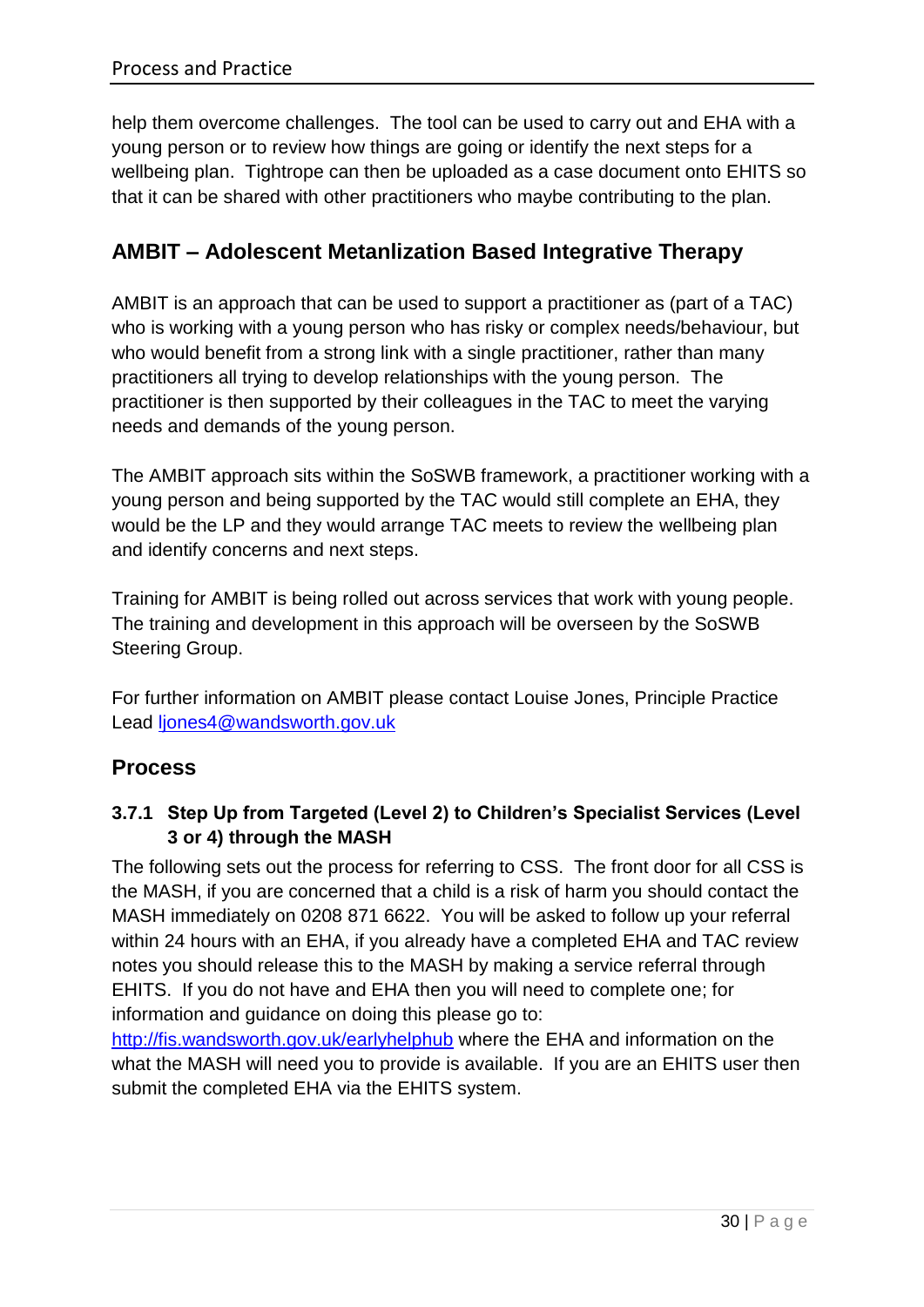## **Timeline for response to a referral to Step Up to MASH**



**45 working days (maximum)**

45 working days (maximum)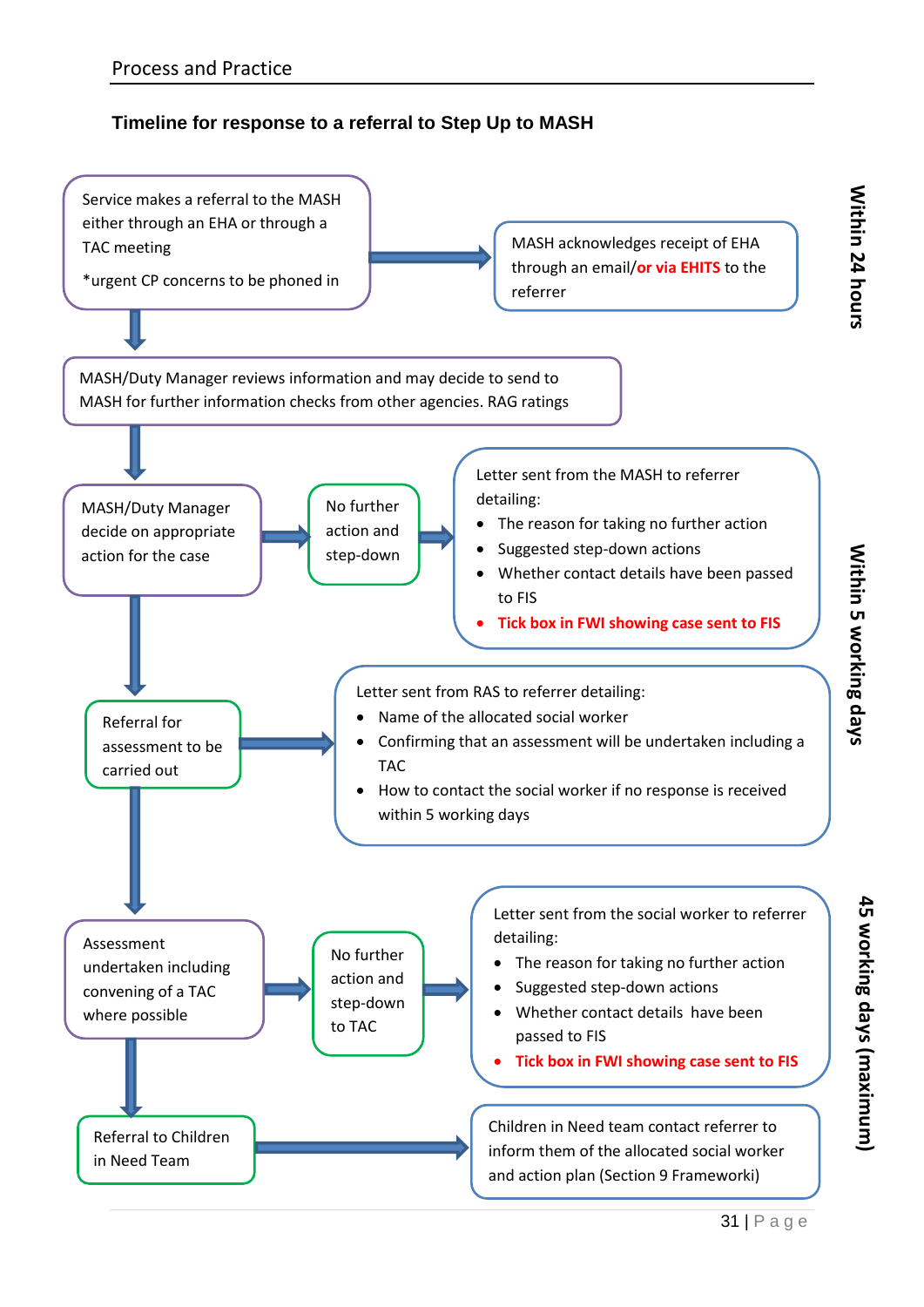## <span id="page-31-0"></span>**3.7.2 The MASH**

When a referral comes into the MASH the team will look for information held by their individual organisations that is related to the child or young person. They will then share this information with the whole team and decide if the child or young person is at risk of harm; a decision will be made about the best action to take. If there is a risk of harm then they may feel that a social work assessment needs to be done and will refer to RAS. If the family does not require the involvement of a social worker then the case will be passed across to the Family Information Signposting Plus Service which will see if there is extra support can could be accessed.

#### <span id="page-31-1"></span>**3.7.3 Signposting Plus Service**

All referrals that do not meet the threshold for a social work service will be passed to the CSS Signposting Plus Service. The service is staffed by existing Family Information Service and Initial Contact Workers. The SPPS will contact the referrer and parent to see what additional support might be helpful. The diagram below sets out the process that will be followed when MASH passes a case across to the SPPS:

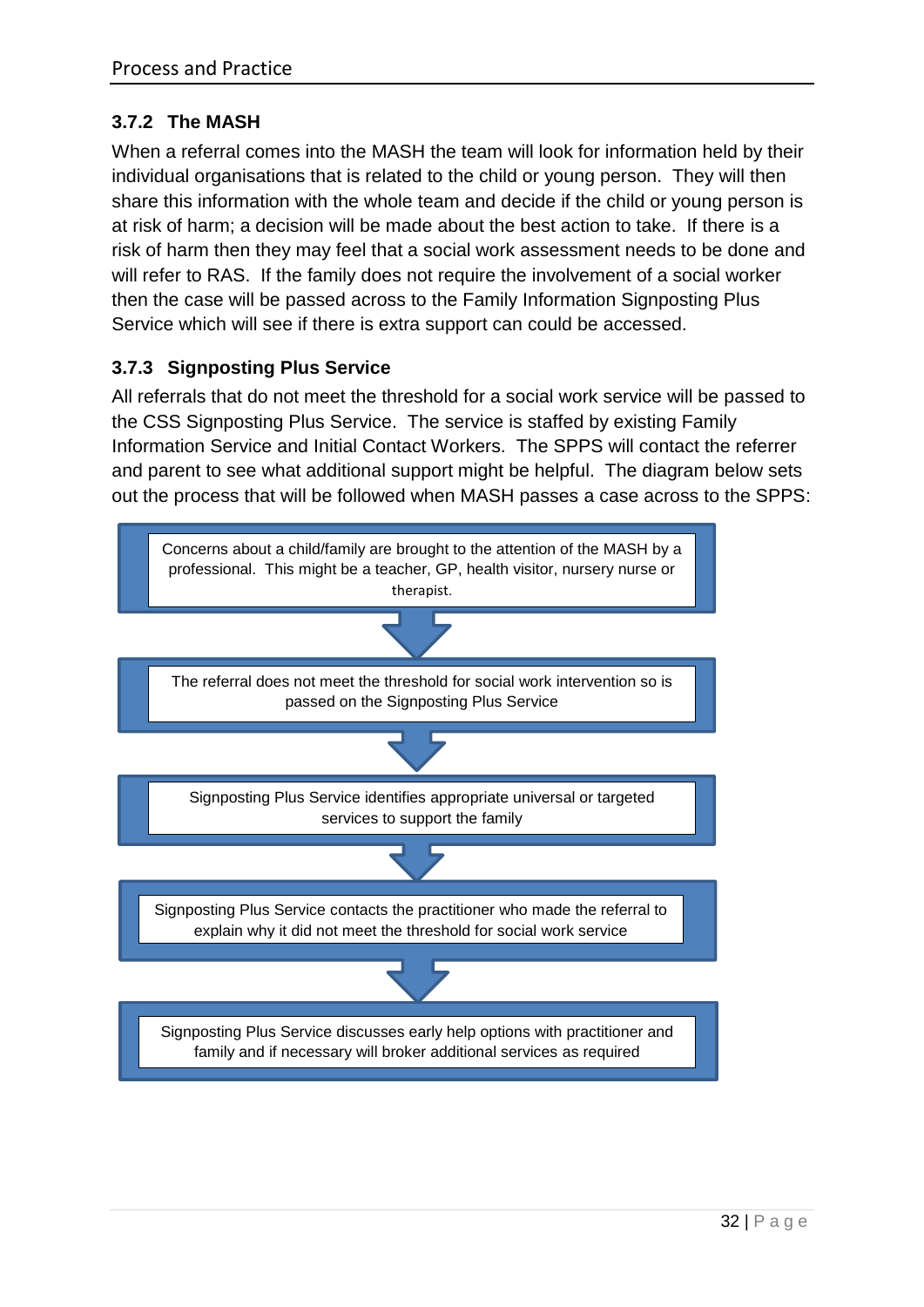## <span id="page-32-0"></span>3.7.4 **Step Down processes from RAS**

If the MASH feel there is a need for a Social Work Assessment they will pass the case across to the Referral and Assessment Service who will undertake an initial assessment. (See the diagram on page 31 for timescales for the assessment).

Process for RAS when closing an initial assessment:

- **1.** In a complex case where lots of services are involved with the family RAS will call a TAC meeting and share information that can be used to create an EHA or update the current EHA. All members of the TAC will agree who will take over the LP role.
	- Or
- **2.** In a non complex case where only a couple of services are involved with a family, but the family will require on-going support and need the LP to coordinate the TAC, then RAS will go back to the original referrer and ask them to work with the TAC to identify who the LP will be. RAS will provide the new LP with updated information for the EHA or to help start an EHA.

In both cases RAS will provide closure letters, clarifying the case is to be closed to RAS and provide the name and contact details for the nominated LP.

**3.** If RAS closes the case and there is no need for on-going TAC or LP support, RAS will provide the family with contact details for the Family Information Service (FIS) which can be contacted for advice and support on available services and how these can be accessed.

## <span id="page-32-1"></span>**3.7.5 Step Down from Children in Need (CIN) Team to Universal, Targeted and Preventative Services**

Where a child has a social worker as the LP from a Children in Need Team (CSS CIN) they will be responsible for making sure that all professionals, the child/young person and family know about further support plans that will be managed by universal, targeted and preventative services.

- 1. A TAC meeting should be chaired by a Principal Social Worker (PSW) or Consultant Social Worker (CSW) who is not directly involved with the child or family.
- 2. A TAC meeting will be arranged by the social worker to review the assessment of the child/young person's need.
- 3. With the child/young person/family's agreement a plan for further support will be developed and a LP in a universal, targeted or preventative service will be identified
- 4. The new LP will need to record the notes from the TAC meeting and the wellbeing plan on the EHITS system, including the date for the next TAC meeting.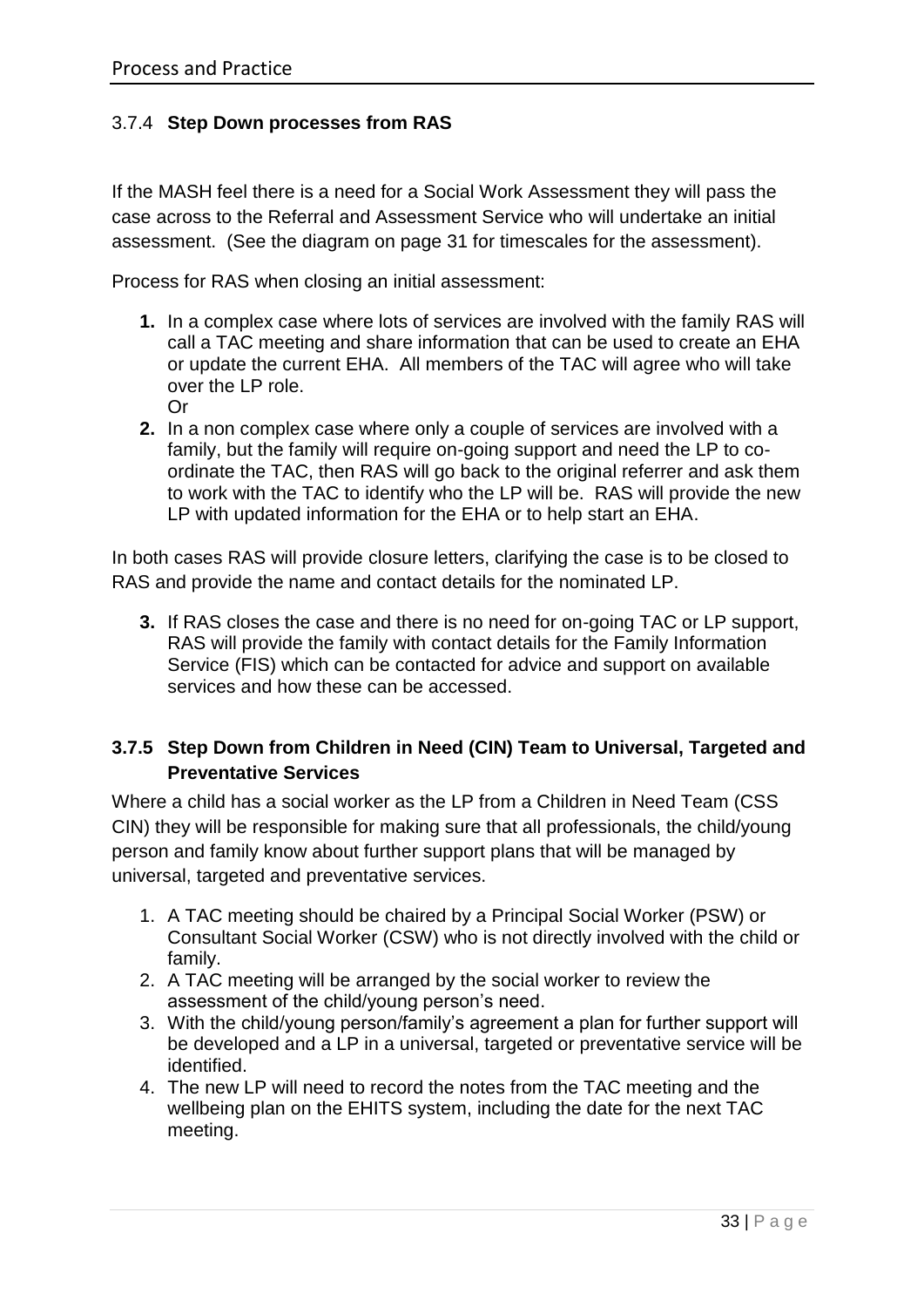It is important that all members of the TAC understand why CSS CiN is no longer necessary and that continued work with the family will be with their consent. CSS CiN should be able to explain why the co-ordination of the case is moving to practitioners from the universal, targeted and preventative services. The London Continuum of Need Thresholds will provide the guidance on thresholds for appropriate transfer of responsibility to universal and targeted services.

Those acting as the LP must have access to appropriate support and supervision from their line manager.

## <span id="page-33-0"></span>**3.7.6 Step Down from Children in Need (CIN) Team to Universal, Targeted and Preventative Services Step Up and Step Down from Family Recovery Project**

## **Step Up**

If a family you are working with meets the criteria\* for the Family Recovery Project (FRP) then the following steps will need to be followed:

- a. If you have completed a SoWB Early Help Assessment (EHA) and at the TAC review meeting it is agreed, and the parents consent has been given, then a referral to FRP should be done by sending a service request alert using the EHITS system to the FRP. The FRP will require some additional information which you can provide by completing the FRP referral form. Or
- b. Invite a member of the FRP team to attend your next TAC meeting. They will take part in the discussion and will be able to see if the family's situation meets the criteria for their service. You will need consent from the family for this to happen. You will need to complete the FRP referral form and add the FRP on the EHITS system to the TAC so they can access the SoWB EHA and TAC review and action plans. Or
- c. If you have not worked with the family as part of a TAC then you would need to complete the FRP referral form. The FRP encourage you to discuss this with Michele Harris (Head of FRP) or Graham Ososki (FRP Deputy Manager), before completing the referral form.

Whichever route you take the FRP will have a referral meeting and will inform you of the outcome of your referral.

## **Step Down**

When the FRP has completed its work with a family it will step down from the LP role at a Team around the Family (TAF) meeting. The FRP is responsible for making sure that all practitioners working with the child/young person and family know about the change and agree a plan lead by a LP from a universal or targeted and preventative service.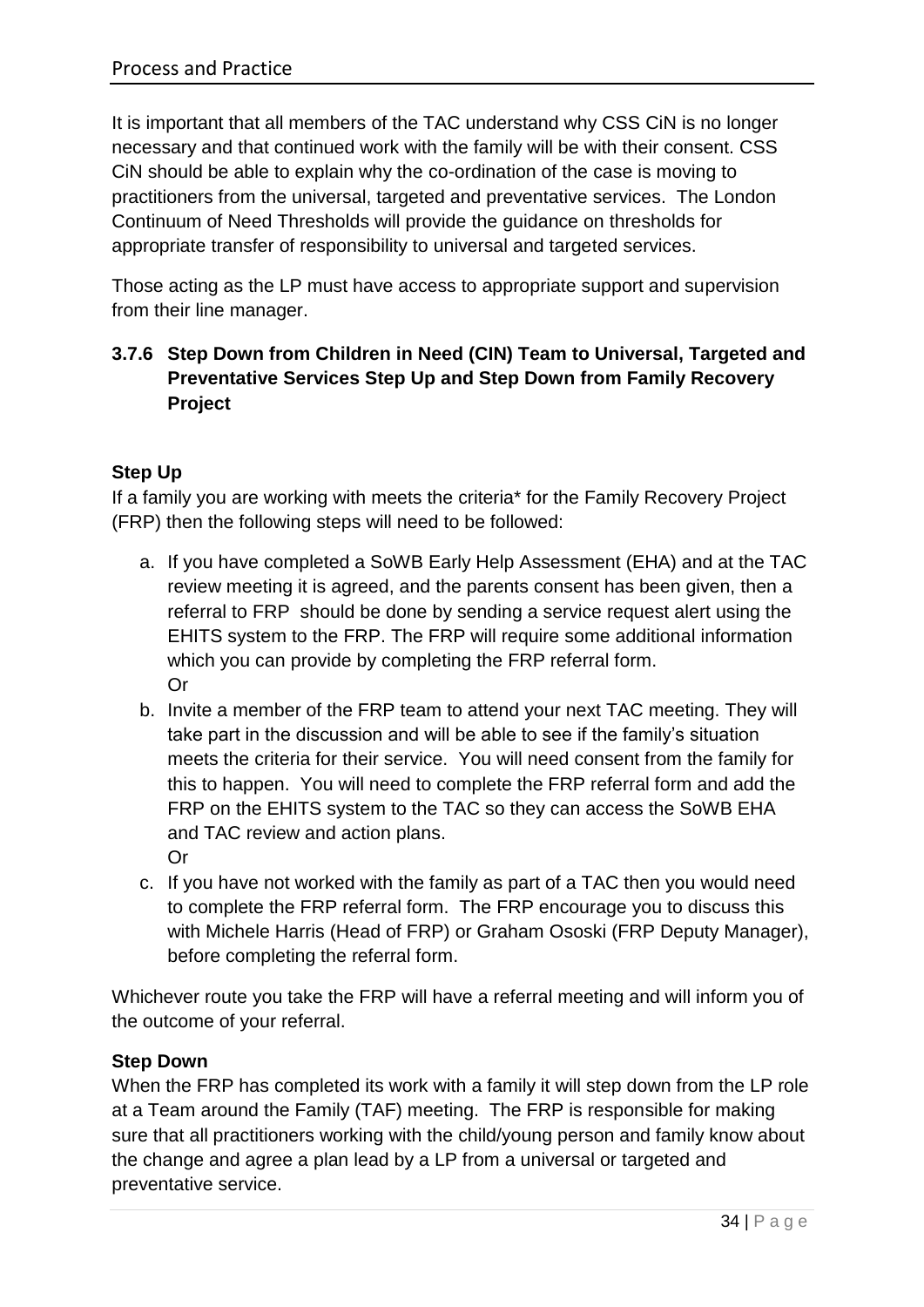- 1. TAF meeting will be arranged by the FRP to review the current progress of the family and agree the step down plan for the family.
- 2. The FRP will provide an up to date summary and analysis of the family's current needs and will seek consent from the family for the information to be discussed at the TAF, and recorded on EHITS.
- 3. The TAF will develop the ongoing plan and identify who will be the new LP. They will take responsibility for putting the plan onto EHITS. A new date for a TAF/TAC meeting will be set.

It is important that all services working as part of the TAF/TAC understand why the family no longer needs to work with the FRP, and are clear about who the new LP will be and their role in the continuing plan of action.

\**for more information on the criteria or the work of the FRP please contact: Michele Harris 0208 871 5268 or Graham Ososki 0208 871 5807.*

## <span id="page-34-0"></span>**3.7.7 Pathways**

After completing an EHA or as part of a TAC review you and a young person or family identify that they need support from a targeted or specialist service then you can refer to that service through EHITS direct to the service, with the parents consent you can give the service access to the EHA and TAC notes to help them determine if there is a role for their service. Below sets out the Pathway process for specific targeted, statutory or specialist services:

#### **Education Welfare Service**

If a child or young person's school attendance figure is lower than the statutory requirement, or if s/he does not have a school place, s/he may meet the criteria\* for a referral to the Education Welfare Service. It has been a requirement since September 2014 that all referrals into the service should be made through EHITS.

Once parent/carers' consent has been obtained, or overridden\*\*, an EHITS service request should be made to the EWS service co-ordinator, containing relevant information in the 'assessment' or 'Team Around the Child' sections.\*\* If the service request meets the criteria and is accepted, an Education Welfare Officer (EWO) will be allocated to the family.

The allocated EWO may work as part of a multi-agency team, and/or make service requests to other services through EHITS. If identified as Lead Professional, the allocated EWO may chair TACs and share the minutes and other information with professionals in the network through EHITS.

The Education Welfare System will continue to work with the young person(s), as part of a multi agency team if necessary, until attendance figures increase to an acceptable level, or a school place is obtained.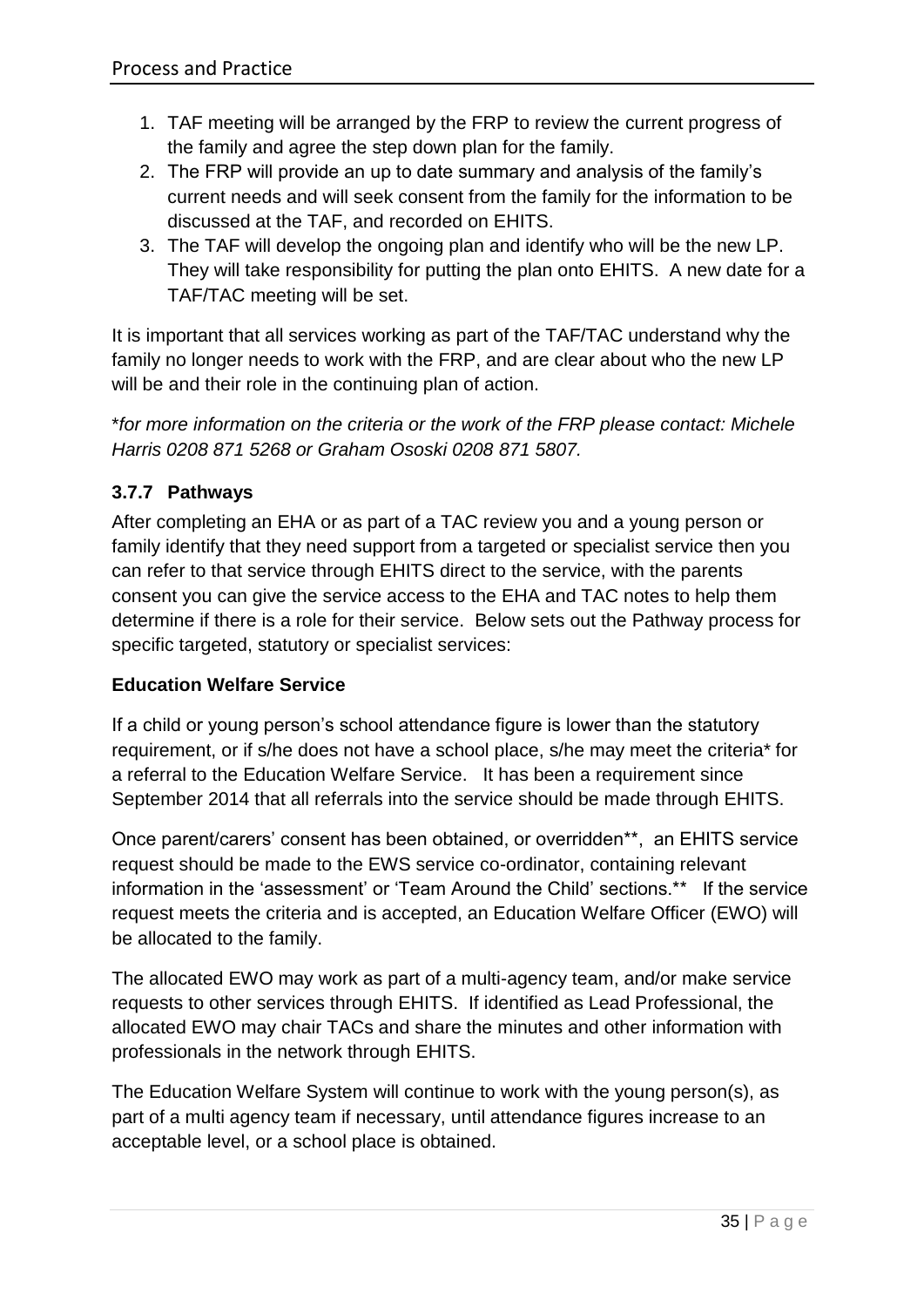\**For more information about the work of EWS and referral criteria please contact the service on 020 8871 8306.*

*\*\*There is a sample EHA service request to EWS (*case study #5*), which includes information required in the referral, and about consent This can be found under 'Practitioners' on the Family Information Service website, or via the following link: [http://search3.openobjects.com/mediamanager/wandsworth/fsd/docs/case\\_study\\_5\\_](http://search3.openobjects.com/mediamanager/wandsworth/fsd/docs/case_study_5_20141231.pdf) [20141231.pdf](http://search3.openobjects.com/mediamanager/wandsworth/fsd/docs/case_study_5_20141231.pdf)*

## **School and Community Education Psychology Service (SCEPS)**

SCEPS is for children, young people (0 to 25 years) who live in Wandsworth, who attend a Wandsworth maintained nursery or school or who are looked after by Wandsworth, and for their families and the practitioners who work with them. SCEPS works with partners in education, health and social care in a number of different services and settings to improve inclusion and well being for those with additional or special needs. The service offers assessment of children's needs to help inform intervention and decisions about educational approaches, support and placement. SCEPS work with children and their families and other professionals to help us understand the situation and ensure a coordinated approach to change. If a child needs to access this service please make a referral with the consent of the family or young person through EHITS after completing and EHA or as part of a TAC review.

## **Troubled Families (FRP)**

The Troubled Families Team offers direct and practical support to families within the borough of Wandsworth. This is a multi-agency team who share information across different government departments**.** The team supports families in need of specialist support to overcome problems. A criteria applies to those accessing the service. If you have a family who you feel meets the criteria for the service then you can refer using an EHA or as part of a TAC review plan via EHITS.

For more detailed information on the work of the Troubled Families Team and the criteria for accessing the service please look them up on the Early Help Hub on FIS.

## **Single Point Referral Service (SPRS)**

The Single Point Referral Service is for GPs and other practitioners who want to access an assessment and services when they have identified a child with developmental needs from 0-18. A referral to this service is the way to access various teams at St George's Healthcare NHS Trust including health's community services and the Multi-Agency Complex Needs Pathway (formerly known as the Single Pathway). Referrals to the SPRS must be done with a parent or young person (with signed consent provided before the information is shared with another service) using the Early Help Assessment Form\* or if you are a GP the abridged version of this form which is uploaded to EMIS. The Early Help Assessment is part of the Signs of Safety and Well Being framework adopted across all Wandsworth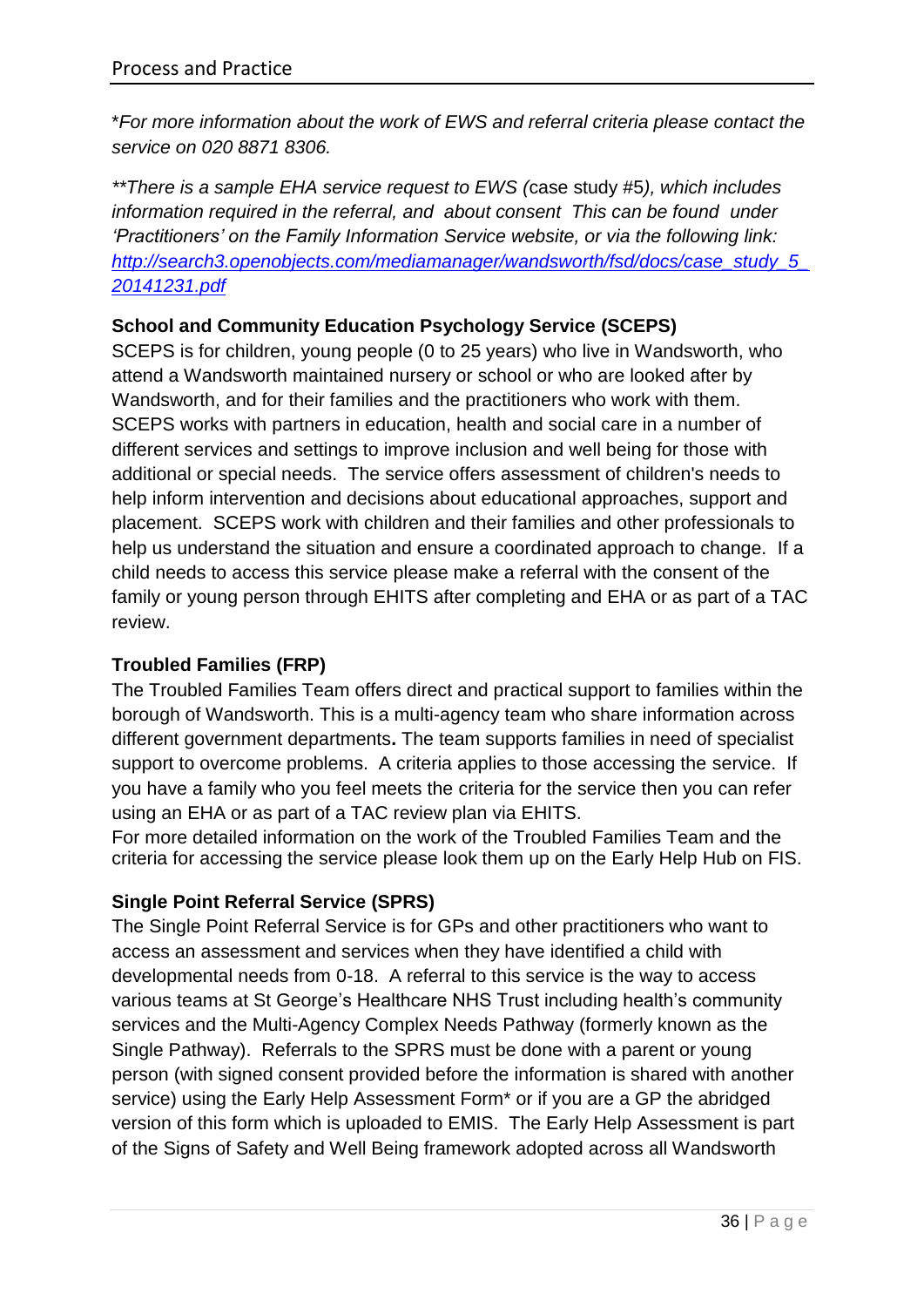practitioners to support solution focused integrated working with families requiring additional help and support.

For more detailed information on the range of services accessed through the SPRS and the criteria for accessing the services or where to send a completed assessment form contact FIS.

#### **Children's Specialist Services**

If you feel that a child who is at risk of harm you must refer the child to the Children Specialist Services through the MASH, if you already have an EHA please do this through the EHITS service referral function, if not you will need to phone 020 8871 6622 to make the referral and you will be asked to follow this up within 24 hours with an EHA. Clearly state what you concerned about and what you want the Social Workers to do and ensure that you have consent section.

#### **Adult Services**

If you are working with a child or young person and their parent needs to access Adult Social Services you will need to make a separate referral to the appropriate adult services. For more information on what service this might be and how to access it follow the link to: [See the Adult See the Child.](http://www.wandsworth.gov.uk/wscb/download/59/see_the_adult_see_the_child)

#### **CAMHS Pathway (ACCESS)**

All referrals in relation to children who may have mental health needs come via ACCESS Child and Youth Mental Health Service, which is a single point of referral for all children and young people (up to their  $18<sup>th</sup>$  Birthday) who are registered with a Wandsworth GP. The CAMHS pathway will be accessed through the EHITS system, and accepts referrals from teachers, GPs, social care staff and other agencies and professionals working with children, young people and their families. The ACCESS Team aims to be responsive and accessible to families, as well as those professionals, and is a multi-disciplinary team of mental health professionals. All referrals received at ACCESS are reviewed ('triaged') on a daily basis to determine the next steps. As a result of the triaging process families or practitioners may be offered either a Family Consultation, an Assessment to clarify needs or signposting to more appropriate services. Professionals are also encouraged to contact the ACCESS Team if they would like an opportunity to consult in relation to a particular concern around a child or young person's mental health.

## <span id="page-36-0"></span>**3.7.8 Process when an out of borough CAF or request for services is received**

If a child living in the borough attends a service in another borough, we have a Pan London agreement that if the service identifies early help needs they would complete their own EHA/CAF assessment and send this to our Early Help Systems Support Desk, which is part of the FIS. The EHA/CAF action plan, identifying the family's needs will need to be completed. The Early Help Support Desk will forward the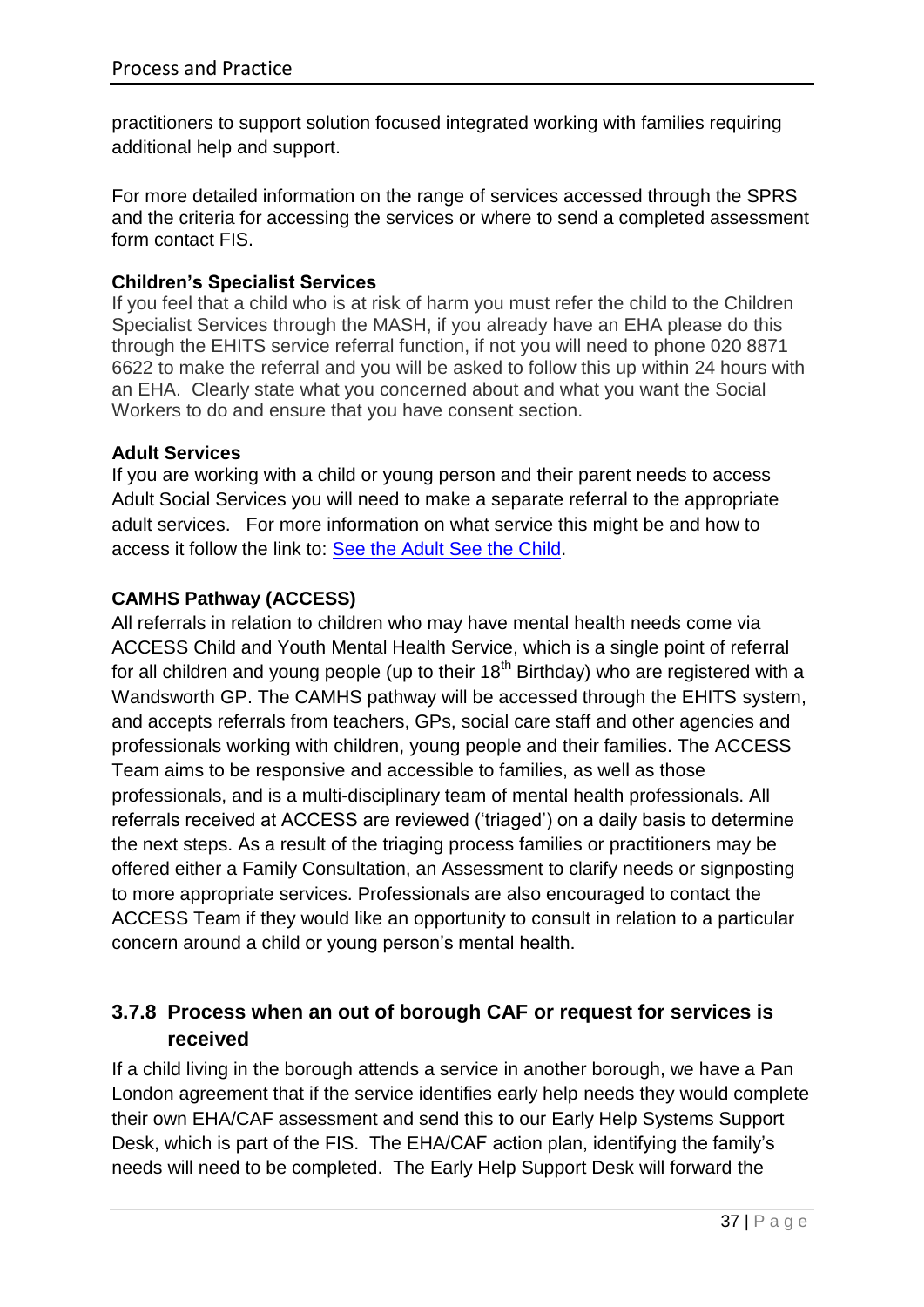EHA/CAF to the relevant Wandsworth service who will respond directly to the LP from the referring service.

## <span id="page-37-0"></span>**3.7.9 Process for Managing Professional Differences**

Professional differences in relation to individual cases are inevitable from time to time between practitioners, and between practitioners' managers who have different perspectives and expectations. The WCSB feels that differences should be dealt with quickly and where possible through face to face dialogue, either 1:1 or at a professional network meeting. The board have developed the following protocol for resolving differences that occur for a LP when working in a multi-agency context (e.g.TAC). This protocol relates to early support, and is developed in line with the WCSB ['Inter Agency Escalation Policy'](http://www.wandsworth.gov.uk/wscb/download/54/inter_agency_escalation_policy): The resolution of professional inter-agency disagreements about safeguarding children'.

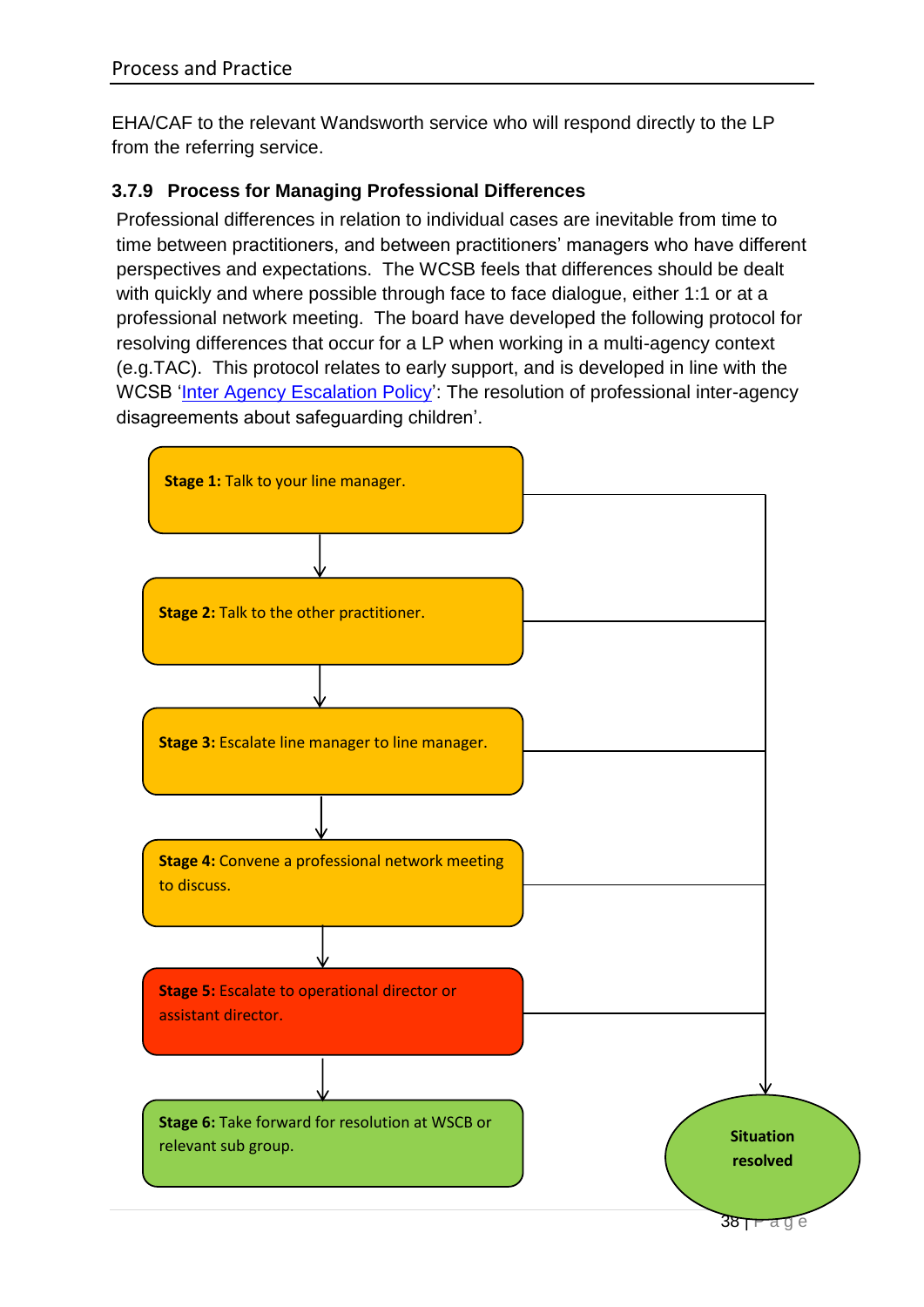#### **Stage One: Talk to your line manager**

Talk to your line manager about what needs to be addressed, why, and how you will do this. Set a time for doing this as soon as it is practicable.

#### **Stage Two: Talk to the other practitioner**

A professional difference should be resolved as speedily and as informally as possible; in most cases between the professionals concerned, through phone or face to face dialogue.

#### **Stage Three: Escalate line manager to line manager**

Where it has not been possible to resolve the difference it is important to escalate the issue to the next level. It is important to take this course of action and to do so without fear of damaging repercussions to the nature or quality of partnership working. Open dialogue to resolve the issues will ensure that the well being of the child is achieved.

#### **Stage Four**: **Convene a professional network meeting**

The LP or line manager should convene a professional network meeting of relevant professionals or use existing appropriate multi-agency meetings, to help to identify resolutions and a way forward with the child/family's plan.

#### **Stage Five: Escalate to operational director/assistant directors**

If the problem is not resolved at stage four the manager reports to their respective operational manager. The manager's Operational Directors/Assistant Directors must attempt to resolve the professional difference through discussion.

#### **Stage Six: Take forward for resolution at the WSCB**

If the issues referred need further consideration they should be taken to the WSCB or a relevant sub group (Early Intervention and Prevention Overview Group), for resolution of any points of principle and for clarification of changes to guidance, to avoid future similar escalation.

The overall timescale for resolving a professional dispute, no matter how complex, should be no more that 10 working days – regardless of how far the disagreement is escalated up the management line. The disagreement should be resolved much sooner if it concerns a significant risk to a child. (See the Inter-agency Escalation Policy [Inter Agency Escalation Policy\)](http://www.wandsworth.gov.uk/wscb/download/54/inter_agency_escalation_policy)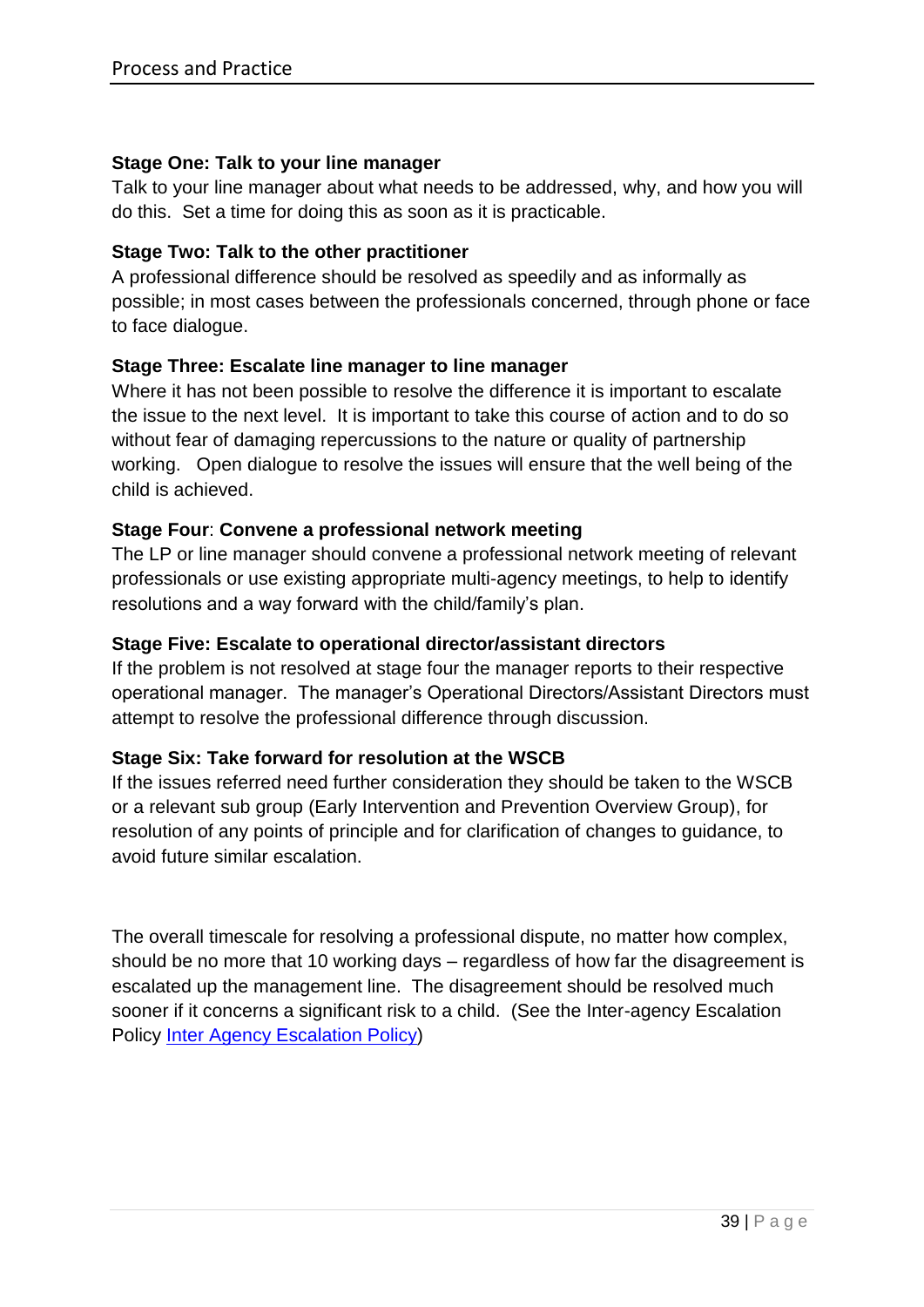## <span id="page-39-0"></span>**3.8 Support**

#### <span id="page-39-1"></span>**3.8.1 FIS supporting early help**

The FIS provides a single point of contact for practitioners working in universal and targeted and preventative services who are seeking advice, signposting or support to engage with services. Practitioners can access an online directory of service, phone FIS direct or email them for information.

They can be contacted:

- www.wandsworth.gov.uk
- by phone: 020 8871 7899
- or by email: fis@wandsworth.gov.uk

The online directory has information on services, activities and support groups available to families with children from 0-19 living in Wandsworth or in some cases attending a Wandsworth School. In addition to this they have the Early Help Hub for practitioners and the Local Offer Site for children with special needs and disabilities (0-25years).

## <span id="page-39-2"></span>**3.8.2 The Early Help Hub**

The Early Help Hub is where practitioners can access information - 24 hours a day, 7 days a week. The Hub aims to help people working with children and young people to identify services that will support them and their families. The Hub also contains information on policies and processes when working with families in Wandsworth. Services listed include those run by the local authority and health sectors as well as those run by the voluntary sector.

For more information visit – [fis.wandsworth.gov.uk/earlyhelphub](http://fis.wandsworth.gov.uk/earlyhelphub)

#### <span id="page-39-3"></span>**3.8.3 Wandsworth Council's Local Offer**

Local Offer is supported by the Family Information Service (FIS). It shows you all the local services offered by the Council, the health service and the voluntary sector to 0 to 25 years olds living in Wandsworth who have, or may have special educational needs and/or disabilities.

For more information visit – [www.wandsworth.gov.uk/localoffer](http://www.wandsworth.gov.uk/localoffer)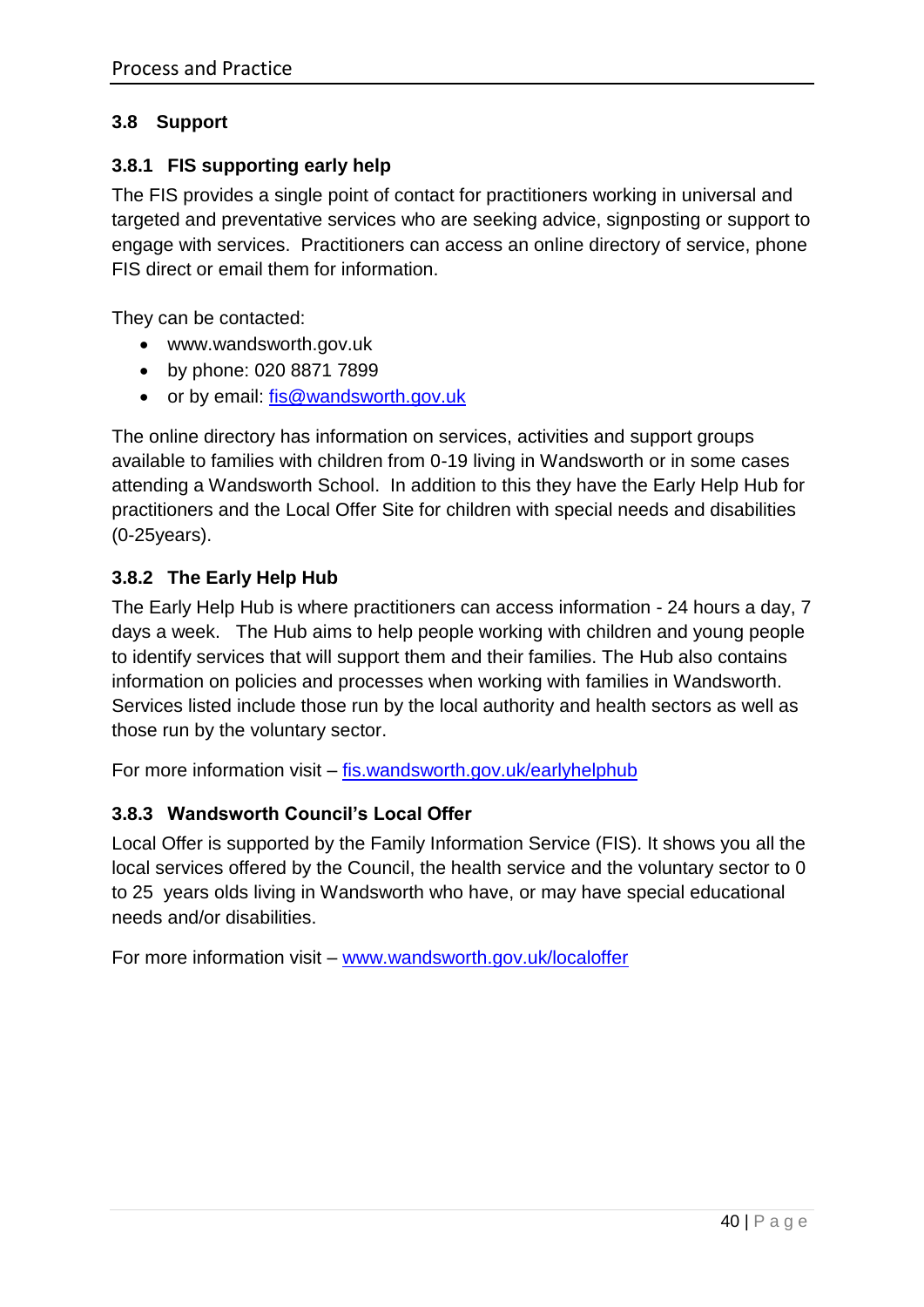#### **Named linked staff for Early Years Locality Teams and schools**

To ensure that universal services are being supported when they identify early help needs for a child and family there is a named link worker from statutory services who will be able to provide advice and guidance about a particular case.

- For schools the linked named worker from each service is part of a virtual team made up of other core named linked workers and the wider services that engage with children at the school.
- For the Early Years the linked named worker will engage with the Early Years Locality Lead in the 3 locality multi agency teams and the children's centres linked to each of the three localities.

#### **Early Years**

There are 3 Early Years Locality Teams based at:

- 166 Roehampton Lane, Roehampton
- Yvonne Carr Children's Centre, Battersea
- Smallwood Road Primary School, Tooting

The named linked workers for Early Years Services are:

- Social Worker from CSS RAS
- Educational Psychologist from School and Community Educational Psychology Service
- Health Visitor from Community Health
- Speech and Language therapist from Community Health
- Mental Health Worker from CAMHS

#### **Schools**

The Team Around the School (TAS) is a virtual group including representatives from a range of services that work with children and families; there will be a 'core team' for all schools from the four services named in the left-hand column below. The righthand column identifies the wider services that may work with a school.

|          | <b>Core Team of Services</b>                                                                                                                                                              | <b>Wider Team of Services (could</b><br>included)                                                                                                                                                                                                                                                           |
|----------|-------------------------------------------------------------------------------------------------------------------------------------------------------------------------------------------|-------------------------------------------------------------------------------------------------------------------------------------------------------------------------------------------------------------------------------------------------------------------------------------------------------------|
| 3.<br>4. | 1. School and Community Educational<br><b>Psychology Service</b><br>2. Education Welfare Service<br><b>School Nursing Service</b><br>Link Social Work from Locality CIN<br>Team/TYST Team | Family Support Service, Diversionary<br>Activities for Kids, Contact a Family, Children<br>Looked After Service, Family Plus Team,<br>Fostering and Adoption Team, Children in<br>Need Teams, SNAS, Inclusion Service,<br>Therapy Service, CAMHS, Target Youth<br>Support Team, Youth Offending Team, Youth |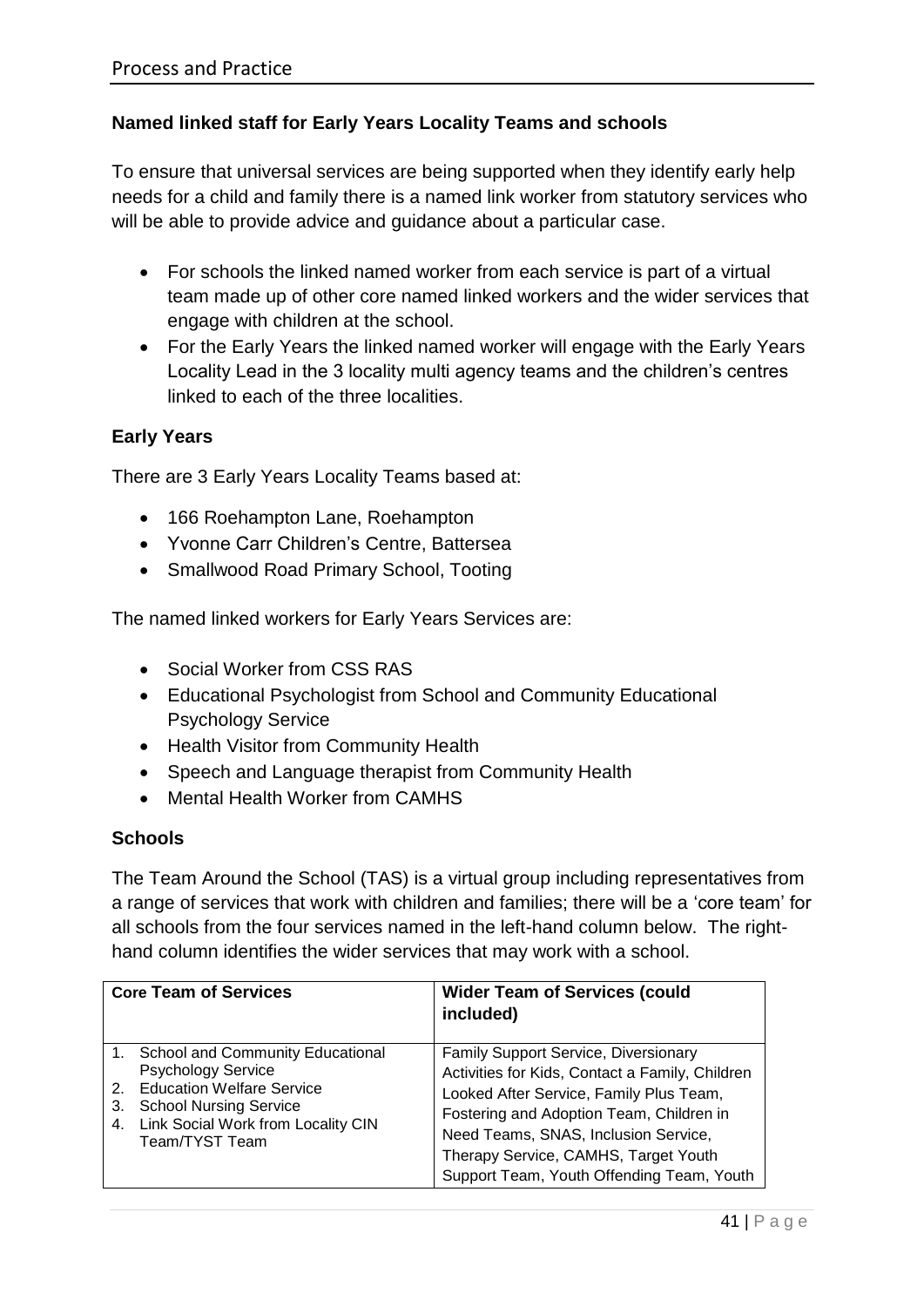| Services, Community Police Officer, GPs,     |
|----------------------------------------------|
| Therapy Services, Teenage Pregnancy          |
| Service, Young Carers, Group work and        |
| Parenting Service, FRP, Troubled Families,   |
| Signposting Plus Service, school or cluster  |
| commissioned services, local vol groups etc. |
|                                              |

## *For more information on accessing any of these services please contact the FIS on: 0208 871 7899.*

For more information about roles and responsibilities for members of the TAS see the paper 'Making the Team around the School Work'. For the linked social worker in primary and secondary schools there is a contract between the headteacher and/or named safeguarding lead in the school and the link social worker and their manager.

## <span id="page-41-0"></span>**3.8.4 Multi-agency safeguarding training programme**

The Integrated Working and the SoSWB model is supported by a multi-agency safeguarding training programme which offers a range of training opportunities that are available to staff and volunteers working with children and young people in Wandsworth, as well for those working with adults who are parents or caring for children and young people.

Staff can apply for training via the Wandsworth Training and Professional Development Online (TPD Online) [www.wandsworthTPD.org.uk.](http://www.wandsworthtpd.org.uk/) There are various training courses which you will find useful depending on your role and responsibility. SoSWB framework and methodology are integrated throughout all multi-agency training.

The courses on offer are categorized according to the relevance to the various organisations that work with children and young people in Wandsworth. There are basic awareness courses as well as more advanced training. Each course is described in detail on TPD Online and states which staff will find the training relevant. However, all applicants should discuss and agree with their supervisor or manager the courses they wish to attend before requesting a place. Managers or supervisors, known as TPD Leads on TPD Online, will be asked to approve applications.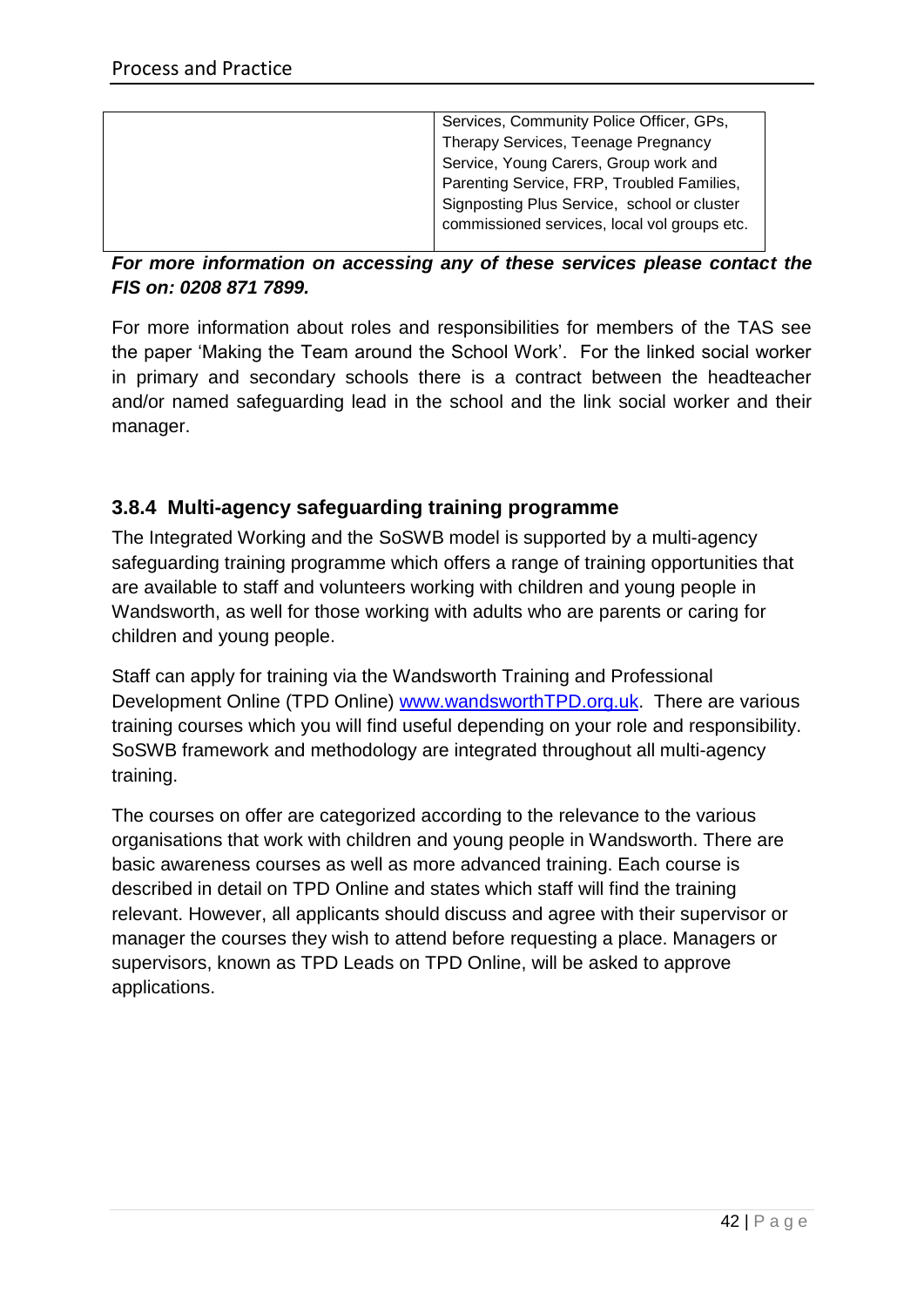Below is an outline of the training offered to managers and practitioners across the children's workforce. The programme is flexible and where analysis of training needs across the workforce indicates a need for additional events, these will be added to the programme throughout the year.

| <b>Core Training</b>                                                                                                                                                                                                                                                 | <b>Specialist Training</b>                                                                                                                                                                                                                                                                                                                                                                                                                                                                                                                                                                                                                                                                                                                                                                                                                                                                                                                                                                                                                                                                                                                                                                                          |                      |
|----------------------------------------------------------------------------------------------------------------------------------------------------------------------------------------------------------------------------------------------------------------------|---------------------------------------------------------------------------------------------------------------------------------------------------------------------------------------------------------------------------------------------------------------------------------------------------------------------------------------------------------------------------------------------------------------------------------------------------------------------------------------------------------------------------------------------------------------------------------------------------------------------------------------------------------------------------------------------------------------------------------------------------------------------------------------------------------------------------------------------------------------------------------------------------------------------------------------------------------------------------------------------------------------------------------------------------------------------------------------------------------------------------------------------------------------------------------------------------------------------|----------------------|
| <b>All Staff</b>                                                                                                                                                                                                                                                     |                                                                                                                                                                                                                                                                                                                                                                                                                                                                                                                                                                                                                                                                                                                                                                                                                                                                                                                                                                                                                                                                                                                                                                                                                     |                      |
| Child Protection: awareness and<br>$\bullet$<br>referral<br>2 day SoSWB training,<br>$\bullet$<br>incorporating theory, practical<br>application, solution focused<br>questioning, information sharing,<br>undertaking an EHA and<br>Chairing and participating in a | Developing authoritative practice in safeguarding<br>$\bullet$<br>Domestic Violence and Safeguarding Children<br>$\bullet$<br>(Advanced)<br>Managing and supervising staff working with sexual<br>$\bullet$<br>exploitation<br>Supervision skills for safeguarding supervisors<br>$\bullet$<br>Allegations against professionals<br>$\bullet$                                                                                                                                                                                                                                                                                                                                                                                                                                                                                                                                                                                                                                                                                                                                                                                                                                                                       | <b>Managers</b>      |
| <b>TAC</b>                                                                                                                                                                                                                                                           | FGM as a safeguarding issue<br>$\bullet$<br>Children missing from home and care<br>$\bullet$<br>Critical thinking and risk assessment<br>$\bullet$<br>Neglect an analytical approach<br>$\bullet$<br>Working with child sexual approach<br>$\bullet$<br>Planning and decision making in CP<br>$\bullet$<br>E-safety<br>$\bullet$<br>Safeguarding for volunteers<br>$\bullet$<br>Understanding adolescence<br>$\bullet$<br>Understanding child development (0-11)<br>$\bullet$<br>Working with challenging adolescence<br>$\bullet$<br>Impact of DV on children<br>$\bullet$<br>Faith based abuse<br>$\bullet$<br>Honour based violence<br>$\bullet$<br>The effects of parental mental ill health on children<br>$\bullet$<br>Impact of substance misuse on parenting<br>$\bullet$<br>Sexual exploitation, identification and intervention<br>$\bullet$<br>Impact of parental learning disability on parenting<br>$\bullet$<br>Workshop to raise awareness of Prevent, identifying<br>$\bullet$<br>those a risk of being drawn into terrorism<br>Working with hard to help families, developing<br>$\bullet$<br>authoritative practice<br>Serious case reviews (SCR) learning from experience<br>$\bullet$<br>events | <b>Practitioners</b> |

## <span id="page-42-0"></span>**3.8.5 Practice Leads (PL)**

The SoSWB approach uses lead practitioners known as a PL who are able to mentor and support staff on the practical application of the SoSWB approach.

There are designated PL across health, schools, children's centres and early year's services; Targeted Youth Support Teams, Youth Offending Team Children's Specialist Services and the Safeguarding Standards Service.

PLs receive additional practice mentoring in the use and application of the SoSWB approach so that they are able to support staff in their agencies on its practical application.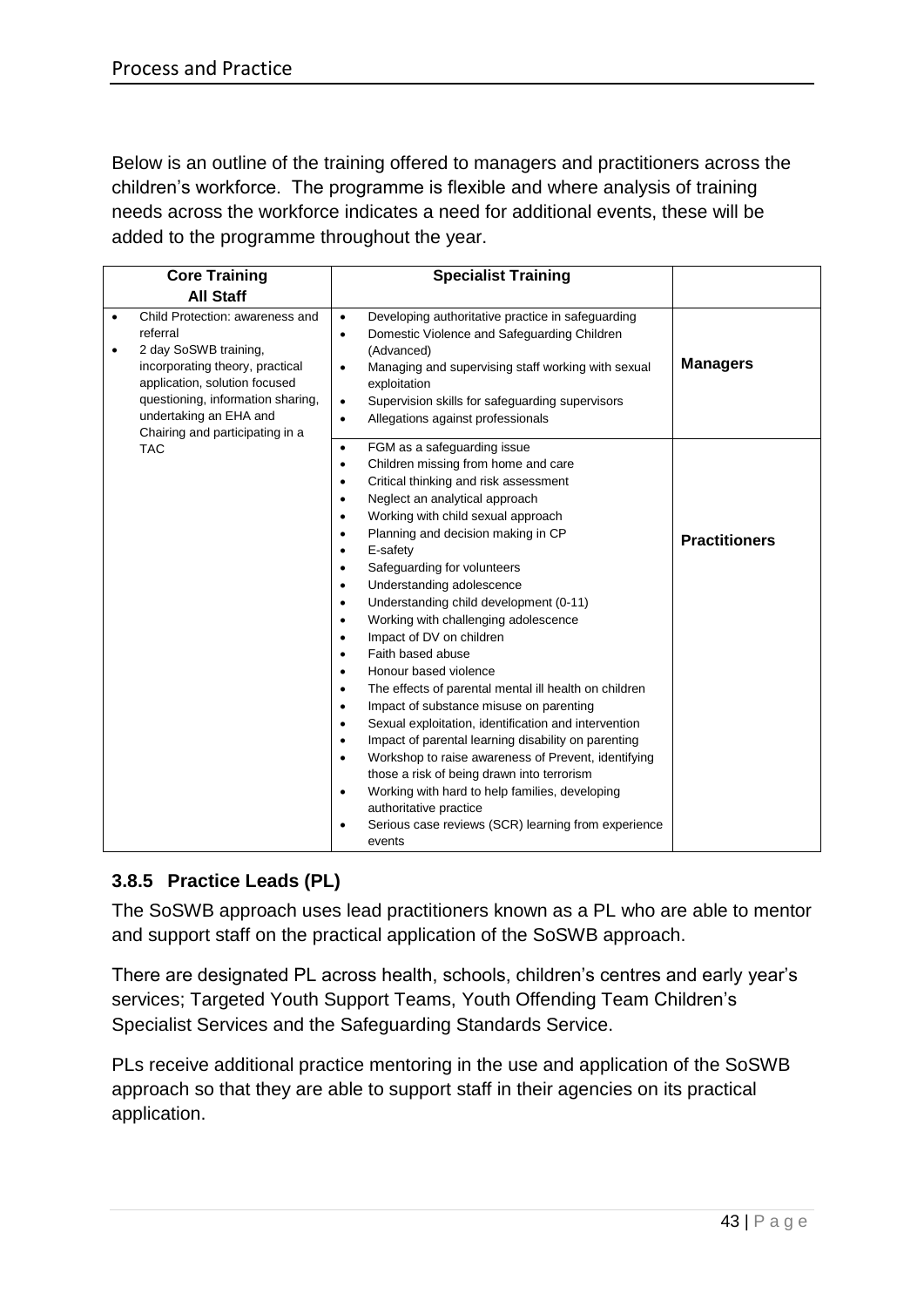We are growing the numbers of PL and the aim is to have one practice lead for every 10 members of staff. Listed below is the LP who currently lead on developments in their service area:

| Louise Jones:        | <b>CSS</b>                                  |
|----------------------|---------------------------------------------|
| Jennifer Stapleton:  | <b>Children's Centres &amp; Early Years</b> |
| Chantel Langenhoven: | <b>Safeguarding Standards</b>               |
| Mark Farlow:         | <b>Targeted Youth Support Services</b>      |

#### <span id="page-43-0"></span>**3.8.6 Mentoring groups**

If you are asked to be a PL for your service you will be invited to join a mentoring groups. These groups support the PL to grow their practice depth in the approach. PLs are required to attend a 2 hour mentoring group once a month which takes the form of a group supervision process to mapping stuck cases/scenarios, practising critical thinking through questioning techniques and planning next steps on work with families. The focus is on practising the methodology to enable them to grow depth of practice to practitioners whom they are supporting.

**If you are interested in becoming a practice lead we would be delighted to hear from you please contact Louise Jones Principle Practice Lead SoSWB [ljones4@wandsworthl.gov.uk](mailto:ljones4@wandsworthl.gov.uk) Lucy Davies, Children's Services Development Officer at: [lucydavies@wandsworth.gov.uk](mailto:lucydavies@wandsworth.gov.uk)**

## <span id="page-43-1"></span>**3.8.7 Supervision of Safeguarding Practice (SSP)**

Safeguarding Supervision provides staff with a regular opportunity to reflect upon and raise concerns about a child, young person or family's well being. It helps supports them to plan the next steps in their work with a child and their family. It also supports their professional development and provides them with space to reflect and ensure they are taking appropriate professional responsibility when identifying a concern and escalating to CSS where appropriate. Safeguarding Supervision should be available to anyone working with vulnerable children and young people.

*'Effective professional supervision can play a critical role in ensuring a clear focus on a child's welfare. Supervision should support professionals to reflect critically on the impact of their decisions on the child and their family………. Any professional working with vulnerable children should always have access to a manager*  to talk through their concerns and judgements affecting the welfare of the child. Assessment should remain an *ongoing process, with the impact of services informing future decisions around action.' (Working together to safeguard children March 2015)*

There are four elements to SSP: quantity, quality, outcomes and actions. Below each heading are some of the themes to cover in each area. These are examples which have been draw from research and key messages from Serious Case Reviews.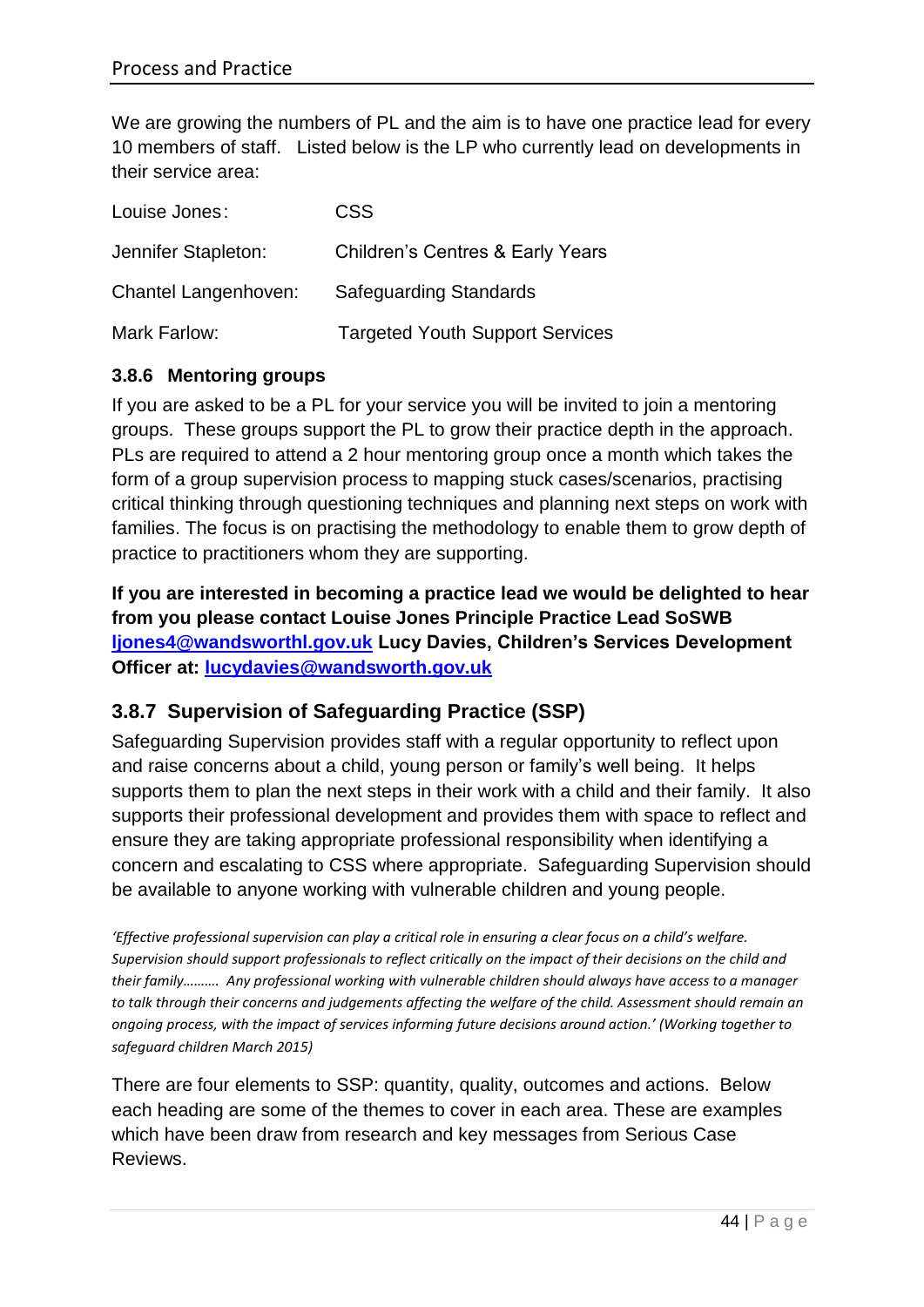- 1. Quantity There will be some basic factual matters that will need to be considered – recent developments, especially those indicative of risk e.g. missed appointments, child not being seen by practitioners or task/work under taken completed.
- 2. Quality Provides a forum to focus on:
	- The Child
		- $\triangleright$  What is working well for the child?
		- $\triangleright$  What are the areas of concern and what needs to happen for these to improve?
		- $\triangleright$  Is the child safeguarded from harm?
		- $\triangleright$  Has there been a change in the child's behaviour?
		- $\triangleright$  Has there been a change in the child's progress and attainment?
	- Partnership working
		- $\triangleright$  What other services are or need to be involved with this case?
		- $\triangleright$  Are we/partners working together or in silos? Is there a shared plan in place that all members of the Team around the Child (TAC) have agreed and are working to?
		- Have we/partners adopted a 'See the Adult See the Child ' approach?
		- $\triangleright$  Who is the lead professional and are they being supported by the TAC?
		- $\triangleright$  If a case has stepped up or down from CSS were the processes managed well?
- An improved outcome for the child This area explores what difference is being made to the lives of the child and family and the impact of the work having been undertaken. This exploration will tell us about the impact of more than just one service, but it is important to focus on your own contribution and consider:
	- a. What would 'good enough' look like for the child/family?
	- b. How would we know if the 'good enough' is being achieved?
	- c. What's the evidence that progress is being made towards achieving the 'good enough'?
	- d. If no progress is being made, do we need to do things differently or have we got the wrong plan?
	- e. Why are we doing what we are doing? Is it what was agreed at the TAC meetings? Is it improving the outcome for the child?
	- f. Does the case need to step up into specialist services? Have the agreed outcomes been achieved? Can you step down from the plan?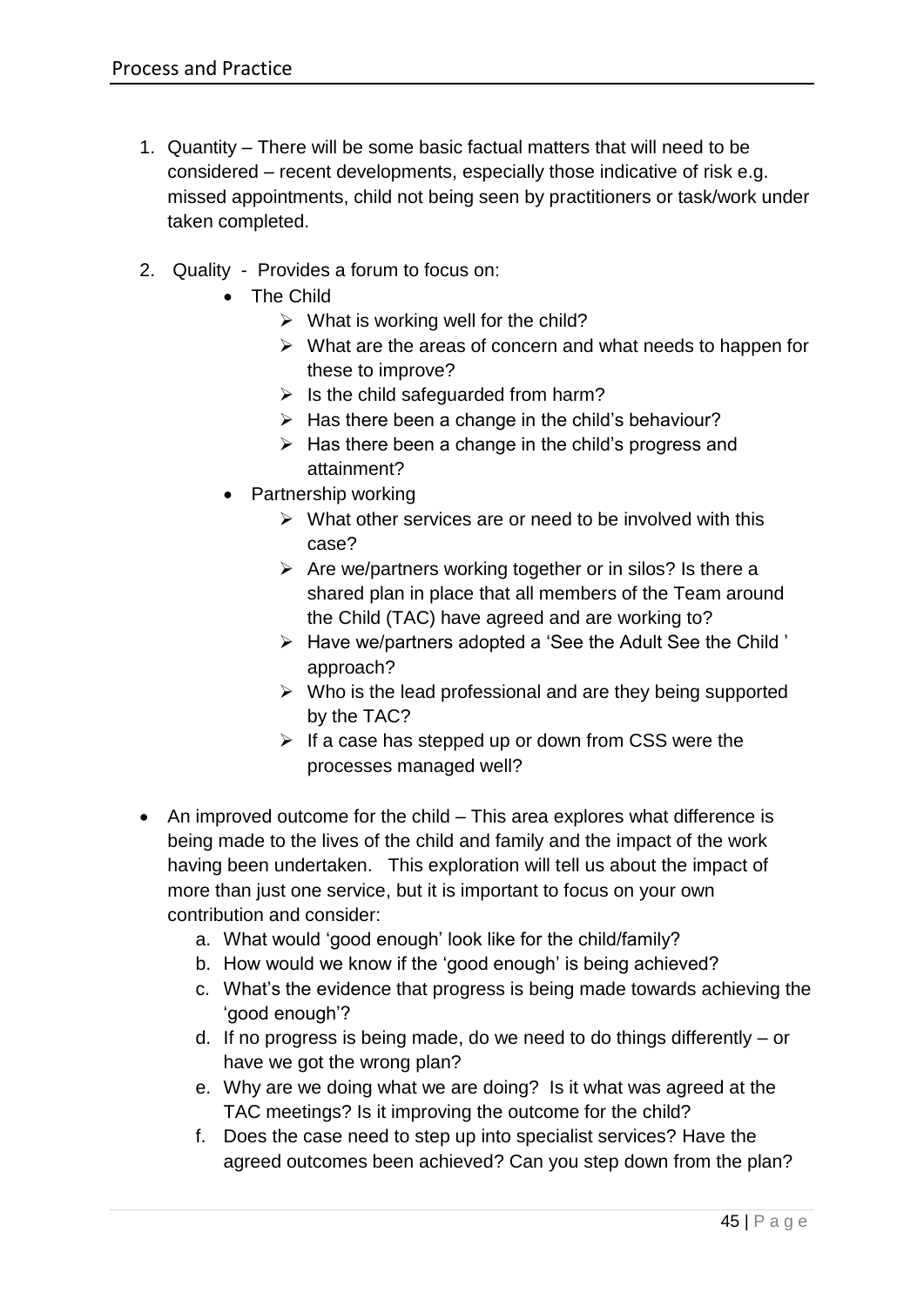- 3. Outcomes for staff Safeguarding Supervision of staff are not just beneficial to the children they work with; it supports them to be the best they can be and to deliver the best service to children and families. It provides staff with:
	- a. Greater confidence to perform their role
	- b. Greater confidence to ask challenging questions and have difficult conversations
	- c. Develop their skills
	- d. Improve their professional practice
- 4. Actions Are the agreed actions based on the outcome that the child, parent and professionals have said they need to see? Who is making decisions about what the actions should be? Who will be measuring the outcomes of the actions? What steps will be taken if actions agreed are not being carried out?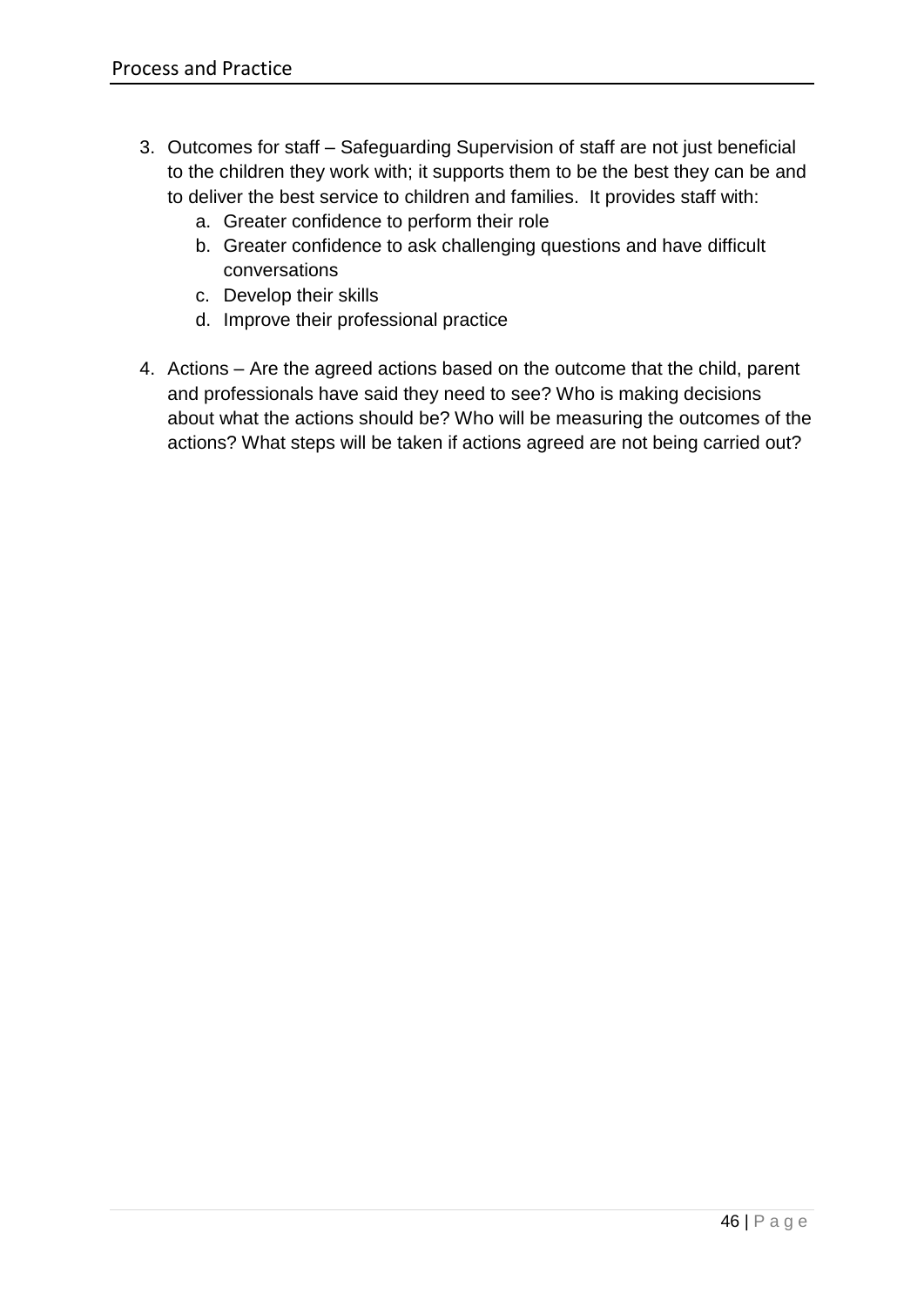# <span id="page-46-0"></span>**4 Electronic Early Help IT System (EHITS)**

This section explains the reasons for needing to record information on the Early Help IT system, how you can set yourself up and the support you can access if you have technical problems using it.

#### **Why record the information from the assessment and TAC?**

Information on the Signs of Well Being Early Help Assessment and Signs of Well Being TAC Action Plan should be recorded on the Early Help IT system. If parents do not consent to storing the information on the IT system then you will need to follow the process for sharing information through a paper based process (available from the [EHITS@wandsworth.gov.uk](mailto:EHITS@wandsworth.gov.uk) . The importance of recording this shared information across the TAC is to support improved outcomes through joint planning and shared understanding of actions and outcomes across all members of the TAC. It also ensures that valuable information is not lost within a single service.

## <span id="page-46-1"></span>**4.1 Support for EHITS Users**

#### **Early Help Desk Support**

Telephone: 020 8871 7746/7899 Email: EHITS@wandsworth.gov.uk

The Help Desk is there to ensure that Wandsworth Borough Council provides support to Early Help IT system (EHITS) users. The Council will:

- a. Provide a phone support help desk 9.30 to 4.30 Monday to Friday. An answer phone will be available at other times.
- b. Provide assistance with log on problems including resetting passwords.
- c. Set up new users issuing user IDs and passwords
- d. Ensure that passwords are managed in accordance with the Council guidelines and policies.
- e. Maintain a log of user details.
- f. Assist with questions on the functionality of the system.

#### <span id="page-46-2"></span>**4.2 EHITS user guide**

The EHITS user guide can be found within the Early Help Hub on the Family Information Service Website [\(EHITS User Guide\)](http://fis.wandsworth.gov.uk/kb5/wandsworth/fsd/advice.page?id=CGYgZExeD9Q&familychannel=5600). The Early Help Assessment (EHA) and the Team Around the Child (TAC) meeting forms are available on the QES HolistiX system, and the staff on the Early Help Desk will be able to help you access them.